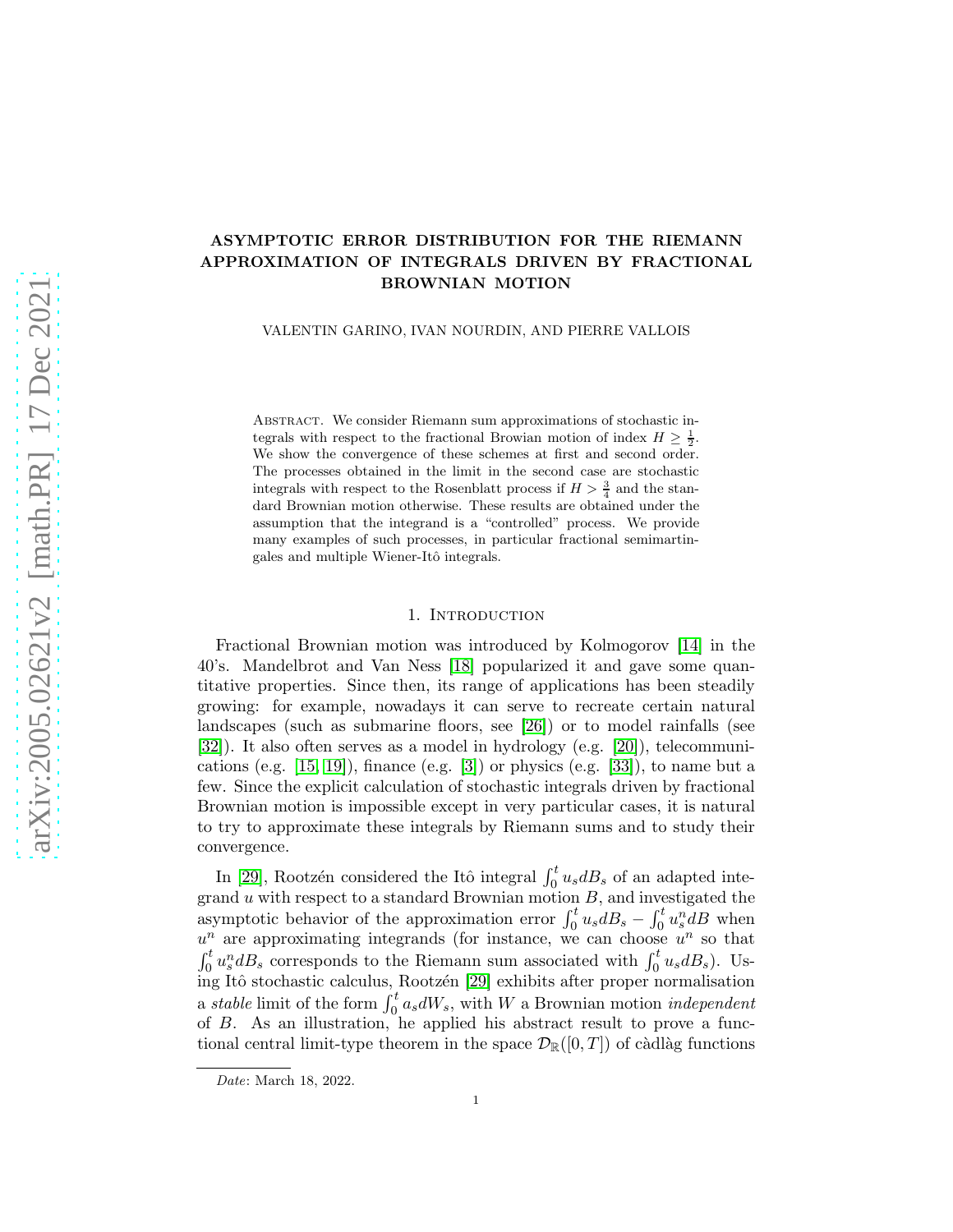equipped with the Skorohod topology, and with  $u_s = f(B_s)$  (provided f is smooth and bounded enough):

<span id="page-1-0"></span>
$$
\sqrt{n}\left(\int_0^t f(B_s)dB_s - \sum_{k=0}^{\lfloor nt \rfloor - 1} f(B_{\frac{k}{n}})(B_{\frac{k+1}{n}} - B_{\frac{k}{n}})\right)_{t \in [0,T]}
$$
\n
$$
(1) \qquad \xrightarrow[n \to \infty]{\text{stably}} \left(\sqrt{\frac{1}{2}} \int_0^t f'(B_s)dW_s\right)_{t \in [0,T]}
$$

Rootzén's work [\[29\]](#page-50-3) paved the way for a new area of research on the subject and related topics. For example, we can mention multidimensional extensions (see [\[16\]](#page-49-6)), generalizations to the case of random discretisation times (see [\[7\]](#page-49-7)), applications in finance (see [\[9\]](#page-49-8)) and approximation schemes of stochastic differential equations (SDEs) driven by semimartingales (see [\[12\]](#page-49-9)). The recent paper [\[1\]](#page-49-10) provides an asymptotic expansion for the weak discretization error of Itô's integrals.

Approximation schemes for SDEs driven by a fractional Brownian motion has been addressed in [\[11,](#page-49-11) [21\]](#page-49-12). But Riemann sums approximations of stochastic integrals with respect to fractional Browian motion, as done by Rootzen [\[29\]](#page-50-3) in the case of the standard Brownian motion, had not yet been studied; the aim of this article is to fill this gap.

In the present paper, we deal with a fractional Brownian motion B of Hurst index  $H \in \left[\frac{1}{2}\right]$  $(\frac{1}{2}, 1)$ . All the processes considered in this paper will always be implicitly assumed to be measurable with respect to  $B$ . Also, note that the range of H includes  $\frac{1}{2}$  (corresponding to Brownian motion), which will allow us to compare our results with those of [\[29\]](#page-50-3). Our goal is to analyze the fluctuations around the approximation by Riemann sums of stochastic integrals with respect to a fractional Brownian motion. We will set up an approach based on two main steps.

•  $Step 1: weighted limit theorem. Let  $(u^n)$  be a sequence of processes$ of the form  $u^n = \sum_{k=1}^{\lfloor n \rfloor} X_k^n$  for which a functional convergence  $u^n \to$ w holds. We extend this convergence to

$$
\sum_{k=1}^{\lfloor n \rfloor} h_{\frac{k}{n}} X_k^n \longrightarrow \int_0^{\cdot} h_s dw_s
$$

for a given class of appropriate random processes  $h$ , and where the nature of the integral with respect to  $w$  (Itô, Young, etc.) is chosen according to the features of w. When the sequence  $(X_k^n)$  is built from the increments of a fractional Brownian motion, this type of questions has received some important contributions in recent years, see e.g. [\[17\]](#page-49-13) and the references therein. We also mention [\[11\]](#page-49-11), which was actually our main inspiration for this step.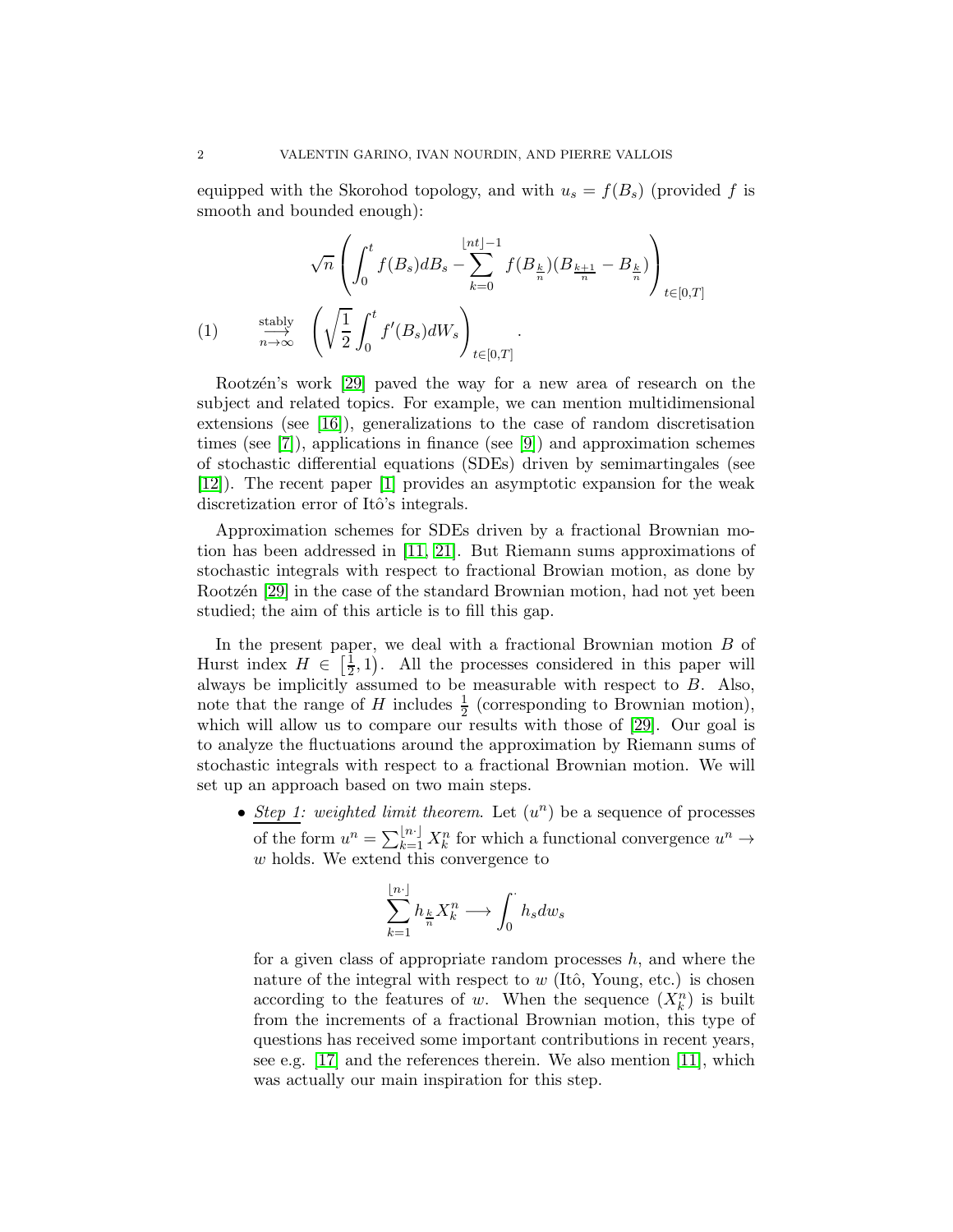• *Step 2: Taylor expansion*. To perform Step 1, we assume that our integrand  $u$  is 'controlled' by the increments of the integrator  $B$ , in the sense that there is a process  $h$  and a remainder  $r$  such that  $u_t = u_s + h_s(B_t - B_s) + r_{s,t}$  for any  $t \geq s$ . These types of Taylor-like expansions are strongly related with the notion of controlled paths studied in the rough path theory, see [\[10\]](#page-49-14). We will characterize precisely the set of such processes below.

The statement of the two main Theorems [1.2](#page-3-0) and [1.3](#page-4-0) require the introduction of notations:

(i) a d-dimensional fractional Brownian motion B (for some  $d \in \mathbb{N}^*$ ) of Hurst index  $H \in \left[\frac{1}{2}\right]$  $(\frac{1}{2}, 1)$  (as already mentioned, all the processes considered in this paper are implicitly assumed to be measurable with respect to  $B$ );

(ii) an *m*-dimensional process  $u$ , with the property that the stochastic integrals  $\int_0^t u_s^i dB_s^j$ ,  $1 \leq i \leq m$ ,  $1 \leq j \leq d$ , are well-defined. At this stage, we note that the integrals  $\int u^i dB^j$  must be understood in the Young sense when  $H > \frac{1}{2}$  and in the Itô sense when  $H = \frac{1}{2}$  $\frac{1}{2}$ . Precise statements will be given later on.

<span id="page-2-0"></span>(iii) our quantity of interest: for  $t \in [0, T]$ ,  $1 \le i \le m$ ,  $1 \le j \le d$ ,

(2) 
$$
M_t^{n,i,j} = n^{2H-1} \left( \int_0^t u_s^i dB_s^j - \sum_{k=0}^{nt_n} u_{\frac{k}{n}}^i \left( B_{\frac{k+1}{n}\wedge t}^j - B_{\frac{k}{n}}^j \right) \right).
$$

In [\(2\)](#page-2-0) and in all what follows, we write  $t_n = \frac{|nt|}{n}$  when  $t \in \mathbb{R}_+$  and  $n \in$  $\mathbb{N} \setminus \{0\}.$ 

(iv) the correlation function: for all  $t \geq s$  and all  $y \geq x$ ,

$$
r_H(s, t, x, y) = \mathbb{E}\left[ (B_t^1 - B_s^1)(B_y^1 - B_x^1) \right]
$$
  
= 
$$
\frac{1}{2} (|t - x|^{2H} + |s - y|^{2H} - |s - x|^{2H} - |t - y|^{2H});
$$

(v) the rate function at zero

$$
\kappa_H(v) := \begin{cases} \n\sqrt{v} & \text{if } H \in \left[\frac{1}{2}, \frac{3}{4}\right) \\
\sqrt{v \ln \frac{1}{v}} & \text{if } H = \frac{3}{4} \\
v^{2-2H} & \text{if } H \in \left(\frac{3}{4}, 1\right)\n\end{cases}, \quad v \in (0, 1];
$$

(vi) the rate function at infinity

$$
\nu_H(n) := \begin{cases} \n\frac{\sqrt{n}}{\sqrt{n/\ln n}} & \text{if } H \in \left[\frac{1}{2}, \frac{3}{4}\right) \\ \n\frac{\sqrt{n/\ln n}}{n^{2-2H}} & \text{if } H \in \left(\frac{3}{4}, 1\right) \n\end{cases}, \quad n \ge 1.
$$

In addition, we assume that the process  $u$  considered in point (ii) satisfies a *structural condition*, that we describe now. Set

$$
f_1(s,t,x,y) = |t-s|^{2H-1}|x-y|^{2H-1}r_H(s,t,x,y);
$$
  
\n
$$
f_2(s,t,x,y) = f_1(s,t,x,y)\kappa_H(|t-s|)\kappa_H(|x-y|).
$$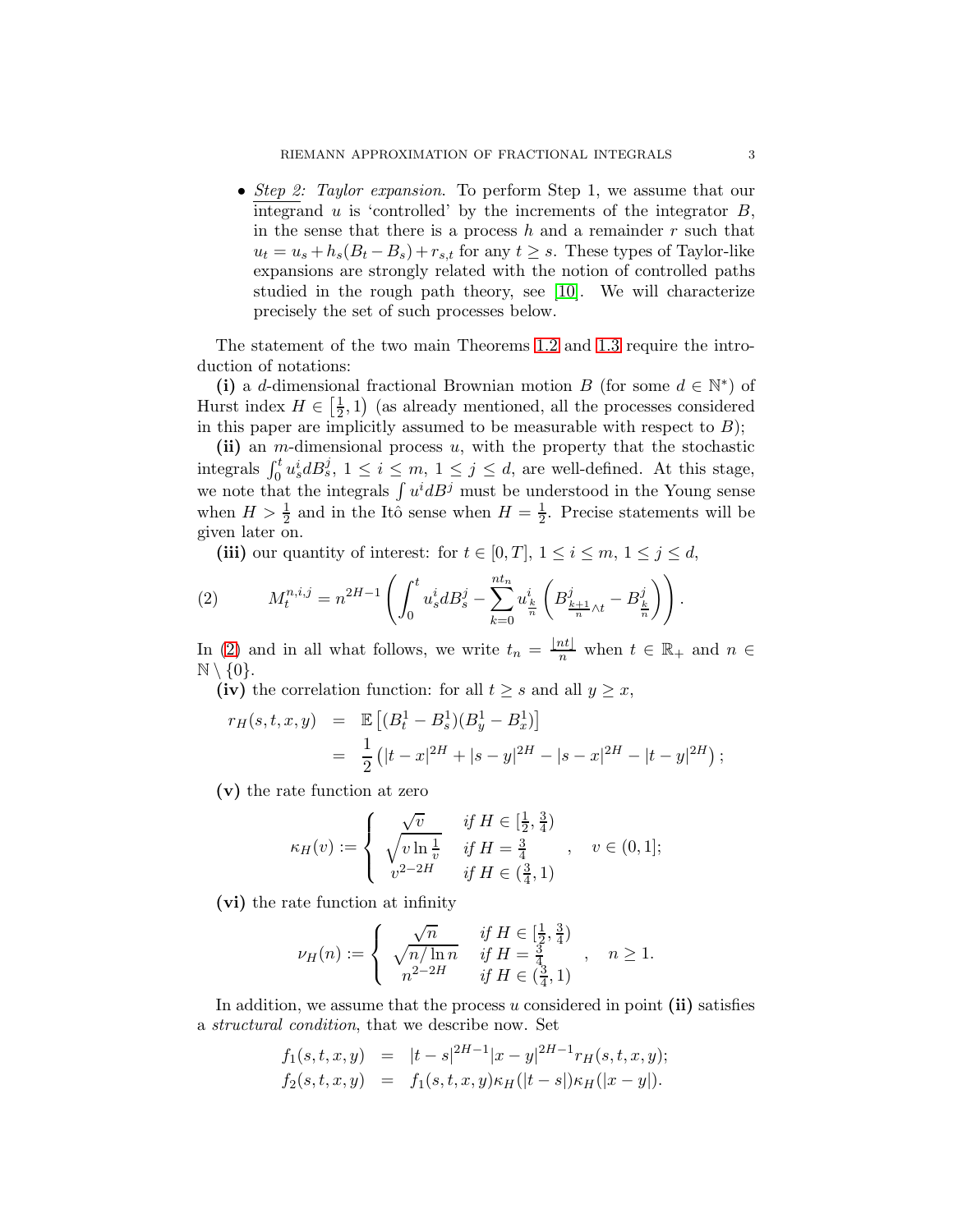<span id="page-3-1"></span>We introduce the two following spaces  $\mathbb{C}_1$  and  $\mathbb{C}_2$  of *pseudo-controlled paths*. **Definition 1.1.** *Fix*  $a \in \{1,2\}$ *. We say that the pair*  $(u, P)$  *belongs to*  $\mathbb{C}_a$ *if:*

 $\bullet$   $P = (P_t^{i,j})$  $\binom{n, j}{t}$ <sub>t∈[0,T],1 $\leq i \leq m, 1 \leq j \leq d$  *is an*  $(m \times d)$ *-dimensional process* ;</sub> •  $\int_s^t u_r^i dB_r^j$  is well-defined for any  $1 \leq i \leq m$  and  $1 \leq j \leq d$ ; •  $(3)$  $\left[L_{s,t}^{i,j} L_{x,y}^{i,j}\right] = o(f_a(s,t,x,y))$ 

<span id="page-3-4"></span><span id="page-3-3"></span>*for all*  $1 \leq i \leq m$  *and*  $1 \leq j \leq d$ *, uniformly on*  $(s, t, x, y) \in [0, T]^4$ *such that*  $s \leq t$  *and*  $x \leq y$  *as*  $|t - s| + |x - y| \to 0$ *, where* 

(4) 
$$
L_{s,t}^{i,j} = \int_s^t \left\{ u_r^i - u_s^i - \sum_{k=1}^d P_s^{i,k} (B_r^k - B_s^k) \right\} d B_r^j.
$$

We note the obvious inclusion  $\mathbb{C}_2 \subset \mathbb{C}_1$ . We give two examples to understand Definition [1.1.](#page-3-1) For the first one, we consider the case where each component  $u^i$  of u is a "fractional semimartingale", namely

$$
u_t^i = u_0^i + \sum_{j=1}^d \int_0^t a_s^{i,j} dB_s^j + \int_0^t b_s^i ds, \quad t \in [0, T].
$$

Then, under certain assumptions on  $a$  and  $b$  (see Section [3.1](#page-10-0) for precise statements), the pair  $(u, a)$  belongs to  $\mathbb{C}_2$  with  $a = P$ .

For the second one, we assume that  $m = d = 1$  (for simplicity) and that u has the form of a multiple Wiener-Itô integral of order  $q \geq 1$ ; then, with  $P_s = D_s u_s$  (where D indicates the Malliavin derivative) and under some conditions, the pair  $(u, P)$  belongs to  $\mathbb{C}_2$ , see Section [3.2](#page-14-0) for precise statements.

We can now state our two main results. The framework of Theorem [1.2](#page-3-0) is general (assuming that the pair  $(u, P)$  belongs to  $\mathbb{C}_1$  and satisfies other technical conditions) and concerns the convergence of  $M^{n,i,j}$  as  $n \to \infty$  in probability, towards an identified limit. The situation where  $H > \frac{1}{2}$  differs significantly from  $H=\frac{1}{2}$  $\frac{1}{2}$ , because in this latter case  $M^{n,i,j}$  converges *in law* (but not in probability, because of the creation of an independent alea, see e.g.  $(1)$ ).

<span id="page-3-0"></span>**Theorem 1.2.** *(First order convergence)*  $Fix H \in \left(\frac{1}{2}\right)$  $(\frac{1}{2}, 1)$  *and let*  $(u, P) \in \mathbb{C}_1$ *be such that* P *is a.s. continuous and satisfies*  $\mathbb{E} \left[ \left\| P \right\|_{\infty}^{2+\gamma} \right] < +\infty$  *for some*  $\gamma > 0$ . (Here and throughout the paper, we write  $\|\cdot\|_{\infty}$  to indicate the *uniform norm over*  $[0, T]$ *.) Then, uniformly on*  $[0, T]$  *in probability,* 

.

<span id="page-3-2"></span>(5) 
$$
\left\{M^{n,i,j}_{\cdot}\right\}_{1\leq i\leq m, 1\leq j\leq d} \underset{n\to\infty}{\longrightarrow} \left\{\frac{1}{2}\int_{0}^{i} P_{s}^{i,j}ds\right\}_{1\leq i\leq m, 1\leq j\leq d}
$$

Moreover, this convergence also holds in  $L^2(\Omega)$  for any fixed  $t \in [0, T]$ .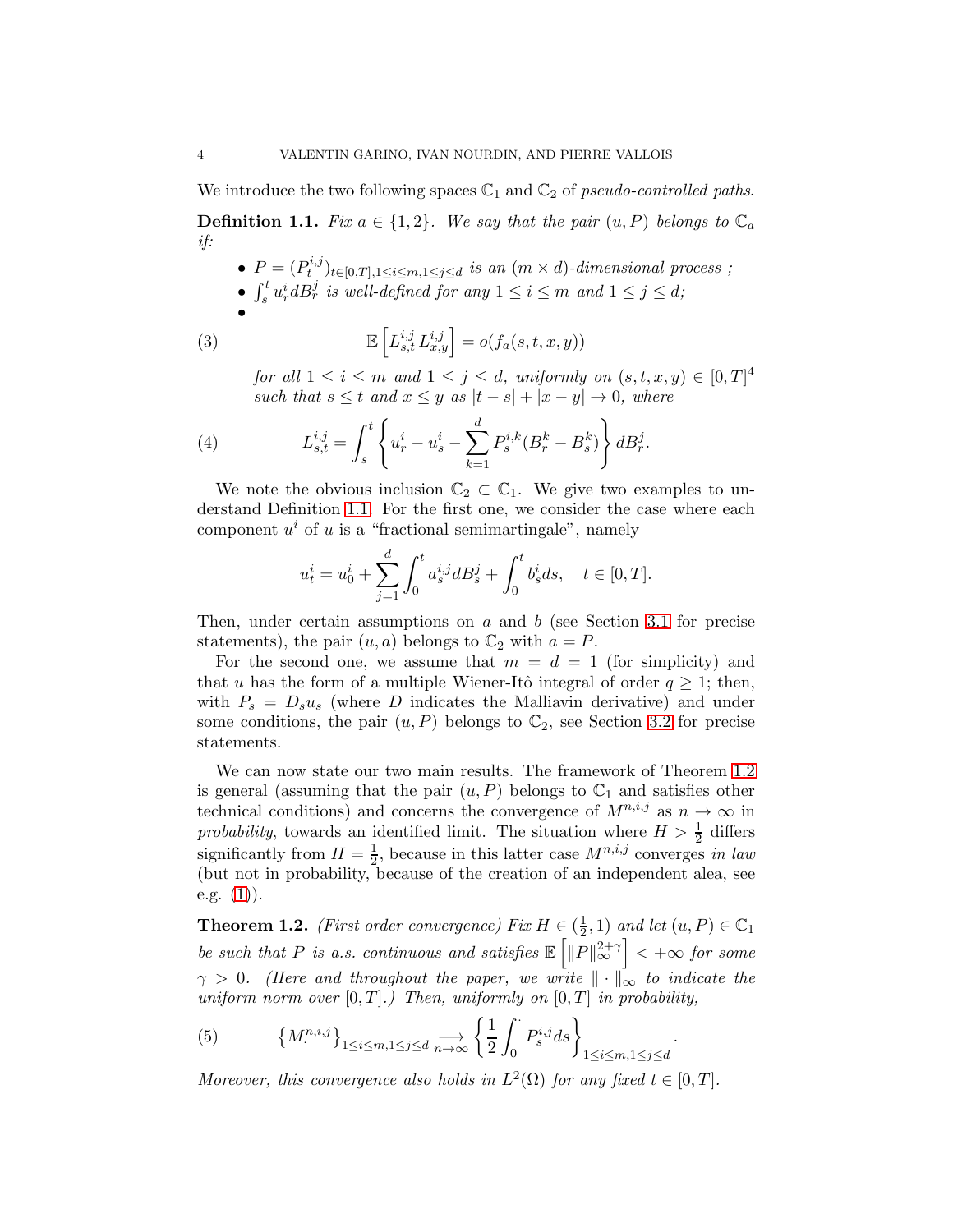Theorem [1.2](#page-3-0) give sufficient conditions for [\(5\)](#page-3-2) to take place. These conditions are however not necessary: we develop in Section [3.4](#page-28-0) an example where the assumptions of Theorem [1.2](#page-3-0) are not satisfied whereas the convergence [\(5\)](#page-3-2) holds.

Let us now study the fluctuations of  $M^{n,i,j}$  around its limit.

<span id="page-4-0"></span>**Theorem 1.3** (Second order convergence). *Fix*  $H \in \left[\frac{1}{2}\right]$  $(\frac{1}{2},1)$ *, and let*  $Z=$  $(Z^{k,j})_{1\leq k,j\leq d}$  (resp.  $W=(W^{k,j})_{1\leq k,j\leq d}$ ) denote the matrix-valued Rosen*blatt process measurable with respect to* B *(resp. the matrix-valued Brownian motion independent from* B*) constructed in Section [2.5.](#page-9-0)*

*(A)* [non-Brownian case  $H > \frac{1}{2}$ ] *Assume*  $(u, P) \in \mathbb{C}_2$ *, u is*  $\alpha$ *-Hölder continuous for some*  $\alpha > 1 - H$  *and* P *is*  $\beta$ -Hölder continuous over [0, T] *for some*  $\beta > \frac{1}{2}$ *.* 

• If 
$$
\frac{1}{2} < H \leq \frac{3}{4}
$$
 then, stably in  $\mathcal{C}_{\mathbb{R}^{m \times d}}([0, T]),$ 

$$
\left\{\nu_H(n)\left(M^{n,i,j}_\cdot-\frac{1}{2}\int_0^\cdot P^{i,j}_s ds\right)\right\}_{1\leq i\leq m, 1\leq j\leq d}
$$

$$
\underset{n\to\infty}{\longrightarrow}\left\{\sum_{k=1}^d\int_0^\cdot P^{i,k}_sdW^{k,j}_s\right\}_{1\leq i\leq m, 1\leq j\leq d}
$$

*where the integrals in the right-hand side are understood as Wiener integrals.*

• If  $\frac{3}{4} < H < 1$ , assume in addition that  $\sum_{j=1}^{d} \sum_{i=1}^{m} \mathbb{E} ||P^{i,j}||_{\beta}^{2+\gamma} < \infty$ *for some*  $\gamma > 0$  *where, here and throughout the paper,*  $\|\cdot\|_{\beta}$  *indicates the usual* β*-H¨older seminorm (see also [\(6\)](#page-5-0)). Then, uniformly on* [0, T] *in probability,*

$$
\left\{\nu_H(n)\left(M^{n,i,j}_\cdot-\frac{1}{2}\int_0^\cdot P^{i,j}_s ds\right)\right\}_{1\leq i\leq m, 1\leq j\leq d}
$$

$$
\xrightarrow[n\to\infty]{} \left\{\sum_{k=1}^d\int_0^\cdot P^{i,k}_sdZ^{k,j}_s\right\}_{1\leq i\leq m, 1\leq j\leq d}
$$

*where the integrals in the right-hand side are understood as Young integrals. Moreover, this convergence also holds in*  $L^2(\Omega)$  *for any fixed*  $t \in [0, T]$ *.* 

(*B*) [Brownian case  $H = \frac{1}{2}$  $\frac{1}{2}$  *Assume that*  $(u, P) \in \mathbb{C}_2$ *, that* u and P *are progressively measurable, and that* P *is a.s. piecewise continuous with*  $\mathbb{E}\left[\left\Vert P\right\Vert _{\infty}^{2+\gamma}\right]<+\infty$  for some  $\gamma>0$ . Then, stably in  $\mathcal{C}_{\mathbb{R}^{m\times d}}([0,T]),$ 

$$
\left\{\nu_H(n)M^{n,i,j}_\cdot\right\}_{1\leq i\leq m, 1\leq j\leq d} \underset{n\to\infty}{\longrightarrow} \left\{\sum_{k=1}^d \int_0^\cdot P^{i,k}_s dW^{k,j}_s \right\}_{1\leq i\leq m, 1\leq j\leq d},
$$

*where the integrals in the right-hand side are understood as Wiener integrals.*

,

,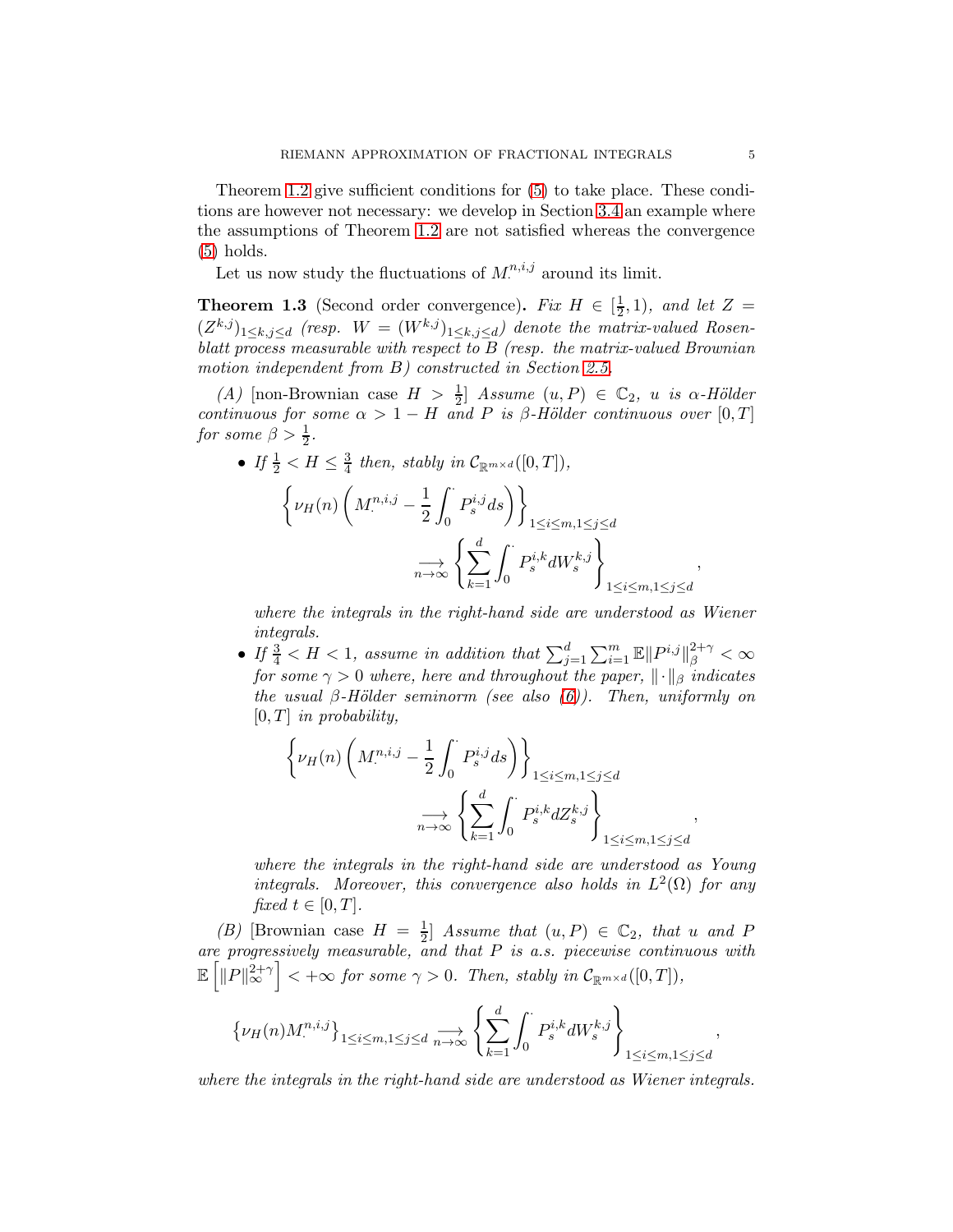In Theorem [1.3,](#page-4-0) we could have considered non-uniform or even random subdivisions (like done in [\[7\]](#page-49-7) in the semimartingale context) but this would have led to significant technical complications due to the non-stationarity of the resulting sequence of increments. Similarly, we could also have replace the fractional Brownian motion by a general Gaussian processes with a covariance function assumed to behave locally as that of the fractional Brownian motion.

The rest of the paper is organized as follows. Section 2 contains some reminders and useful results about Malliavin calculus and fractional integration. In Section 3, we discuss in details some examples. Finally, the proofs of the main results are given in Section 4.

## 2. Preliminaries

2.1. Notation. In the sequel,  $\mathbb{N}$  (resp  $\mathbb{N}^*$ ) will denote the space of nonegative (resp strictly positive) integers,  $\mathcal{C}^k([0,T])$  (resp  $\mathcal{C}^k_b([0,T])$ ) the space of  $k$ -times continuously differentiable functions (resp  $k$ -times continuously differentiable with bounded derivatives) over  $[0, T]$ , and  $\mathcal{C}^{\theta}([0, T])$  the space of θ-Hölder continuous functions (with  $θ ∈ (0,1)$ ) endowed with the θ-Hölder seminorm, i.e

<span id="page-5-0"></span>(6) 
$$
||f||_{\theta} = \sup_{0 \le s < t \le T} \frac{|f(t) - f(s)|}{|t - s|^{\theta}}.
$$

We also consider the space  $\mathcal{C}_{\mathbb{R}^p}([0,T])$  of functions  $[0,T] \to \mathbb{R}^p$  endowed with the norm  $\|\cdot\|_{\infty}$  of uniform convergence over [0, T], the space  $\mathcal{D}_{\mathbb{R}^p}([0,T])$  of càdlàg functions endowed with the Skorokod topology  $J_1$  and, for  $p > 0$ , the space  $L^p(\Omega)$  of random variables endowed with the  $L^p(\Omega)$ -norm  $\|\cdot\|_p$ .

2.2. Reminders of Malliavin calculus. This section is a condensed summary of some notions presented in [\[23,](#page-50-4) [24,](#page-50-5) [27\]](#page-50-6). It is the occasion to fix the notation used in the paper. For more details or missing proofs, we refer the reader to the aforementioned references.

Starting from now, we fix once for all an horizon time  $T > 0$  and a complete filtered probability space  $(\Omega, (\mathfrak{F}_t)_{t \in [0,T]}, \mathfrak{F} = \mathfrak{F}_T, \mathbb{P})$ . We consider a d-dimensional fractional Brownian motion  $(B_t)_{t\in[0,T]} = (B_t^1, \ldots, B_t^d)_{t\in[0,T]}$ defined on  $\Omega$ . We assume that the filtration  $(\mathfrak{F}_t)_{t\in[0,T]}$  is generated by B.

Let  $\beta$  be the Gaussian space spanned by the (one-dimensional) fractional Brownian motion  $B^1$ . Let  $\mathcal E$  be the linear space of step functions over  $[0, T]$ and let  $\mathcal H$  be the Hilbert space obtained as the completion of  $\mathcal E$  with respect to the inner product induced from  $B^1$ :

$$
\langle \mathbb{I}_{[0,t]}, \mathbb{I}_{[0,s]} \rangle_{\mathcal{H}} = \mathbb{E}[B_t^1 B_s^1], \quad 0 \le s, t \le T.
$$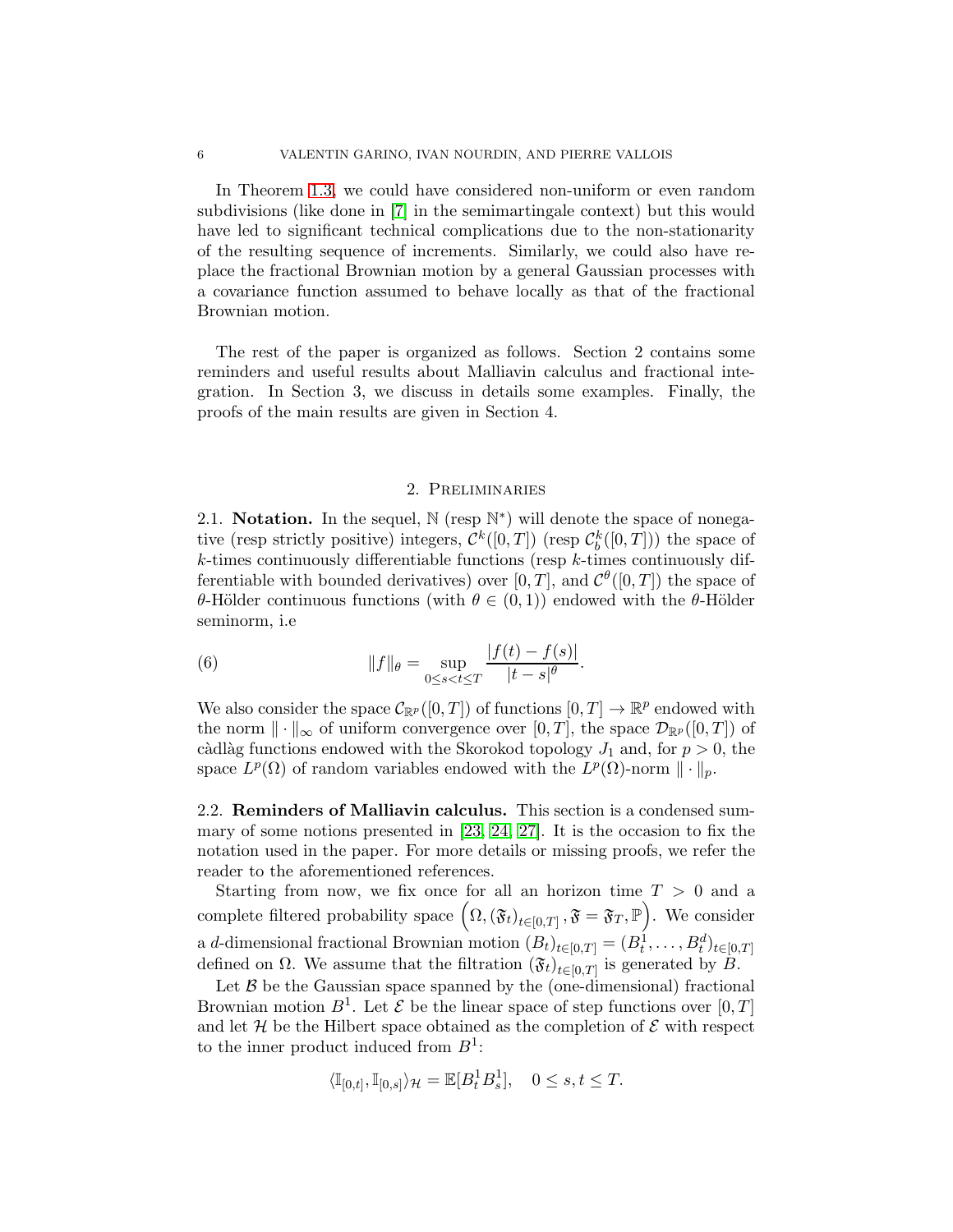The linear map defined on  $\mathcal E$  by  $\Phi: \mathbb{I}_{[0,t]} \to B_t^1$  is an isometry from  $(\mathcal E, \langle ., .\rangle_{\mathcal H})$ to  $(\mathcal{B}, \mathbb{E}[.,.]),$  and can thus be extended to an isometry from the whole space H.

For  $H=\frac{1}{2}$  $\frac{1}{2}$ , we have  $\mathcal{H} = L^2([0,T])$ . When  $H > \frac{1}{2}$ , it is well known that  $H$  contains distributions, and therefore is not a subspace of some convenient functional space, see [\[27\]](#page-50-6). This is why we introduce the subspace  $|\mathcal{H}|$  of H, which is defined as the set of measurable functions  $f : [0, T] \to \mathbb{R}$  such that  $\int_{[0,T]^2} |f(x)||f(y)||x - y|^{2H-2} dx dy < +\infty$ . From [\[27\]](#page-50-6), we have that  $(|\mathcal{H}|, \|\cdot\|_{|\mathcal{H}|})$  is a Banach space with respect to the norm  $\|\cdot\|_{|\mathcal{H}|}$ , defined as

$$
||f||_{|\mathcal{H}|}^2 = c_H \int_{[0,T]^2} |f(x)| |f(y)| |x-y|^{2H-2} dx dy,
$$

with  $c_H = H(2H - 1)$ . We observe that  $||f||_{\mathcal{H}} \le ||f||_{\mathcal{H}}$  for all  $f \in |\mathcal{H}|$ .

Still for  $H > \frac{1}{2}$ , we define  $|\mathcal{H}|^{\otimes p}$ ,  $p \in \mathbb{N}^*$ , to be the Banach space of measurable functions  $f : [0, T]^p \to \mathbb{R}$  such that

$$
\int_{[0,T]^{2p}}|f(x_1,\ldots,x_p)||f(y_1,\ldots,y_p)|\prod_{i=1}^p|x_i-y_i|^{2H-2}dx_idy_i<+\infty.
$$

Let  $n \in \mathbb{N}^*$  and let  $\mathcal{S}_n$  be the space of infinitely differentiable functions  $f : \mathbb{R}^{nd} \to \mathbb{R}$  such that f and all its derivatives have at most polynomial growth. We consider the *Schwartz space* C composed of all cylindrical random variables, that is, of all random variables  $F$  of the form  $F = f(B_{t_1},...,B_{t_n}),$  with  $n \in \mathbb{N}^*, f \in S_n$ , and  $t_1,...,t_n \in [0,T].$ 

The pth-order Malliavin derivative of  $F \in \mathcal{C}$  is the element

$$
D^{p}F = \{D_{l_1,\ldots,l_p}^{p,j_1,\ldots,j_p}F : l_1,\ldots,l_p \in [0,T]\}_{1 \leq j_1,\ldots,j_p \leq d}
$$

belonging to  $\bigcap_{r\geq 1} L^r(\Omega, \mathcal{H}^{\otimes p^2 \times d})$  defined as

$$
D_{l_1,...,l_p}^{p,j_1,...,j_p}F = \sum_{k_1,...,k_p=1}^n \frac{\partial^p f}{\partial x^{k_1,j_1} \dots \partial x^{k_p,j_p}} (B_{t_1},...,B_{t_n}) \prod_{i=1}^p \mathbb{I}_{[0,t_{k_i}]}(l_i).
$$

Since these operators are closable in  $L^r(\Omega, \mathcal{H}^{\otimes p^2 \times d})$  for all  $r \geq 1$ , we can consider the *Sobolev space*  $\mathbb{D}^{p,r}$  as the closure of C with respect to the norm

$$
||F||_{\mathbb{D}^{p,r}}^r = \mathbb{E}[|F|^r] + \sum_{m=1}^p \sum_{j_1,\dots,j_m=1}^d \mathbb{E}[||D^{m,j_1,\dots,j_m}F||_{\mathcal{H}^{\otimes m}}^r].
$$

In the same way, it is possible to define the Malliavin derivative for step processes u of the form  $u = \sum_{n=1}^{n-1}$  $\sum_{i=0}^{n} F_i \mathbb{I}_{[t_i,t_{i+1}]}$  (where  $n \in \mathbb{N}^*, t_0 = 0, t_1, \dots, t_n \in$  $[0, T]$  and  $F_1, \ldots, F_n \in \mathcal{C}$ , and to consider the associated spaces  $\mathbb{D}^{p,r}(\mathcal{H})$ . In order to only deal with functions (and not distributions), we consider the subspace  $\mathbb{D}^{p,r}(|\mathcal{H}|)$  of  $\mathbb{D}^{p,r}(\mathcal{H})$ , which is by definition the set of  $u \in \mathbb{D}^{p,r}(\mathcal{H})$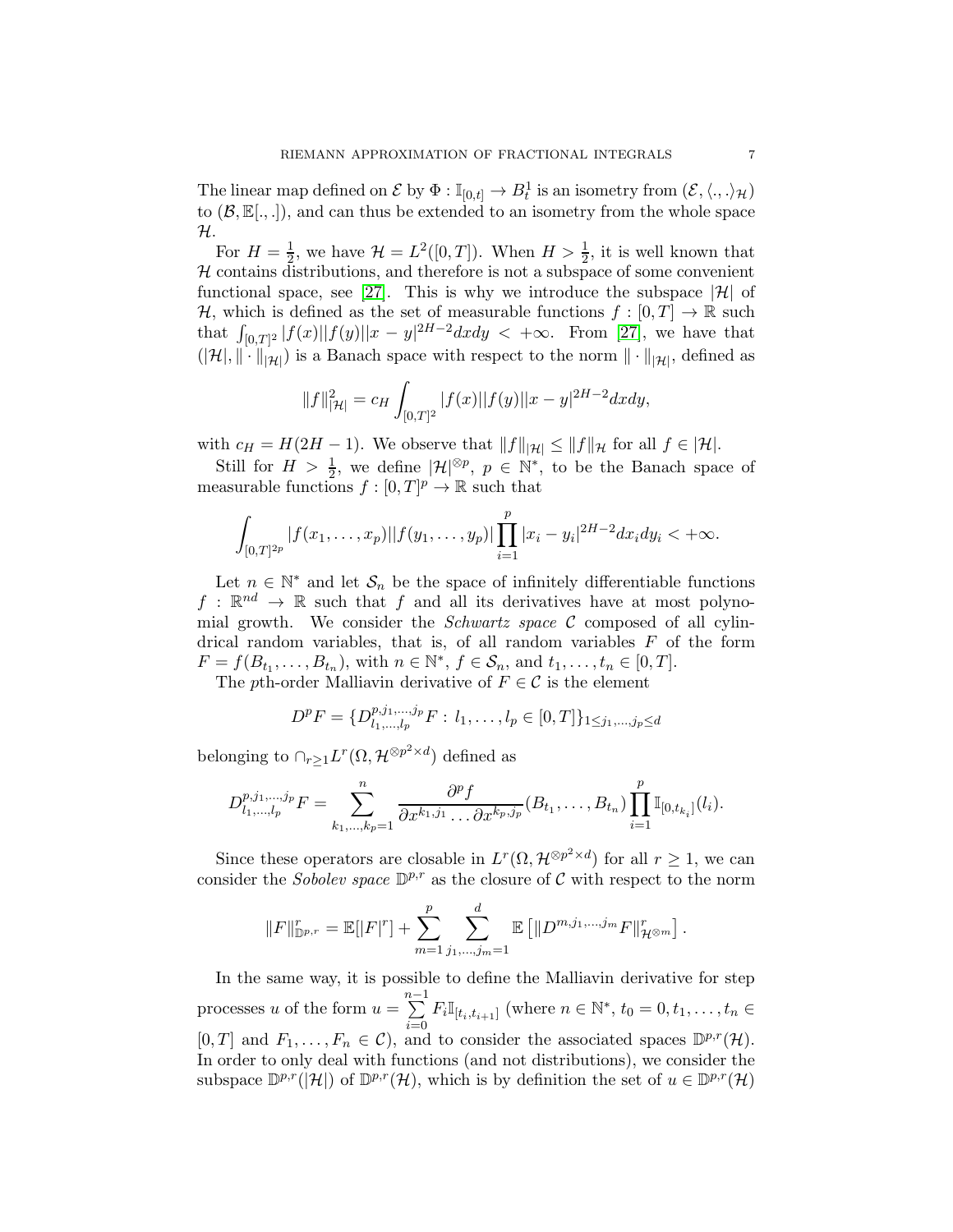that are such that  $u \in |\mathcal{H}|$  a.s,  $D^1u \in (|\mathcal{H}|^{\otimes 2})^d$  a.s, ...,  $D^p u \in (|\mathcal{H}|^{\otimes p+1})^{pd}$ a.s.. This subspace is endowed with the norm

$$
||u||_{\mathbb{D}^{p,r}(|\mathcal{H}|)}^r = \mathbb{E}||u||_{|\mathcal{H}|}^r + \sum_{m=1}^p \sum_{j_1,\ldots,j_m=1}^d \mathbb{E} \left[||D^{m,j_1,\ldots,j_m}u||_{|\mathcal{H}|^{\otimes m}}^r\right].
$$

Let  $u \in L^2(\Omega, \mathcal{H})$  be such that  $|\mathbb{E}[\langle D^{1,j}F, u \rangle_{\mathcal{H}}]| \leq K_u \sqrt{\mathbb{E}[F^2]}$  for all  $F \in \mathcal{C}$ and  $j \in \{1, \ldots, d\}$ , for some constant  $K_u$  depending only on u. We then say that u belongs to the domain  $Dom(\delta^{1,j})$ , and we define the Skorohod integral  $\delta^{1,j}$  as the adjoint of  $D^{1,j}$ , that is,  $\delta^{1,j}(u)$  is the uniquely determined random variable in  $L^2(\Omega)$  verifying the duality relationship:

(7) 
$$
\mathbb{E}[\langle D^{1,j}F, u \rangle_{\mathcal{H}}] = \mathbb{E}[F\delta^{1,j}(u)] \text{ for all } F \in \mathbb{D}^{1,2}.
$$

In the same way, if u is an element of  $L^2(\Omega, \mathcal{H}^{\otimes p})(p \ge 2)$  we define the operator  $\delta^p = (\delta^{p,j_1,...,j_p})_{1 \leq j_1,...,j_p \leq d}$  as the adjoint of  $D^p = (D^{p,j_1,...,j_p})_{1 \leq j_1,...,j_p \leq d}$ through the identity:

$$
\mathbb{E}[\langle D^{p,j_1,\ldots,j_p}F,u\rangle_{\mathcal{H}^{\otimes p}}]=\mathbb{E}[F\delta^{p,j_1,\ldots,j_p}(u)]\text{ for all }F\in\mathbb{D}^{p,2}.
$$

We can show that  $\mathbb{D}^{p,2}(\mathcal{H}) \subset \text{Dom}(\delta^p)$ .

The following two results will be also useful. The first one is a straightforward consequence of the Hardy-Littlewood-Sobolev inequality (see [\[2,](#page-49-15) Theorem 6]), whereas the second one corresponds to [\[24,](#page-50-5) Proposition 1.3.1].

**Proposition 2.1.** (1) *Fix an integer*  $k \geq 1$ *. There exists*  $M > 0$  *such that, for all*  $u \in L^2(\Omega, L^2([0, T]^k)),$ 

(8) 
$$
\mathbb{E}\left[\|u\|_{|\mathcal{H}|^{\otimes k}}^2\right] \leq M \mathbb{E}\left[\|u\|_{L^2([0,T]^k)}^2\right].
$$

<span id="page-7-2"></span><span id="page-7-1"></span>(2) For all 
$$
u, v \in \mathbb{D}^{1,2}(\mathcal{H})
$$
 and  $j \in \{1, \ldots, d\}$ , we have

(9) 
$$
\mathbb{E}[\delta^{1,j}(u)\delta^{1,j}(v)] = \mathbb{E}[(u,v)\mathcal{H}] + \mathbb{E}[(D^{1,j}u\mathcal{H}, D^{1,j}v\mathcal{H})\mathcal{H}\otimes\mathcal{H}].
$$

2.3. Multiple Wiener-Itô integrals. Throughout all this section, we assume for simplicity that the underlying fractional Brownian motion is onedimensional, i.e. that  $d = 1$ . We write  $D^k$  (resp.  $\delta^k$ ) instead of  $D^{k,1,\dots,1}$  $(\text{resp. } \delta^{k,1,...,1}).$ 

When the process u is *deterministic* in  $\mathcal{H}^{\otimes k}$ , its Skorohod integral  $\delta^k(u)$  is called the *kth-order Wiener-Itô integral* of u. If  $\tilde{u}$  denotes the symmetriza-tion of u (see the footnote <sup>[1](#page-7-0)</sup>), we have  $\delta^k(u) = \delta^k(\tilde{u})$ ; we can therefore assume without loss of generality that  $u$  is symmetric. In what follows, we denote by  $\mathcal{H}^{\odot k}$  the set of symmetric elements in  $\mathcal{H}^{\otimes k}$ .

The following statement summarizes what is needed about multiple Wiener-Itô integrals in this paper. We refer e.g. to [\[23\]](#page-50-4) for the proofs.

<span id="page-7-0"></span><sup>&</sup>lt;sup>1</sup>If  $\{e_j\}_{j\geq 1}$  denotes an orthonormal basis of H and if u is given by u =  $\sum_{j_1,\ldots,j_k\geq 1}a_{j_1,\ldots,j_k}e_{j_1}\otimes\ldots\otimes e_{j_k},\text{ then }\widetilde{u}=\frac{1}{k!}\sum_{\sigma}\sum_{j_1,\ldots,j_k\geq 1}a_{j_1,\ldots,j_k}e_{j_{\sigma(1)}}\otimes\ldots\otimes e_{j_{\sigma(k)}},$ where the first sum runs over all permutation  $\sigma$  of  $\{1, \ldots, k\}$ .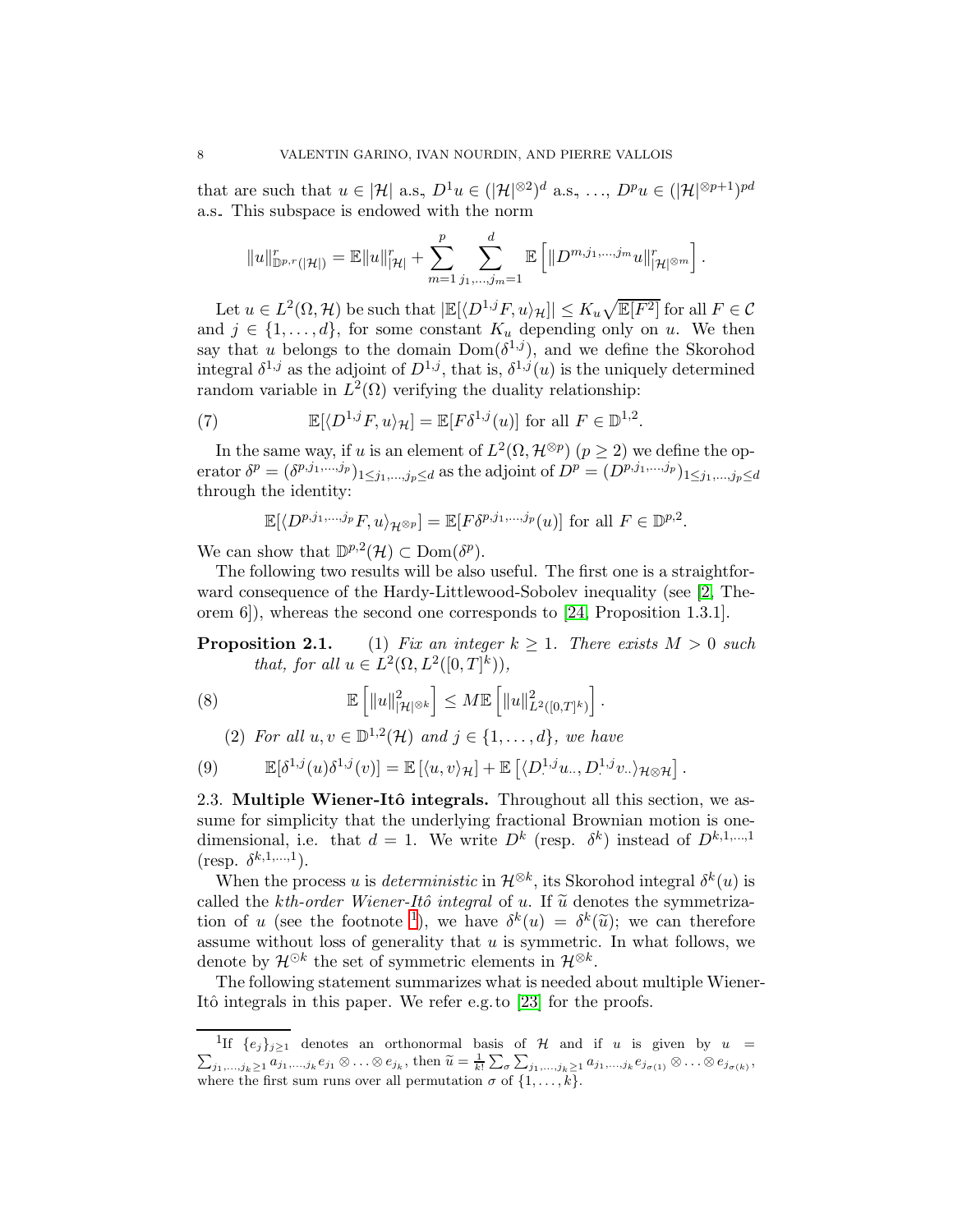**Proposition 2.2.** (1) *(Isometry) For all integers*  $k, l \geq 1$ *, all*  $f \in \mathcal{H}^{\odot k}$ *and all*  $g \in \mathcal{H}^{\odot l}$ *,*

$$
\mathbb{E}[\delta^k(f)\delta^l(g)] = k! \langle f, g \rangle_{\mathcal{H}^{\otimes k}} \mathbb{I}_{\{k=l\}}.
$$

(2) *(Hypercontractivity)* For all  $r \geq 2$  and all integer  $k \geq 1$ , there exists  $C_{k,r} > 0$  such that, for all  $f \in \mathcal{H}^{\odot k}$ ,

$$
\mathbb{E}\left[|\delta^k(f)|^r\right] \leq C_{k,r}\mathbb{E}[|\delta^k(f)|^2]^{\frac{r}{2}}.
$$

(3) *(Malliavin derivative)* If  $u_s = \delta^k(f(., s))$  with  $f \in \mathcal{H}^{\otimes (k+1)}$  symmet*ric in the k first variables, then*  $u \in \mathbb{D}^{1,2}(\mathcal{H})$ *, with* 

$$
D_s u_t = k \delta^{k-1}(f(.,t,s)).
$$

<span id="page-8-1"></span>(4) *(Product formula)* Fix  $f \in \mathcal{H}^{\odot k}$  and  $g \in \mathcal{H}^{\odot l}$  and, as usual, let  $\otimes_r$ *(resp.*  $\widetilde{\otimes}_r$ *)* denote the contraction operator (resp. the symmetrization *of the contraction operator) of order* r*, see* [\[23,](#page-50-4) Appendix B] *for a precise definition. Then,*

$$
\delta^{k}(f)\delta^{l}(g) = \sum_{r=0}^{k \wedge l} r! \binom{k}{r} \binom{l}{r} f \delta^{k+l-2r}(f \widetilde{\otimes}_r g).
$$

2.4. Fractional Integration. This section gives a brief summary of the useful properties related to the Young integral when the Hurst index  $H$  is strictly bigger than  $\frac{1}{2}$ , see [\[34,](#page-50-7) [36\]](#page-50-8) for more details.

The following result extends the Riemann integral to a larger class of integrands and integrators. For  $p > 0$ , we use the classical notations  $\mathcal{C}^{p-var}([0,T])$  to denote the space of functions  $f : [0,T] \to \mathbb{R}$  with finite p-variations. It is well known that  $\theta$ -Hölder continuous functions have  $\frac{1}{\theta}$ finite variations.

<span id="page-8-0"></span>**Proposition 2.3.** Suppose  $p, q > 0$  are such that  $\frac{1}{p} + \frac{1}{q} > 1$ . If  $f \in$  $\mathcal{C}^{p-var}([0,T])$  and  $g \in \mathcal{C}^{q-var}([0,T])$  *(with* g *continuous)*, then the limit of *Riemann sums*

$$
\sum_{k=0}^{n-1} f\left(\frac{kT}{n}\right) \left(g\left(\left(\frac{(k+1)T}{n} \vee a\right) \wedge b\right) - g\left(\left(\frac{kT}{n} \vee a\right) \wedge b\right)\right)
$$

*exists for all*  $0 \le a < b \le T$ , and is called the Young integral  $\int_a^b f \, dg$  of f *against g.* It is compatible in the sense that, if  $0 \le a < c < d < b \le T$ , then  $\int_c^d f dg = \int_a^b f \mathbb{I}_{[c,d]} dg$ . Moreover, it satisfies the chain rule and the change *of variable formula.*

*Moreover, if*  $f$  (resp  $g$ ) are  $\frac{1}{p}$ -Hölder continuous (resp  $\frac{1}{q}$ -Hölder continuous), *we have the Young-Loeve estimates:*

$$
\left| \int_{a}^{b} f dg - f(a)(g(b) - g(a)) \right| \leq c_{\mu,\beta} \|f\|_{\frac{1}{p}} \|g\|_{\frac{1}{q}} |b - a|^{\frac{1}{p} + \frac{1}{q}},
$$
  

$$
\left| \int_{a}^{b} f dg \right| \leq c_{\mu,\beta} \left( \|f\|_{\infty} \|g\|_{\frac{1}{q}} |b - a|^{\frac{1}{q}} + \|f\|_{\frac{1}{p}} \|g\|_{\frac{1}{q}} |b - a|^{\frac{1}{p} + \frac{1}{q}} \right),
$$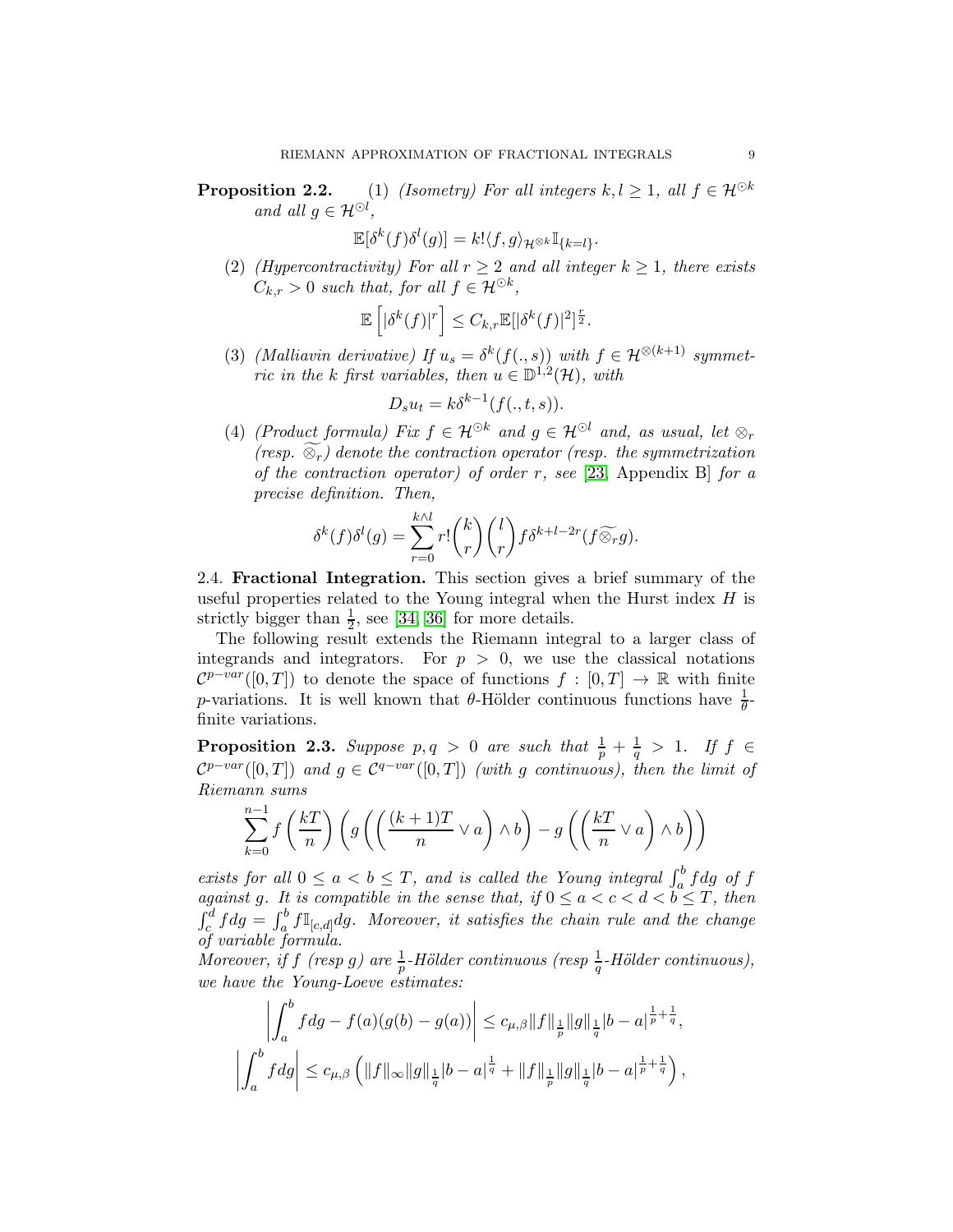*where*  $c_{\mu,\beta}$  *is a constant depending only on p and q.* 

<span id="page-9-2"></span>When  $f: [0, T]^2 \to \mathbb{R}$  is such that  $f(t,t) = 0$ , we write  $f \in C^{\kappa}([0, T]^2)$  if

(10) 
$$
||f||_{\kappa} := \sup_{0 \le s \neq t \le T} \frac{|f(s,t)|}{|t-s|^{\kappa}} < \infty.
$$

Recall that, for each i, the fractional Brownian motion  $B^i$  has a.s.  $\kappa$ -Hölder continuous paths for every  $\kappa < H$ . Therefore, if the process u has a.s. finite  $\alpha$ -variations for some  $\alpha > 1 - H$ , it is an immediate consequence of Proposition [2.3](#page-8-0) that the Young integral  $\int_0^{\cdot} u dB^i$  is well-defined pathwise on [0, T]; this makes the Young integral a suitable integral when  $H > \frac{1}{2}$ . In contrast, it is not a suitable integral when  $H = \frac{1}{2}$  $\frac{1}{2}$  because, for instance, we cannot deal with integrals as simple as  $\int B^j dB^i$ .

Another way to define the Young integral is to make use of the forward integration *`a la Russo-Vallois* [\[30\]](#page-50-9). Their *forward integral* is defined, for fixed  $i$ , as

<span id="page-9-1"></span>(11) 
$$
\int_0^{\cdot} u_s dB_s^j = \lim_{\epsilon \to 0} \frac{1}{\epsilon} \int_0^{\cdot} u_s \left( B_{s+\epsilon \wedge \cdot}^j - B_s^j \right) ds,
$$

provided the limit exists uniformly in probability over the interval  $[0, T]$ . When  $H > \frac{1}{2}$  and  $u \in C^{\theta}([0, T])$  with  $\theta > 1 - H$ , then the limit [\(11\)](#page-9-1) exists and coincides with the Young integral. When  $H = \frac{1}{2}$  $\frac{1}{2}$  and u is progressively measurable, then the limit  $(11)$  exists and coincides with the Itô integral.

In [\[24\]](#page-50-5), the following relationship between the forward and Skorohod integrals is shown.

<span id="page-9-3"></span>**Proposition 2.4.** *Assume that*  $H > \frac{1}{2}$ , and let  $u \in \mathbb{D}^{1,2}(|\mathcal{H}|)$  be a scalar *process. In addition, suppose that* u *verifies the following condition:*

(12) 
$$
\forall j \in \{1, ..., d\}, \int_0^T \int_0^T |D_s^{1,j}u_r||r-s|^{2H-2} ds dr < \infty \text{ a.s.}.
$$

*Then, the limit* [\(11\)](#page-9-1) *exists and verifies the relation*

<span id="page-9-4"></span>(13) 
$$
\int_0^T u_s dB_s^j = \delta^{1,j}(u) + H(2H - 1) \int_0^T \int_0^T D_s^{1,j} u_r |r - s|^{2H - 2} ds dr,
$$

<span id="page-9-0"></span>*where the integral in the left-hand side is in the Russo-Vallois sense.*

2.5. Matrix-valued Brownian motion and matrix-valued Rosenblatt process. We introduce some probabilistic objects, taken from [\[11,](#page-49-11) Sections 2.4 and 2.5] when  $H > \frac{1}{2}$ , which we complete when  $H = \frac{1}{2}$  $\frac{1}{2}$ . For more information about the Rosenblatt process, one can e.g. refer to [\[31\]](#page-50-10).

(*a*) Assume first that  $H \in \left[\frac{1}{2}\right]$  $\frac{1}{2}, \frac{3}{4}$  $\frac{3}{4}$ . For  $H \notin \{\frac{1}{2}, \frac{3}{4}\}$  $\frac{3}{4}\},$  define

$$
q_H = \sum_{p \in \mathbb{Z}} \int_0^1 \int_0^t \int_p^{p+1} \int_p^v |s-u|^{2H-2} |v-t|^{2H-2} ds dv du dt
$$
  
\n
$$
r_H = \sum_{p \in \mathbb{Z}} \int_0^1 \int_0^t \int_p^{p+1} \int_p^v |s-t|^{2H-2} |v-u|^{2H-2} ds dv dt du,
$$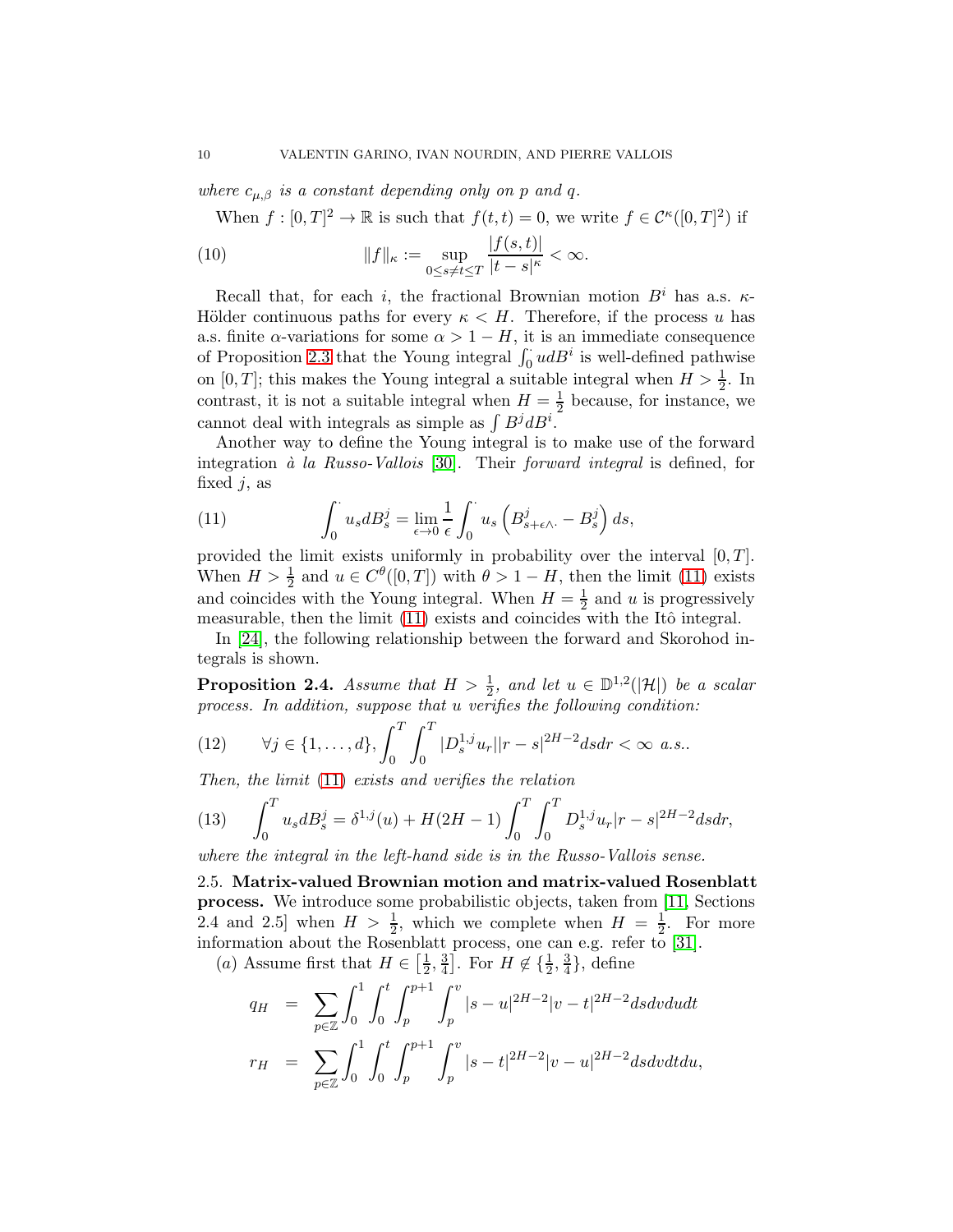and let  $q_{\frac{1}{2}} = \frac{1}{2}$  $\frac{1}{2}$ ,  $r_{\frac{1}{2}} = 0$  and  $q_{\frac{3}{4}} = r_{\frac{3}{4}} = \frac{1}{2}$  $\frac{1}{2}$ . We have  $q_H \geq r_H$  by [\[11,](#page-49-11) Lemma 2.1]. Let  $\{W^{0,i,j}\}_{1\leq i\leq j\leq d}$  and  $\{W^{1,i,j}\}_{1\leq i,j\leq d}$  be two independent families of independent standard Brownian motions, both independent of our underlying process B. We set  $W^{0,i,j} = W^{0,j,i}$  for  $j < i$ . The *matrixvalued Brownian motion*  $(W^{i,j})_{1 \leq i,j \leq d}$  is then defined as follows:

<span id="page-10-4"></span>(14) 
$$
W^{i,j} = \begin{cases} c_H \sqrt{q_H + r_H} W^{1,i,j} & \text{if } i = j \\ c_H \sqrt{q_H - r_H} W^{1,i,j} + c_H \sqrt{r_H} W^{0,i,j} & \text{if } i \neq j \end{cases}
$$

with the convention that  $c_{\frac{1}{2}} = 1$ .

(*b*) Assume now that  $H \in \left(\frac{3}{4}\right)$  $\frac{3}{4}$ , 1). For any fixed  $t \in [0, T]$ , the sequence of  $(d \times d)$ -matrix-valued processes

$$
\left(n\sum_{k=0}^{\lfloor nt \rfloor-1} \delta^{1,i}\left(\left(B^j-B^j_{\frac{k}{n}}\right)\mathbb{I}_{\left[\frac{k}{n},\frac{k+1}{n}\right]}(.)\right)\right)_{1\leq i,j\leq d}
$$

converges for all fixed  $t \in [0,T]$  to some  $Z_t$ . The continuous version of the process  $(Z_t)_{t \in [0,T]}$  is called the *matrix-valued Rosenblatt proces of order H*. Each component of this matrix-valued process is  $\alpha$ -Hölder continuous for every  $\alpha < 2H - 1$ . Moreover, the diagonals elements are independent Rosenblatt processes with selfsimilarity index  $2H - 1$ .

# 3. Examples

We start by defining the notion of controlled process. This notion plays a key role because such a process verifies the conditions of Definition [1.1.](#page-3-1) We then give two classes of examples: fractional semimartingales (i.e. processes with decomposition  $(18)$  and multiple Wiener-Itô integrals.

<span id="page-10-0"></span>3.1. Controlled process. Throughout all this section, we assume  $H > \frac{1}{2}$ . Recall that  $\mathcal{C}^{\kappa}([0,T])$  denotes the set of  $\kappa$ -Hölder continuous functions  $\tilde{f}$ :  $[0, T] \to \mathbb{R}$ , whereas  $\mathcal{C}^{\kappa}([0, T]^2)$  denotes the set of  $\kappa$ -Hölder continuous functions  $f : [0, T]^2 \to \mathbb{R}$  such that  $f(t, t) = 0$  for all t, see [\(10\)](#page-9-2).

<span id="page-10-1"></span>**Definition 3.1** (Controlled process). *Consider*  $\kappa \in (\frac{1}{2})$  $(\frac{1}{2}, 1)$ *. The set*  $\mathcal{D}^{2\kappa}([0, T])$ *is defined as the set of pairs*  $(u, P)$  *with* u *(resp. P)* an *m*-dimensional pro*cess (resp.*  $(m \times d)$ *-dimensional process) belonging a.s. to*  $C^{\kappa}([0,T])$  *and such that the* m*-dimensional remainder process* R *defined by*

<span id="page-10-2"></span>(15) 
$$
R_{s,t}^i = u_t^i - u_s^i - \sum_{j=1}^d P_s^{i,j} (B_t^j - B_s^j), \quad 0 \le s \le t \le T,
$$

*belongs a.s. to*  $C^{2\kappa}([0,T]^2)$ *.* 

For all  $(u, P) \in \mathcal{D}^{2\kappa}([0, T]),$  for all  $s, t \in [0, T]$  and all  $j \in \{1, \ldots, d\},$ Theorem 4.10 in [\[6\]](#page-49-16) implies:

<span id="page-10-3"></span>(16) 
$$
|L_{s,t}^{i,j}| \leq C \left( ||B||_{\kappa} ||R||_{2\kappa} + ||P||_{\kappa} ||B||_{2\kappa} \right) |t-s|^{3\kappa}
$$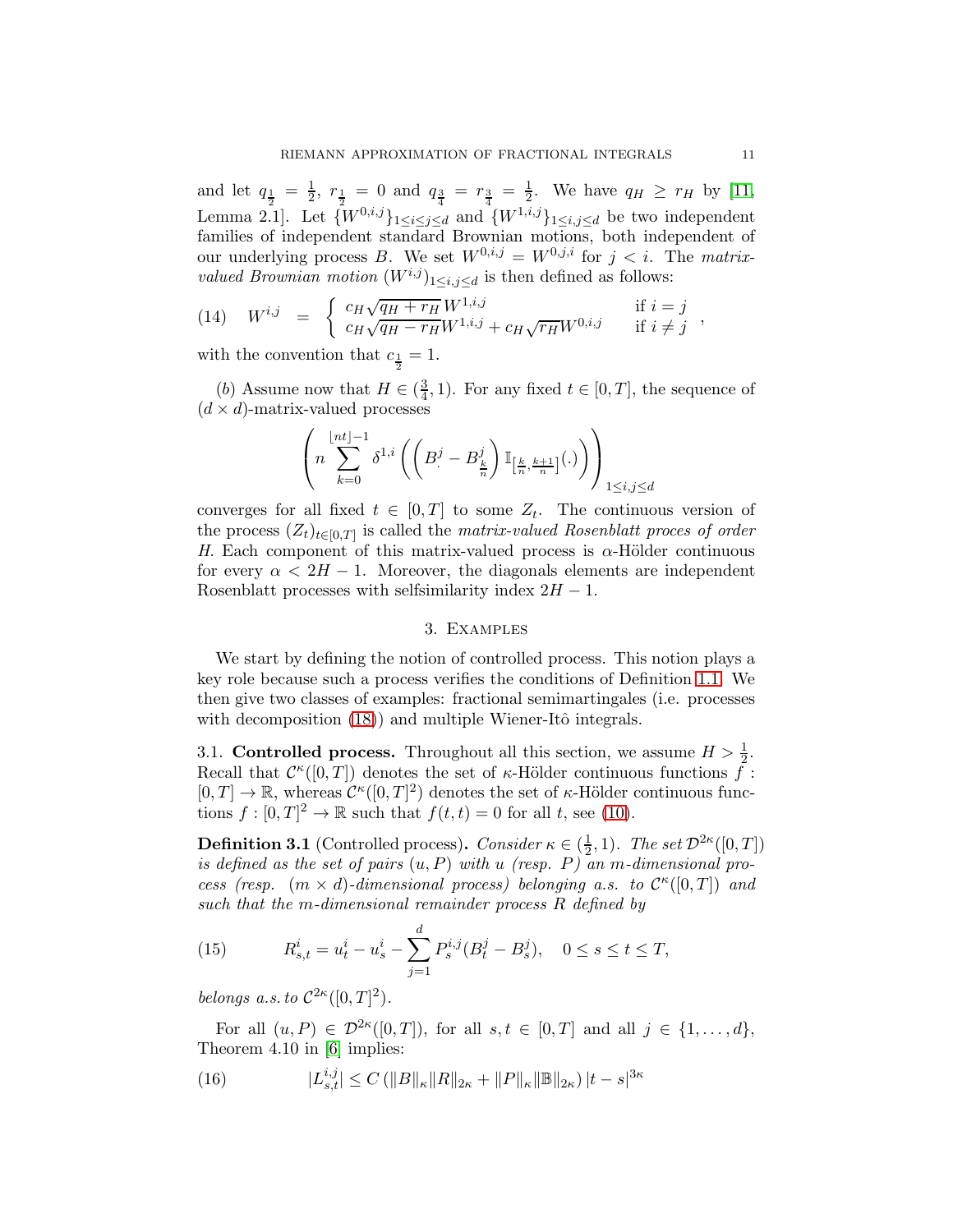where  $\mathbb B$  is defined as  $\mathbb B^{k,j}_{s,t}=\int_s^t(B^k_l-B^k_s)dB^j_l$ , L is given by  $L^{i,j}_{s,t}=\int_s^tR^i_{s,r}dB^j_r$ (or equivalently by [\(4\)](#page-3-3)), and C is a constant depending only on  $\kappa$  and T. The following proposition gives an explicit link between the notion of controlled path *`a la Gubinelli* [\[10\]](#page-49-14) (Definition [3.1\)](#page-10-1) and our notion of pseudo-controlled path (Definition [1.1\)](#page-3-1).

<span id="page-11-1"></span>**Proposition 3.2.** *Assume that*  $\kappa > \frac{2(H\wedge \frac{3}{4})}{3} + \frac{1}{6}$  $\frac{1}{6}$ ,  $(u, P) \in \mathcal{D}^{2\kappa}([0, T])$  and, *for some*  $\theta > 0$  *and all*  $j \in \{1, \dots, d\}$ *,* 

(17) 
$$
\sum_{i=1}^{m} \mathbb{E} \left[ \|R^{i}\|_{2\kappa}^{2+\theta} + \sum_{j=1}^{d} \|P^{i,j}\|_{\kappa}^{2+\theta} \right] < \infty,
$$

*with* R *defined by* [\(15\)](#page-10-2)*.* Then  $(u, P) \in \mathbb{C}_2$ *.* 

*Proof.* The proof is a straightforward combination of the identity [\(16\)](#page-10-3), the Hölder inequality and the forthcoming Lemmas [4.1](#page-33-0) and [4.2.](#page-33-1)  $\Box$ 

As a consequence of Theorem [1.3](#page-4-0) and Proposition [3.2,](#page-11-1) we deduce the following statement.

<span id="page-11-2"></span>**Proposition 3.3.** *Fix*  $H > \frac{1}{2}$ *, and let* 

<span id="page-11-0"></span>(18) 
$$
u_t^i = u_0^i + \sum_{j=1}^d \int_0^t a_s^{i,j} dB_s^j + \int_0^t b_s^i ds, \quad t \in [0, T], i \in \{1, \dots, m\},
$$

where the  $a^{i,j}$  are a.s.  $\kappa$ -Hölder continuous for some  $\kappa > \frac{2(H\wedge\frac{3}{4})}{3} + \frac{1}{6}$  $rac{1}{6}$  and *the*  $b^j$  *are*  $\beta$ -*Hölder continuous for some*  $\beta > H - \frac{1}{2}$ . Assume moreover that *there exists*  $\theta > 0$  *such that* 

$$
\sum_{j=1}^{d} \mathbb{E}\left[ |b_0^j|^{2+\theta} + \|b^j\|_{\beta}^{2+\theta} + \sum_{i=1}^{m} \|a^{i,j}\|_{\kappa}^{2+\theta} \right] < \infty.
$$

*Then, with*  $M^{n,i,j}$  *defined by* [\(2\)](#page-2-0) and W and Z the matrix-valued processes *of Section [2.5,](#page-9-0)*

\n- if 
$$
H \leq \frac{3}{4}
$$
, then, stably in  $\mathcal{C}_{\mathbb{R}^{m \times d}}([0, T])$ ,
\n- \n
$$
\left\{ \nu_H(n) \left( M^{n,i,j}_. - \frac{1}{2} \int_0^{\cdot} a_s^{i,j} ds \right) \right\}_{i,j} \xrightarrow{n \to \infty} \left\{ \sum_{k=1}^d \int_0^{\cdot} a_s^{i,k} dW_s^{k,j} \right\}_{i,j}.
$$
\n
\n- if  $H > \frac{3}{4}$ , then, uniformly on  $[0, T]$  in probability,
\n

• if 
$$
H > \frac{3}{4}
$$
, then, uniformly on  $[0, T]$  in probability,

$$
\left\{\nu_H(n)\left(M^{n,i,j}_\cdot-\frac{1}{2}\int_0^\cdot a^{i,j}_s ds\right)\right\}_{i,j} \underset{n\to\infty}{\longrightarrow} \left\{\sum_{k=1}^d\int_0^\cdot a^{i,k}_sdZ^{k,j}_s+\frac{1}{2}\int_0^\cdot b^i_s dB^j_s\right\}_{i,j}.
$$

 $\rightarrow$ 

*Proof.* Set  $v_t^i = u_t^i - \int_0^t b_s^i ds = u_0^i + \sum_{j=1}^d \int_0^t a_s^{i,j} dB_s^j$ . For any  $i, j$ , we have

$$
\nu_H(n) \left( M^{n,i,j}_. - \frac{1}{2} \int_0^{\cdot} a_s^{i,j} ds \right) = A^{n,i,j}_. + C^{n,i,j}_.
$$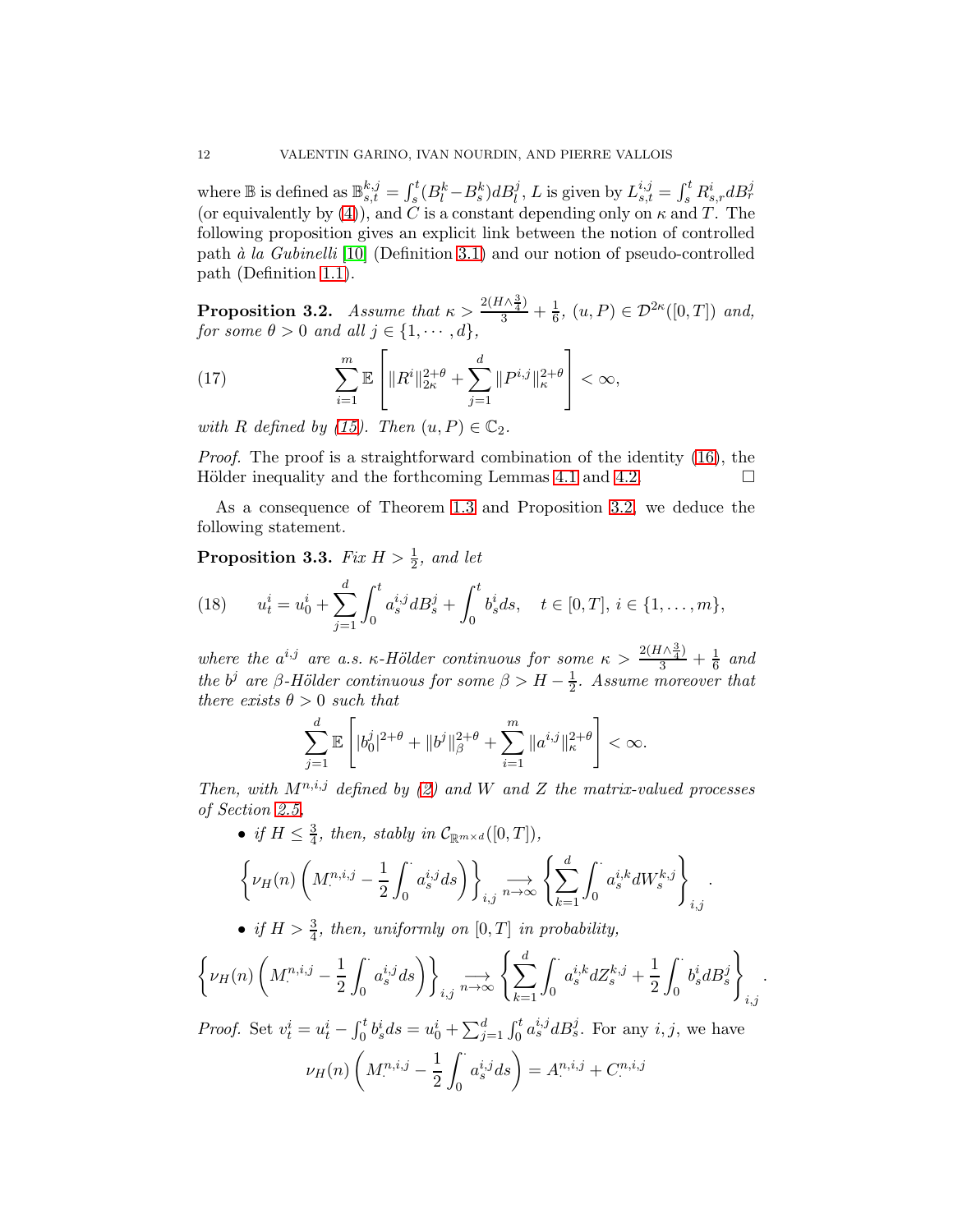with, for  $t \in [0, T]$ ,

$$
A_t^{n,i,j} = \nu_H(n) \left\{ n^{2H-1} \left( \int_0^t v_s^i dB_s^j - \sum_{k=0}^{nt_n} v_{\frac{k}{n}}^i \left( B_{\frac{k+1}{n}\wedge t}^j - B_{\frac{k}{n}}^j \right) \right) - \frac{1}{2} \int_0^t a_s^{i,j} ds \right\}
$$
  

$$
C_t^{n,i,j} = \nu_H(n) n^{2H-1} \left( \int_0^t \int_0^s b_r^i dr dB_s^j - \sum_{k=0}^{nt_n} \int_0^{\frac{k}{n}} b_r^i dr \left( B_{\frac{k+1}{n}\wedge t}^j - B_{\frac{k}{n}}^j \right) \right).
$$

We will show that  $(v, a) \in \mathbb{C}_2$  and we will deduce from Theorem [1.3](#page-4-0) the convergence of  $(A^{n,i,j})_{i,j}$ . Then we will prove that  $(C^{n,i,j})_{i,j}$  converges either to 0 in  $\mathcal{C}^{m \times d}([0,T])$  (when  $H \leq \frac{3}{4}$  $\frac{3}{4}$ ) or uniformly in probability to  $\frac{1}{2} \int_0^{\cdot} b_s dB_s$ (when  $H > \frac{3}{4}$ ). The continuous mapping theorem will then allow to conclude.

We start by showing that  $(v, a) \in \mathbb{C}_2$ . For  $0 \leq s \leq t \leq T$ , set

$$
R_{s,t}^{i} = v_t^{i} - v_s^{i} - \sum_{j=1}^{d} a_s^{i,j} (B_t^{j} - B_s^{j}) = \sum_{j=1}^{d} \int_s^t (a_r^{i,j} - a_s^{i,j}) dB_r^{j}.
$$

Using the Young-Loeve inequality (Proposition [2.3\)](#page-8-0), we have

$$
|R_{s,t}^i| \leq |t-s|^{2\kappa} \times c_{\kappa} \sum_{j=1}^d \|a^{i,j}\|_{\kappa} \|B^j\|_{\kappa}
$$
  

$$
||v^i||_{\kappa} \leq \sum_{j=1}^d (||a^{i,j}||_{\infty} ||B^j||_{\kappa} + c_{\kappa,\kappa} ||a^{i,j}||_{\kappa} ||B^j||_{\kappa} T^{\kappa})
$$
  

$$
\leq \sum_{j=1}^d ((1 + c_{\kappa,\kappa}) T^{\kappa} ||a^{i,j}||_{\kappa} + |a_0^{i,j}|) ||B^j||_{\kappa}
$$

where the last inequality comes from the fact that  $||a^{i,j}||_{\infty} \leq |a_0^{i,j}|$  $_{0}^{i,j}|+T^{\kappa}\Vert a^{i,j}\Vert_{\kappa}.$ Thus, v verifies the condition of Proposition [3.2,](#page-11-1) with  $P^{i,j} = a^{i,j}$ . We deduce that  $(v, a) \in \mathbb{C}_2$ , and we can apply Theorem [1.3](#page-4-0) to  $(v, a)$ , after observing that v is  $\alpha$ -Hölder continuous for all  $\alpha = \kappa > \frac{1}{2} > 1 - H$ . This shows the convergence of  $(A^{n,i,j})_{i,j}$ .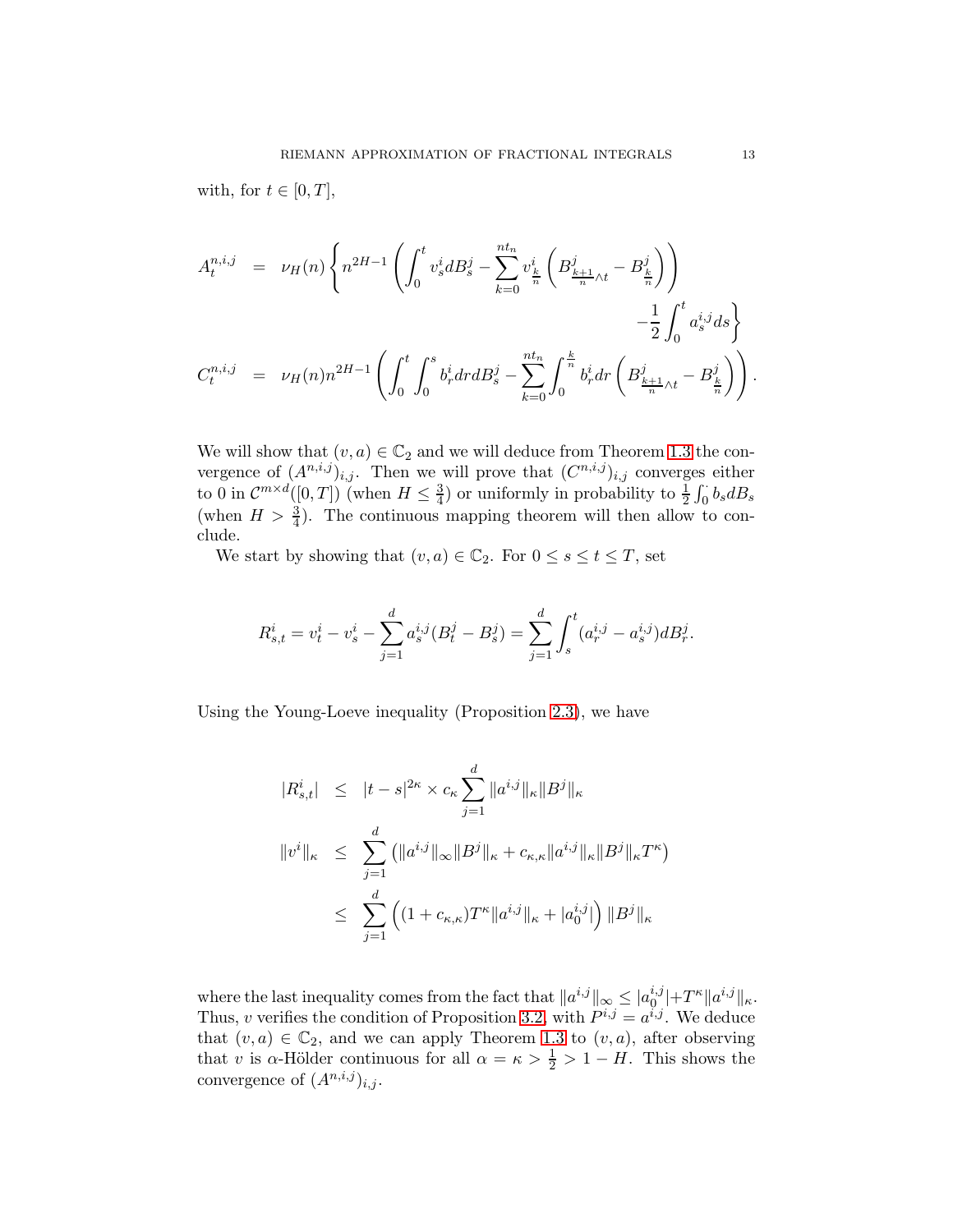We now study the convergence of  $C^{n,i,j}$ . Set  $s_n = \lfloor ns \rfloor/n$ . We have

$$
C_t^{n,i,j} = \nu_H(n)n^{2H-1} \left( \int_0^t \int_0^s b_r^i dr dB_s^j - \int_0^t \int_0^{s_n} b_r^i dr dB_s^j \right)
$$
  

$$
= \nu_H(n)n^{2H-1} \left( \int_0^t \int_{s_n}^s (b_r^i - b_{s_n}^i) dr dB_s^j + \sum_{k=0}^{nt_n} b_{\frac{k}{n}}^i \int_{\frac{k}{n}}^{\frac{k+1}{n} \wedge t} (s - s_n) dB_s^j \right)
$$
  

$$
=: R_t^{n,i,j} + D_t^{n,i,j}.
$$

Lemma [4.10](#page-45-0) provides the desired convergence for  $D^{n,i,j}$ . It remains to show that  $R^{n,i,j}$  is negligible. We have

$$
R_t^{n,i,j} = \nu_H(n) n^{2H-1} \sum_{k=0}^{nt_n} \int_{\frac{k}{n}}^{\frac{k+1}{n} \wedge t} \left( \int_{\frac{k}{n}}^s (b_r^i - b_{\frac{k}{n}}^i) dr \right) dB_s^j.
$$

Fix  $\varepsilon > 0$  small enough. We can write, using the Young-Loeve inequalities (Proposition [2.3\)](#page-8-0) and denoting by  $c$  a constant independent of  $n$  (whose value can change from line to another)

$$
\int_{\frac{k}{n}}^{\frac{k+1}{n}\wedge t} \left( \int_{\frac{k}{n}}^{s} (b_r^i - b_{\frac{k}{n}}^i) dr \right) dB_s^j
$$
\n
$$
\leq cn^{-H+\varepsilon} \left\| \int_{\frac{k}{n}}^{s} (b_r^i - b_{\frac{k}{n}}^i) dr \right\|_{\infty, \left[\frac{k}{n}, \frac{k+1}{n}\wedge t\right]} \|B^j\|_{H-\varepsilon}
$$
\n
$$
+ cn^{-1-H+\varepsilon} \left\| \int_{\frac{k}{n}}^{s} (b_r^i - b_{\frac{k}{n}}^i) dr \right\|_{1, \left[\frac{k}{n}, \frac{k+1}{n}\wedge t\right]} \|B^j\|_{H-\varepsilon}
$$
\n
$$
\leq cn^{-1-H-\beta+\varepsilon} \|b^i\|_{\beta} \|B^j\|_{H-\varepsilon}.
$$

We deduce that

$$
\left| R_t^{n,i,j} \right| \le c \nu_H(n) n^{H-1-\beta+\varepsilon} \, \|b^i\|_{\beta} \, \|B^j\|_{H-\varepsilon},
$$

and then  $\mathbb{E} \left[ \sup_{t \in [0,T]} (R_t^{n,i,j}) \right]$  $\begin{bmatrix}n,i,j\\t\end{bmatrix}$   $\rightarrow 0$  (chosing  $\varepsilon$  small enough), proving the convergence of this remainder to zero uniformly in probability. This concludes the proof of Proposition [3.3.](#page-11-2)

We now state a corollary of Proposition [3.3,](#page-11-2) which extends to the case  $H > \frac{1}{2}$  a similar statement proved in [\[16\]](#page-49-6) when  $H = \frac{1}{2}$  $\frac{1}{2}$ .

<span id="page-13-1"></span>**Corollary 3.4.** *Fix*  $H > \frac{1}{2}$ *, and let*  $F : \mathbb{R}^d \to \mathbb{R}^m$  *be a*  $\mathcal{C}^2$ *-function satisfying the following growth condition: for some*  $K_1, K_2 > 0$  *and some*  $0 < \gamma < 2$ , one has, for all  $x \in \mathbb{R}^d$ , (19)

<span id="page-13-0"></span>
$$
\max_{i\in\{1,\ldots,m\}}\max_{j,k\in\{1,\ldots,d\}}\max\left\{|F^i(x)|,\left|\frac{\partial F^i}{\partial x_j}(x)\right|,\left|\frac{\partial^2 F^i}{\partial x_k \partial x_j}\right|\right\}\leq K_1e^{K_2\|x\|_{\mathbb{R}^d}^{\gamma}}.
$$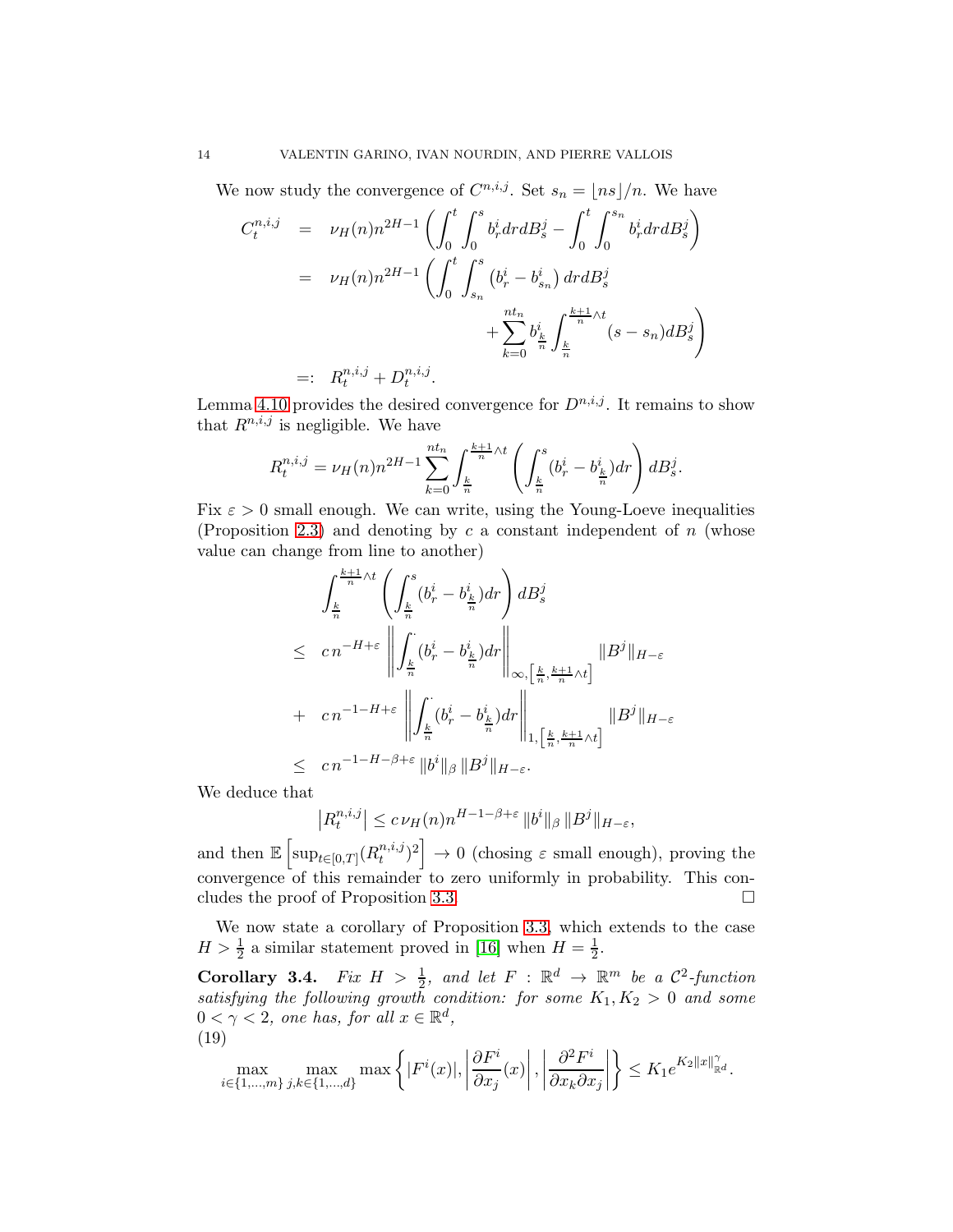Let  $u_t = F(B_t)$ . We have, with W and Z the matrix-valued processes of *Section [2.5:](#page-9-0)*

• *if*  $H \leq \frac{3}{4}$ *, then, stably in*  $C_{\mathbb{R}^{m \times d}}([0, T]),$ 

$$
\left\{\nu_H(n)\left(M^{n,i,j}-\frac{1}{2}\int_0^{\cdot}\frac{\partial F^i}{\partial x_j}(B_s)ds\right)\right\}_{i,j} \underset{n\to\infty}{\longrightarrow} \left\{\sum_{k=1}^d\int_0^{\cdot}\frac{\partial F^i}{\partial x_k}(B_s)dW^{k,j}_s\right\}_{i,j};
$$

• *if*  $H > \frac{3}{4}$ , then, uniformly on  $[0, T]$  *in probability,* 

$$
\left\{\nu_H(n)\left(M^{n,i,j}_\cdot-\frac{1}{2}\int_0^\cdot\frac{\partial F^i}{\partial x_j}(B_s)ds\right)\right\}_{i,j} \underset{n\to\infty}{\longrightarrow} \left\{\sum_{k=1}^d\int_0^\cdot\frac{\partial F^i}{\partial x_k}(B_s) dZ_s^{k,j}\right\}_{i,j}.
$$

*Proof.* The change of variable formula for the Young integral leads to

$$
u_t^i = F^i(0) + \sum_{j=1}^d \int_0^t \frac{\partial F^i}{\partial x_j}(B_s) dB_s^j, \quad 1 \le i \le m.
$$

Then, u is of the type [\(18\)](#page-11-0), with  $a^{i,j} = \frac{\partial F^i}{\partial x_j}(B)$  and  $b^i \equiv 0$ . The regularity condition [\(19\)](#page-13-0) implies that  $a^{i,j}$  is  $\alpha$ -Hölder continous for every  $\alpha < H$  and that

$$
\|a^{i,j}\|_{\alpha} \leq K_1 \prod_{j=1}^d e^{K_2 T^{\gamma}(\|B^j\|_{\alpha})^{\gamma}} \sum_{k=1}^d \|B^k\|_{\alpha}.
$$

Lemma [4.1](#page-33-0) then guarantees the existence of moments of any order for this random variable, so that the desired conclusion follows from Proposition [3.3.](#page-11-2)  $\Box$ 

<span id="page-14-0"></span>3.2. Multiple Wiener-Itô integrals. Assume  $H > \frac{1}{2}$  and, for simplicity,  $d = m = 1$ . Let  $k \ge 1$  be an integer and let  $f_k : [0, T]^{k+1} \to \mathbb{R}$  be measurable and symmetric in the first  $k$  variables (this latter condition is of course immaterial when  $k = 1$ ). Assume finally that  $f_k(x_1, \ldots, x_k, s) = 0$  if  $x_l > s$  for at least one l. In that setting, Theorems [1.2](#page-3-0) and [1.3](#page-4-0) apply.

<span id="page-14-1"></span>Proposition 3.5. *Let the previous notation prevail, as well as the notation from Section 2.2.*

(1) *Assume that*  $f_k$  *is*  $\alpha$ -Hölder continuous on

 $\mathfrak{D} = \{ (x_1, \ldots, x_k, s) \in [0, T]^{k+1}, s \ge \max(x_1, \ldots, x_k) \},\$ 

*for some*  $\alpha > H$ *. Set*  $u_s = \delta^k(f_k(\cdot, s))$ *. Then, uniformly on*  $[0, T]$  *in probability,*

$$
M^n \underset{n \to \infty}{\longrightarrow} \frac{k}{2} \int_0^{\cdot} \delta^{k-1}(f_k(.,s,s))ds.
$$

(2) *Assume*  $\frac{1}{2}$  <  $H \leq \frac{3}{4}$ 4 *. Assume moreover that the hypothesis of the previous point holds, and that in addition*

$$
f_k(x_1, \ldots, x_k, s) = g_k(x_1, \ldots, x_k) \mathbb{I}_{[0, s]^k}(x_1, \ldots, x_k)
$$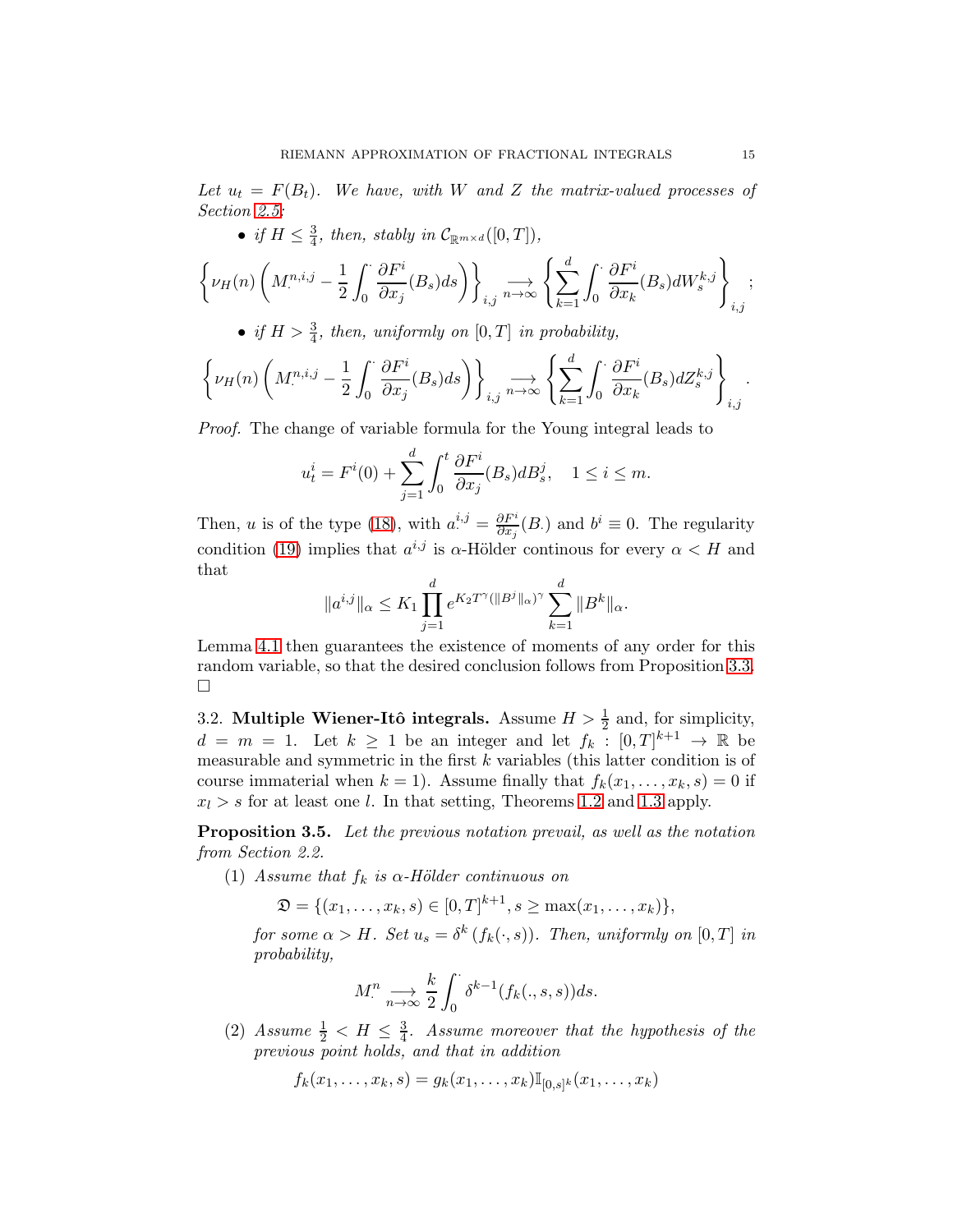*with*  $g_k$  symmetric and  $\beta$ -Hölder continuous for some  $\beta > \frac{1}{2}$ . Then, *stably in*  $C_{\mathbb{R}}([0,T])$  *and with* W *an independent standard Brownian motion,*

$$
\nu_H(n) \left( M^n - \frac{k}{2} \int_0^{\cdot} \delta^{k-1}(f_k(\cdot, s, s)) ds \right)
$$
  

$$
\implies c_H \sqrt{q_H + r_H} \int_0^{\cdot} \delta^{k-1}(f_k(\cdot, s, s)) dW_s,
$$

*where*  $q_H$  *and*  $r_H$  *as defined in Section [2.5.](#page-9-0)* 

*Proof.* We only do the proof of point  $(2)$ , since the proof of point  $(1)$  (which requires to show that  $(u, P)$  with  $P_s := D_s u_s$  verifies the assumptions of Theorem [1.2\)](#page-3-0) is very similar and easier. Before going into the details, let us explain the main steps we are going to follow:

- in the first step, we show that u and P are  $\beta'$ -Hölder continuous for some  $\beta' > \frac{1}{2} > 1 - H;$
- in the second step, we provide a suitable decomposition of  $L_{s,t}L_{x,y}$ . We recall that  $L_{s,t}$  is defined as

(20) 
$$
L_{s,t} = \int_s^t (u_l - u_s - D_s u_s (B_l - B_s)) dB_l;
$$

<span id="page-15-0"></span>• finally, in the remaining steps, we analyze each term of the previous decomposition and show that the stuctural condition [\(3\)](#page-3-4) is verified, i.e, for all  $0 \le s \le t \le T$  and all  $0 \le x \le y \le T$ ,

(21) 
$$
\mathbb{E}\left[L_{s,t}L_{x,y}\right] = o_{|s-t|+|x-y|\to 0}(f_2(s,t,x,y)) \text{ uniformly in } s,t \in [0,T].
$$

*Step 1: Hölder continuity*. The process u is adapted with respect to B and belongs to  $\mathbb{D}^{1,2}(|\mathcal{H}|)$  with  $D_s u_t = k \delta^{k-1} (f_k(., s, t)) \mathbb{I}_{s \leq t}$  by Propostion 2.2. Using the hypercontractivity and isometry properties (again Proposition 2.2), we obtain, for  $a > 1$  and  $s \leq t$ ,

$$
\mathbb{E}[|u_s - u_t|^a] \leq C_{k,a} \mathbb{E}[(u_s - u_t)^2]^{\frac{a}{2}} \n= C_{k,a} ||f_k(\cdot, s) - f_k(\cdot, t)||_{\mathcal{H}^{\otimes k}}^a \n\leq C_{k,a} ||f_k(\cdot, s) - f_k(\cdot, t)||_{|\mathcal{H}|\otimes k}^a,
$$

thanks to the continuous embedding  $|\mathcal{H}|^{\otimes k} \subset \mathcal{H}^{\otimes k}$  in the last line.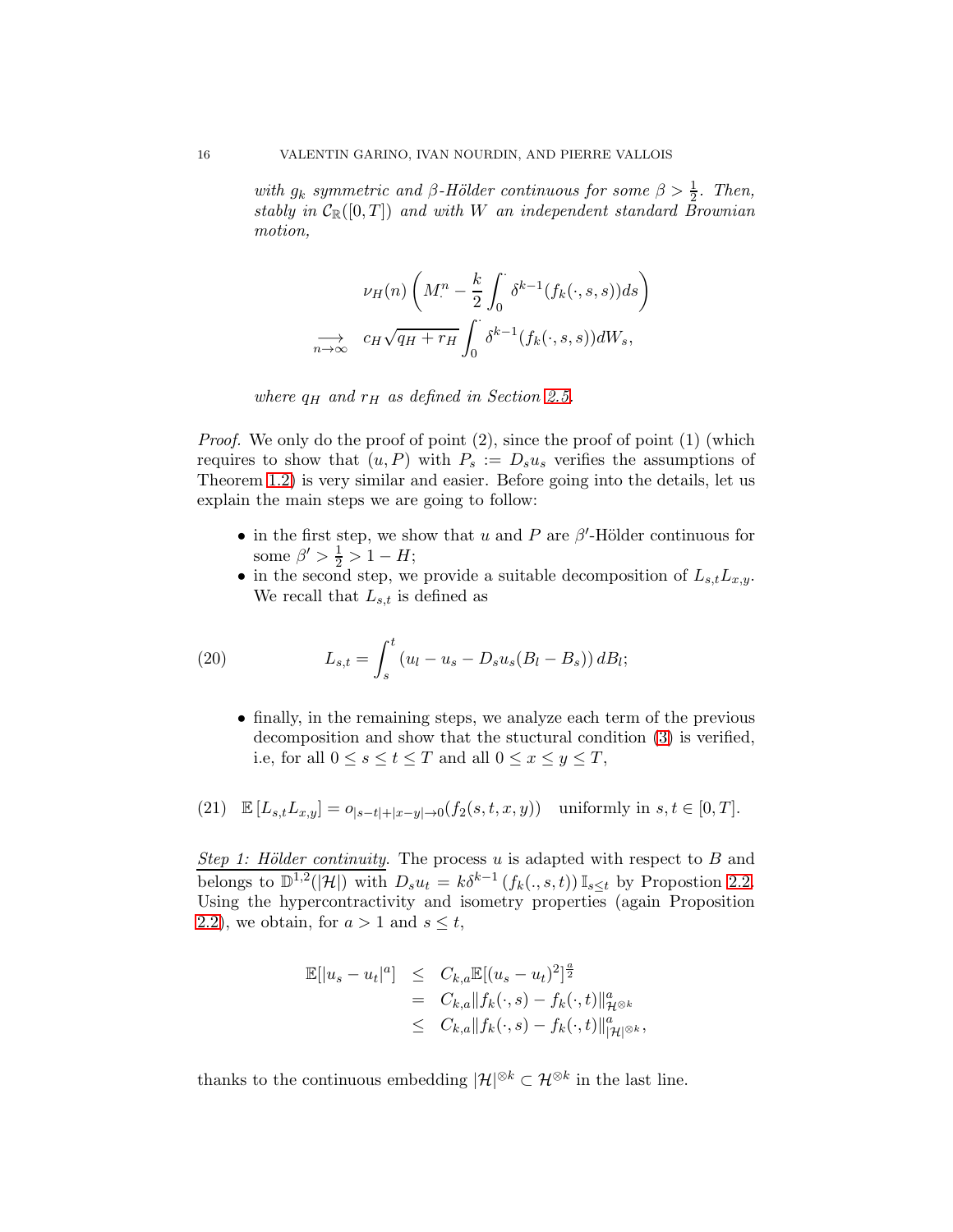Let 
$$
\Delta_{s,t} f_k(\cdot) = f_k(\cdot, t) - f_k(\cdot, s)
$$
. We have  
\n
$$
||f_k(\cdot, s) - f_k(\cdot, t)||_{|\mathcal{H}|^{\otimes k}}^2
$$
\n
$$
= c_H^k \int_{[0,t]^{2k}} |\Delta_{s,t} f_k(x)||\Delta_{s,t} f_k(y)| \prod_{m=1}^k |x_m - y_m|^{2H-2} dx_m dy_m
$$
\n
$$
= c_H^k \sum_{i,j=1}^k \int_{[0,t]^{2k}} \mathbb{I}_{[s,t]}(x_i) \mathbb{I}_{[s,t]}(y_j)|g_k(x)||g_k(y)| \prod_{m=1}^k |x_m - y_m|^{2H-2} dx_m dy_m
$$
\n
$$
= c_H^k \sum_{\substack{i,j=1 \ i \neq j}}^k \int_{[0,t]^{2k}} \mathbb{I}_{[s,t]}(x_i) \mathbb{I}_{[s,t]}(y_j)|g_k(x)||g_k(y)|
$$
\n
$$
\times \left( \prod_{\substack{m=1 \ m \neq i,j}}^k |x_m - y_m|^{2H-2} dx_m dy_m \right) (|x_i - y_i||x_j - y_j|)^{2H-2} dx_i dy_i dx_j dy_j
$$
\n
$$
+ c_H^k \sum_{i=1}^k \int_{[0,t]^{2k}} \mathbb{I}_{[s,t]}(x_i) \mathbb{I}_{[s,t]}(y_i)|g_k(x)||g_k(y)|
$$
\n
$$
\times \left( \prod_{\substack{m=1 \ m \neq i}}^k |x_m - y_m|^{2H-2} dx_m dy_m \right) |x_i - y_i|^{2H-2} dx_i dy_i.
$$

From Lemma [4.2\)](#page-33-1), we have

$$
\int_{[0,t]\times [s,t]} |x-y|^{2H-2} dx dy \leq K|t-s|
$$

for some constant  $K$ . Note that we take the liberty to change the value of K from line to line in the rest of the proof. We deduce, for  $i \neq j$ , that

$$
c_H^k \int_{[0,t]^{2k}} \mathbb{I}_{[s,t]}(x_i) \mathbb{I}_{[s,t]}(y_j) |g_k(x)| |g_k(y)| \prod_{\substack{m=1 \\ m \neq i,j}}^k |x_m - y_m|^{2H-2} dx_m dy_m
$$
  

$$
\leq ||g_k||_{\infty}^2 |t-s|^2 c_H^{k-2} \int_{[0,t]^{2k-2}} \prod_{\substack{m=1 \\ m \neq i,j}}^k |x_m - y_m|^{2H-2} dx_m dy_m.
$$

As a result,

$$
||f_k(\cdot, s) - f_k(\cdot, t)||_{|\mathcal{H}|^{\otimes k}}^2 \le K ||g_k||_{\infty}^2 ((k-1)^2 |t-s|^2 t^{2H(k-2)} + k|t-s|^{2H} t^{2H(k-1)}).
$$
  
Since  $|t-s| \le K|t-s|^H$  on  $[0, T]^2$ , this leads to

$$
\mathbb{E}[|u_s - u_t|^a] \le K ||g_k||_{\infty}^a |t - s|^{Ha}.
$$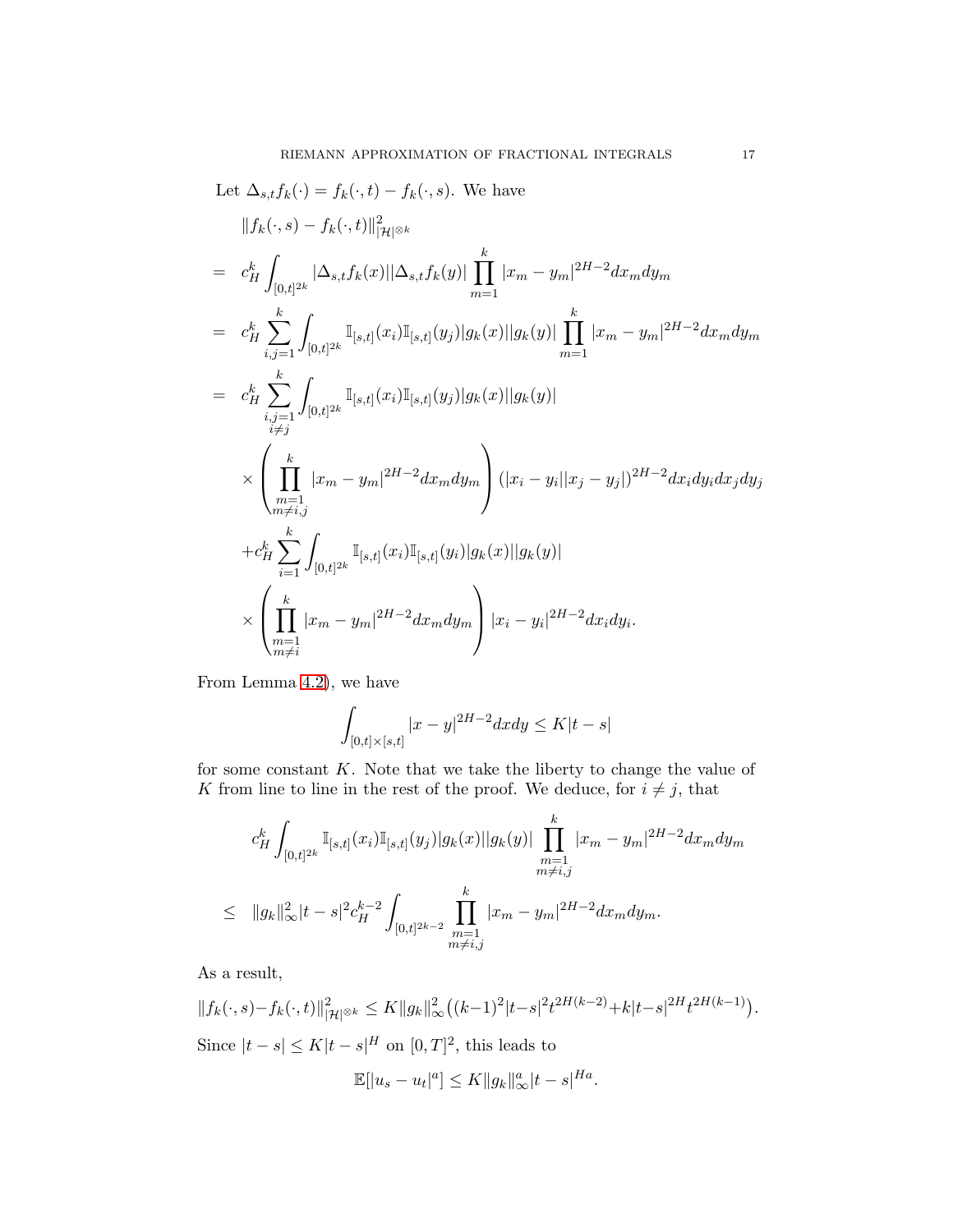We can show a similar bound for the derivative  $Du$ :

$$
\mathbb{E}[|D_s u_s - D_t u_t|^a] \le \mathbb{E}[|D_s u_s - D_s u_t|^a] + \mathbb{E}[|D_s u_t - D_t u_t|^a]
$$
  

$$
\le C_{k-1,a} \left( \|f_k(\cdot, s, s) - f_k(\cdot, s, t)\|_{|\mathcal{H}|^{\otimes k-1}}^a + \|f_k(\cdot, s, t) - f_k(\cdot, t, t)\|_{|\mathcal{H}|^{\otimes k-1}}^a \right)
$$

and

$$
||f_k(\cdot, s, s) - f_k(\cdot, s, t)||_{|\mathcal{H}|^{\otimes k-1}}^2 + ||f_k(\cdot, s, t) - f_k(\cdot, t, t)||_{|\mathcal{H}|^{\otimes k-1}}^2
$$
  
\n
$$
\leq K ||g_k||_{\infty}^2 (k|t-s|^{2H} t^{2H(k-1)} + (k-1)^2 t^{2H(k-2)} |t-s|^2)
$$
  
\n
$$
+ t^{2Hk} ||g_k||_p^2 |t-s|^{2\beta},
$$

where  $||g_k||_\beta$  is the Hölder seminorm of  $g_k$  over  $[0, T]^k$ . Then,

$$
\mathbb{E}[|D_s u_s - D_t u_t|^a] \le K(||g_k||_\infty^a |t-s|^{Ha} + ||g_k||_\beta^a |t-s|^{\beta a}).
$$

Finally, for all  $a > 1$  we have

$$
\mathbb{E}[|u_s - u_t|^a + |D_s u_s - D_t u_t|^a] \leq C \left( |t - s|^{aH} + |t - s|^{a\beta} \right)
$$
  
= 
$$
C \left( |t - s|^{a'+1} + |t - s|^{a''+1} \right),
$$

with  $a' = aH - 1$ ,  $a'' = a\beta - 1$  and the constant C depending on k, a,  $||g_k||_{\infty}$ and T.

Observe that  $\frac{a'}{a} \to H$  and  $\frac{a''}{a} \to \beta$  when  $a \to \infty$ . The Kolmogorov-Censov criterion applies and yields that u and  $s \to D_s u_s$  verifies the Hölder semi-norm condition in Theorem [1.3,](#page-4-0) namely: u and P are  $\beta'$ -Hölder continuous for all  $\beta'$  such that  $\beta \wedge H > \beta' > \frac{1}{2} > 1 - H$ .

*Step 2: Decomposition of*  $L_{s,t}L_{x,y}$  (recall the definition of L from [\(20\)](#page-15-0)). The product formula [\(4\)](#page-8-1) yields, for  $s \leq t$ ,

$$
k \delta^{k-1} \left( f_k(\cdot, s, s) \right) \left( B_t - B_s \right) = k \delta^k \left( f_k(\cdot, s, \widetilde{s}) \widetilde{\otimes} \mathbb{I}_{[s,t]}(\cdot) \right) + k(k-1) \delta^{k-2} \left( f_k(\cdot, s, s) \otimes_1 \mathbb{I}_{[s,t]} \right).
$$

Then,  $u_t - u_s - D_s u_s (B_t - B_s) = A_{s,t} - C_{s,t}$ , with

(22) 
$$
\begin{cases} A_{s,t} = \delta^k \left( f_k(\cdot, t) - f_k(\cdot, s) - k f_k(\cdot, s, \widetilde{s}) \otimes \mathbb{I}_{[s,t]}(\cdot) \right) \\ C_{s,t} = k(k-1) \delta^{k-2} \left( f_k(\cdot, s, s) \otimes_1 \mathbb{I}_{[s,t]} \right). \end{cases}
$$

Notice that  $C_{s,t} = 0$  when  $k = 1$ . We also use the convention that  $A_{s,t} = C_{s,t} = 0$  if  $s > t$ .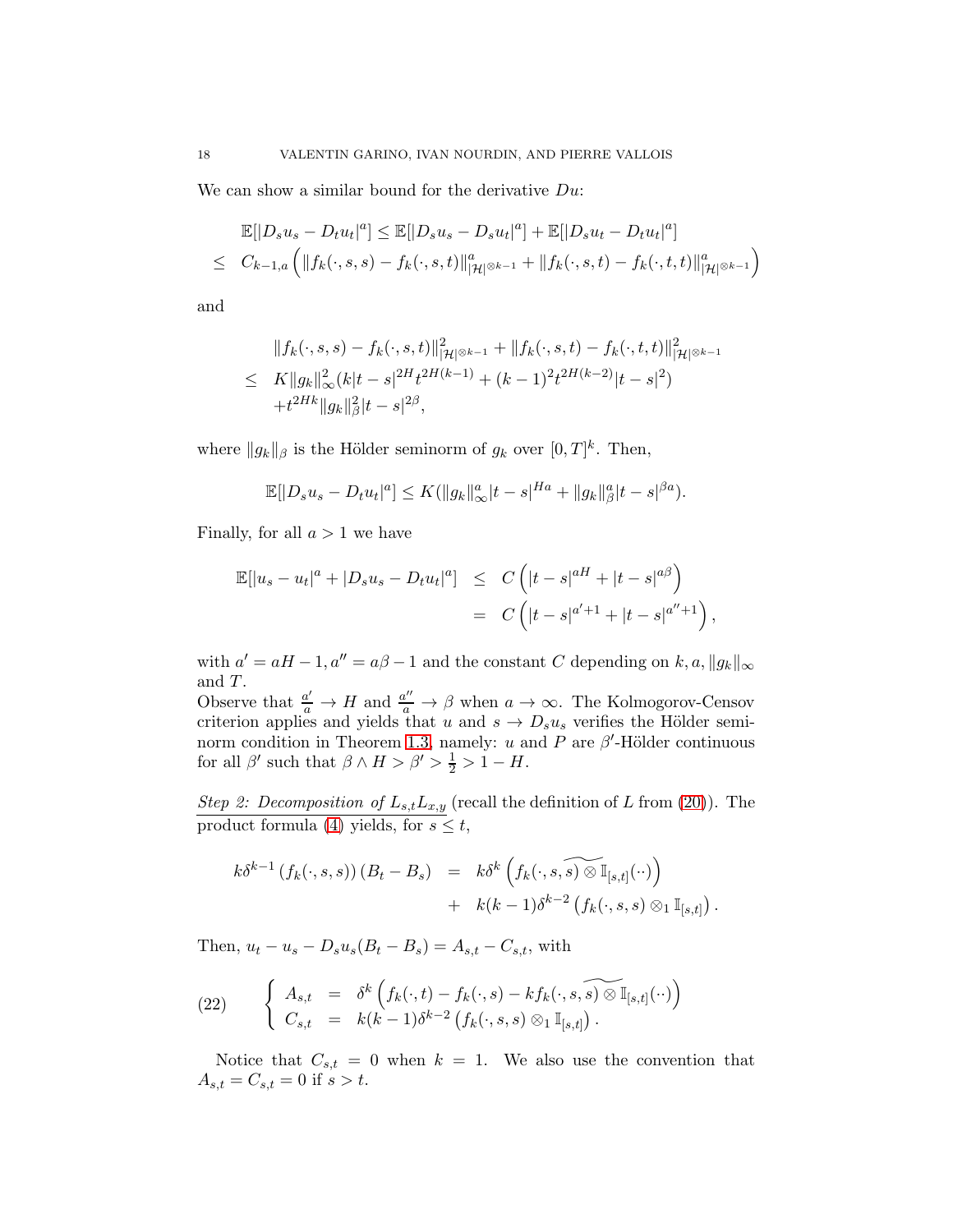One can see<sup>[2](#page-18-0)</sup> that  $(u, P)$  does not *a priori* belongs to  $\mathcal{D}^{2\kappa}$  for some  $\kappa > \frac{1}{2}$ , and therefore we cannot directly apply the results of Section [3.1.](#page-10-0)

To prove that  $(u, P) \in \mathbb{C}_2$  we will proceed as follows.

The hypothesis of Proposition [2.4](#page-9-3) are verified by A and C. Indeed,  $A_{s,\cdot}, C_{s,\cdot} \in \mathbb{D}^{1,2}(|\mathcal{H}|)$  for all  $s \in [0,T]$ . Moreover, using the same arguments as in Step 1, one can show that  $DA_{s}$ , and  $DC_{s}$ , have almost continuous paths in  $[0, T]^2$ , implying in turn that

$$
\int_0^T \int_0^T (|D_w A_{s,l}| + |D_w C_{s,l}|)|l - w|^{2H - 2} dl dw < \infty \quad \text{a.s.}
$$

for all  $s \in [0, T]$ .

Formula [\(13\)](#page-9-4) allows to write

(23) 
$$
\int_{s}^{t} C_{s,l} dB_{l} = \delta \left( C_{s,\cdot} \times \mathbb{I}_{[s,t]}(\cdot) \right) + c_{H} \int_{s}^{t} \int_{0}^{t} D_{w} C_{s,l} |l - w|^{2H-2} dw dl
$$

as well as

(24) 
$$
\int_{s}^{t} A_{s,l} dB_{l} = \delta \left( A_{s,\cdot} \times \mathbb{I}_{[s,t]}(\cdot) \right) + c_{H} \int_{s}^{t} \int_{0}^{t} D_{w} A_{s,l} |l-w|^{2H-2} dw dl.
$$

<span id="page-18-0"></span><sup>&</sup>lt;sup>2</sup>Indeed, assuming  $g_k = 1$ , i.e  $f_k(x_1, ..., x_{k+1}) = \mathbb{I}_{[0, x_{k+1}]^k}(x_1, ..., x_k)$  we can write  $C_{s,t} = \delta^{k-2} \left( \mathbb{I}_{[0,s]^{k-2}}(\cdot) \int_0^s \int_s^t |l-r|^{2H-2} dl dr \right) = r^H(0,s,s,t) \delta^{k-2} (\mathbb{I}_{[0,s]^{k-2}}).$  Since  $r^H(0, s, s, t) > s|t - s|$  thanks to Lemma [4.2,](#page-33-1) we have  $\left| \frac{C_{s,t}}{|t - s|^{2\kappa}} \right|$  $\Big| \geq \frac{s |\delta^{k-2}(\mathbb{I}_{[0,s]}k-2)|}{|t-s|^{2\kappa -1}}$  for any  $\kappa > \frac{1}{2}$ . We have  $\delta^{k-2}(\mathbb{I}_{[0,s]^{k-2}}) = H_{k-2}(B_s)$  (with  $H_k$  the k-th Hermite polynomial). Since B as a Gaussian law, there is a real number  $l > 0$  and a set  $\Omega_0 \subset \Omega$  such that  $\mathbb{P}(\Omega_0) > 0$  and  $\forall \omega \in \Omega_0, |\delta^{k-2}(\mathbb{I}_{[0,s]^{k-2}})(\omega)| > l$ . Then  $\left|\frac{C_{s,t}(\omega)}{|t-s|^{2\kappa}}\right|$  $\frac{1}{s \to t} + \infty$  for all fixed  $s > 0$ and  $\omega \in \Omega_0$ .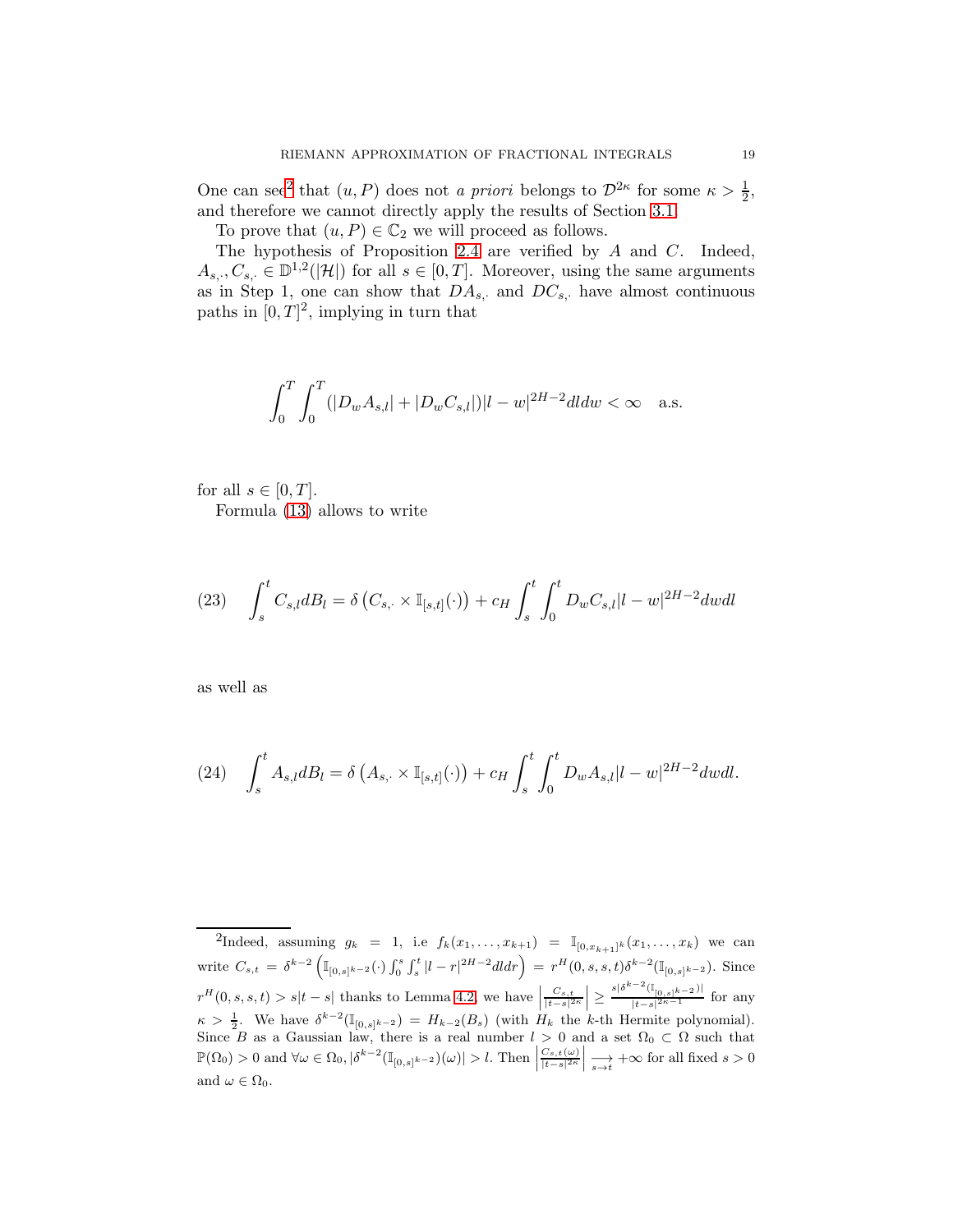For any  $0 \leq s \leq t \leq T$  and  $0 \leq x \leq y \leq T$ , we can then write  $L_{s,t}L_{x,y}$  $\sum_{i,j=1}^{4} R^{i,j}(s, t, x, y)$ , with  $R^{1,1}(s,t,x,y) = \delta\left(C_{s, \cdot} \mathbb{I}_{[s,t]}(\cdot)\right) \delta\left(C_{x, \cdot} \mathbb{I}_{[x,y]}(\cdot)\right)$  $R^{1,2}(s,t,x,y) = c_H^2$  $\int_0^t$ s  $dl \int_0^t$ 0  $dw \int_0^y$ x  $dr \int_0^y$ 0 dz  $\times D_w C_{s,l} D_z C_{x,r} |w-l|^{2H-2} |z-r|^{2H-2}$  $R^{1,3}(s,t,x,y) = R^{1,4}(x,y,s,t)$  $\hspace{.1cm} = \hspace{.1cm} c_H \delta \left( C_{s,\cdot} \mathbb{I}_{[s,t]}(\cdot) \right) \, \int^y$ x  $\int y$  $\int_0^\infty D_w C_{x,l} |l-w|^{2H-2} dw dl$  $R^{2,1}(s,t,x,y) = \delta\left(A_{s, \cdot} \mathbb{I}_{[s,t]}(\cdot)\right) \delta\left(A_{x, \cdot} \mathbb{I}_{[x,y]}(\cdot)\right)$  $R^{2,2}(s,t,x,y) = c_H^2$  $\int_0^t$ s  $dl \int_0^t$  $\boldsymbol{0}$  $dw \int_0^y$ x  $dr \int_0^y$  $\boldsymbol{0}$ dz  $\times D_w A_{s,l} D_z A_{x,r} |w-l|^{2H-2} |z-r|^{2H-2}$  $R^{2,3}(s,t,x,y) = R^{2,4}(x,y,s,t)$  $\hspace{.18cm} = \hspace{.12cm} c_H \delta \left( A_{s, \cdot} \mathbb{I}_{[s, t]} (\cdot) \right) \, \int^y$ x  $\int y$  $\int_0^\infty D_w A_{x,l} |l-w|^{2H-2} dw dl$  $R^{3,1}(s,t,x,y) = R^{4,1}(x,y,s,t)$  $= \delta\left(A_{s, \cdot} \mathbb{I}_{[s,t]}(\cdot)\right) \delta\left(C_{x, \cdot} \mathbb{I}_{[x,y]}(\cdot)\right)$  $R^{3,2}(s,t,x,y) = R^{4,2}(x,y,s,t)$  $\qquad \qquad =\quad \delta \left(A_{s, \cdot} \mathbb{I}_{[s, t]}(\cdot)\right) \: \int^y$ x  $\int y$  $\int_0^\infty D_w C_{x,l} |l-w|^{2H-2} dw dl$  $R^{3,3}(s,t,x,y) = R^{4,3}(x,y,s,t)$  $\qquad \qquad =\quad \delta \left(C_{s, \cdot} \mathbb{I}_{[s, t]}(\cdot)\right) \: \int^y$ x  $\int y$  $\int_0^\infty D_w A_{x,l} |l-w|^{2H-2} dw dl$  $R^{3,4}(s,t,x,y) = R^{4,4}(x,y,s,t)$  $= c_H^2$  $\int_0^t$ s  $dl \int_0^t$  $\boldsymbol{0}$  $dw \int_0^y$ x  $dr \int_0^y$  $\boldsymbol{0}$ dz  $\times D_w C_{s,l} D_z A_{x,r} |w-l|^{2H-2} |z-r|^{2H-2}.$ 

We can easily check that

$$
\mathbb{E}[R^{1,3}] = \mathbb{E}[R^{2,3}] = \mathbb{E}[R^{3,1}] = \mathbb{E}[R^{3,2}] = \mathbb{E}[R^{3,4}] = 0.
$$

Indeed, these expectations reduce to a sum of expectations of products of two multiple Wiener integrals of different orders, which are orthogonal in  $L^2(\Omega)$  by Proposition 2.2. More precisely, Lemma [4.3](#page-34-0) allows to show that all the expectations in play vanish. For example,

$$
\mathbb{E}[R^{1,3}] = c_H \int_x^y \int_0^y \mathbb{E}[\delta(C_{s,\cdot} \mathbb{I}_{[s,t]}(\cdot))D_w C_{x,l}] |l-w|^{2H-2} dwdl
$$

which corresponds exactly to a term of the form [\(32\)](#page-34-1).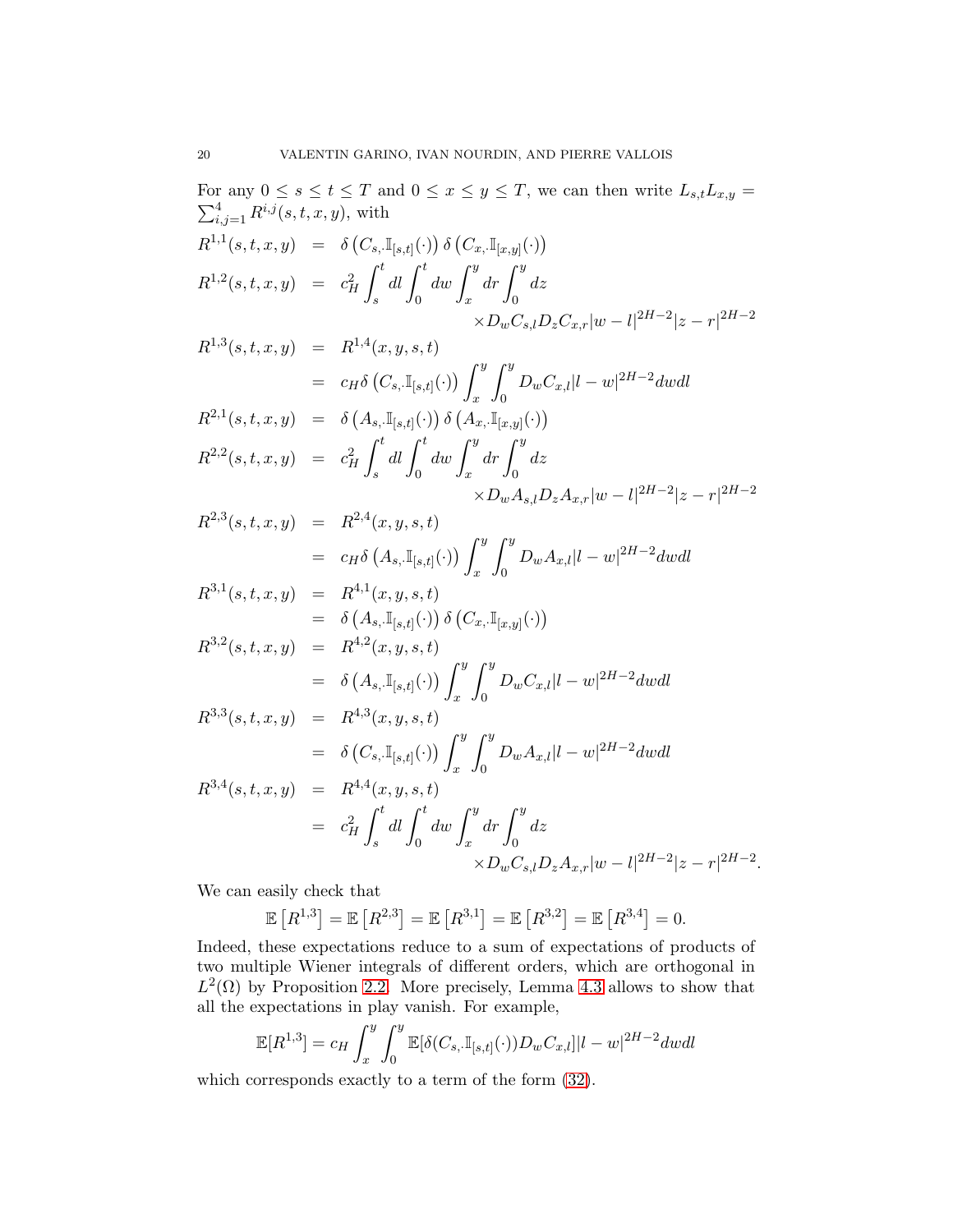We will now apply Proposition [2.4,](#page-9-3) together with several inequalities, to show that all the remaining terms satisfy the condition [\(3\)](#page-3-4), namely

$$
\mathbb{E}[R^{i,j}(s,t,x,y)] = o_{|t-s|+|x-y| \to 0}(f_2(s,t,x,y))
$$

for all  $(i, j) \in \{(1, 1), (1, 2), (2, 1), (2, 2), (3, 3), (4, 3)\}$  and uniformly in  $[0, T]^2$ . (Starting from now, note that every time we write  $o_{|t-s|+|x-y|\to 0}(f_2(s,t,x,y)),$ it is implicitely assumed that it takes place uniformly in  $s, t \in [0, T]$ .)

Whatever the value of  $(i, j) \in \{(1, 1), (1, 2), (2, 1), (2, 2), (3, 3), (4, 3)\}\,$ , deriving a bound for  $\mathbb{E}[R^{i,j}]$  requires similar arguments. For this reason, in what follows we will fully develop the cases  $(i, j) = (1, 1), (i, j) = (1, 2)$  and  $(i, j) = (2, 1)$ , then we will only explain the differences for the remaining cases.

For notational simplicity, we will also write  $R^{i,j}$  instead of  $R^{i,j}(s,t,x,y)$ .

*Step 3: Bound on*  $\mathbb{E}[R^{1,2}]$ . First, we give an upper bound for  $\mathbb{E}[(D_wC_{s,l})^2]$ : for all  $w \in [0, t]$  and  $l \in [s, t]$ ,

$$
\mathbb{E}\left[(D_w C_{s,l})^2\right] = k^2(k-1)^2(k-2)^2 \mathbb{E}\left[\left(\delta^{k-3}\left(f_k(\cdot, w, s, s) \otimes_1 \mathbb{I}_{[s,l]}\right)\right)^2\right]
$$
  
\n
$$
= k!k(k-1)(k-2) \|f_k(\cdot, w, s, s) \otimes_1 \mathbb{I}_{[s,l]}\|_{\mathcal{H}^{\otimes k-3}}^2
$$
  
\n
$$
\leq k!k(k-1)(k-2) \|g_k\|_{\infty}^2 \left\|\mathbb{I}_{[0,T]^{k-2}} \otimes_1 \mathbb{I}_{[s,l]}\right\|_{|\mathcal{H}|^{\otimes k-3}}^2,
$$

where, in the last inequality, we have used that  $|h_1 \otimes_1 h_2| \leq |h_1| \otimes_1 |h_2|$  for all  $h_1, h_2 \in \mathbb{D}^{1,2}(|\mathcal{H}|)$ . Moreover, according to Lemma [4.2,](#page-33-1)

$$
\left|\mathbb{I}_{[0,T]^{k-2}}\otimes_1\mathbb{I}_{[s,l]}\right|=\left|\mathbb{E}[B_T(B_s-B_l)]\mathbb{I}_{[0,T]^{k-3}}\right|\leq K|s-l|\mathbb{I}_{[0,T]^{k-3}}.
$$

Plugging this identity into [\(25\)](#page-25-0) leads to

$$
\mathbb{E}\left[ (D_w C_{s,l})^2 \right] \le K|s-l|^2.
$$

As a result, and using the Hölder inequality, we have, for all  $s \leq t$  and  $x \leq y$ ,

$$
\begin{aligned}\n&\left|\mathbb{E}\left[\int_{s}^{t}\int_{0}^{t}D_{w}C_{s,l}|w-l|^{2H-2}dwdl\int_{x}^{y}\int_{0}^{y}D_{w}C_{x,l}|w-l|^{2H-2}dwdl\right]\right| \\
&\leq \int_{s}^{t}\int_{0}^{t}\int_{x}^{y}\int_{0}^{y}\mathbb{E}\left[(D_{w}C_{s,l})^{2}\right]^{\frac{1}{2}}\mathbb{E}\left[(D_{z}C_{x,r})^{2}\right]^{\frac{1}{2}} \\
&\times|w-l|^{2H-2}|z-r|^{2H-2}dzdrdwdl \\
&\leq K|t-s|^{2}|x-y|^{2} = o_{|t-s|+|x-y|\to0}f_{2}(s,t,x,y)\n\end{aligned}
$$

where, in the last identity, we made use of the following two facts: on one hand  $|t - s||x - y| \leq r_H(s, t, x, y)$  according to Lemma [4.2;](#page-33-1) on the other hand, and since  $H \leq \frac{3}{4}$  $\frac{3}{4}$ ,

$$
|t-s||x-y| = o_{|t-s|+|x-y| \to 0} (|t-s|^{2H-1}|x-y|^{2H-1} \kappa_H(|x-y|) \kappa_H(|t-s|)).
$$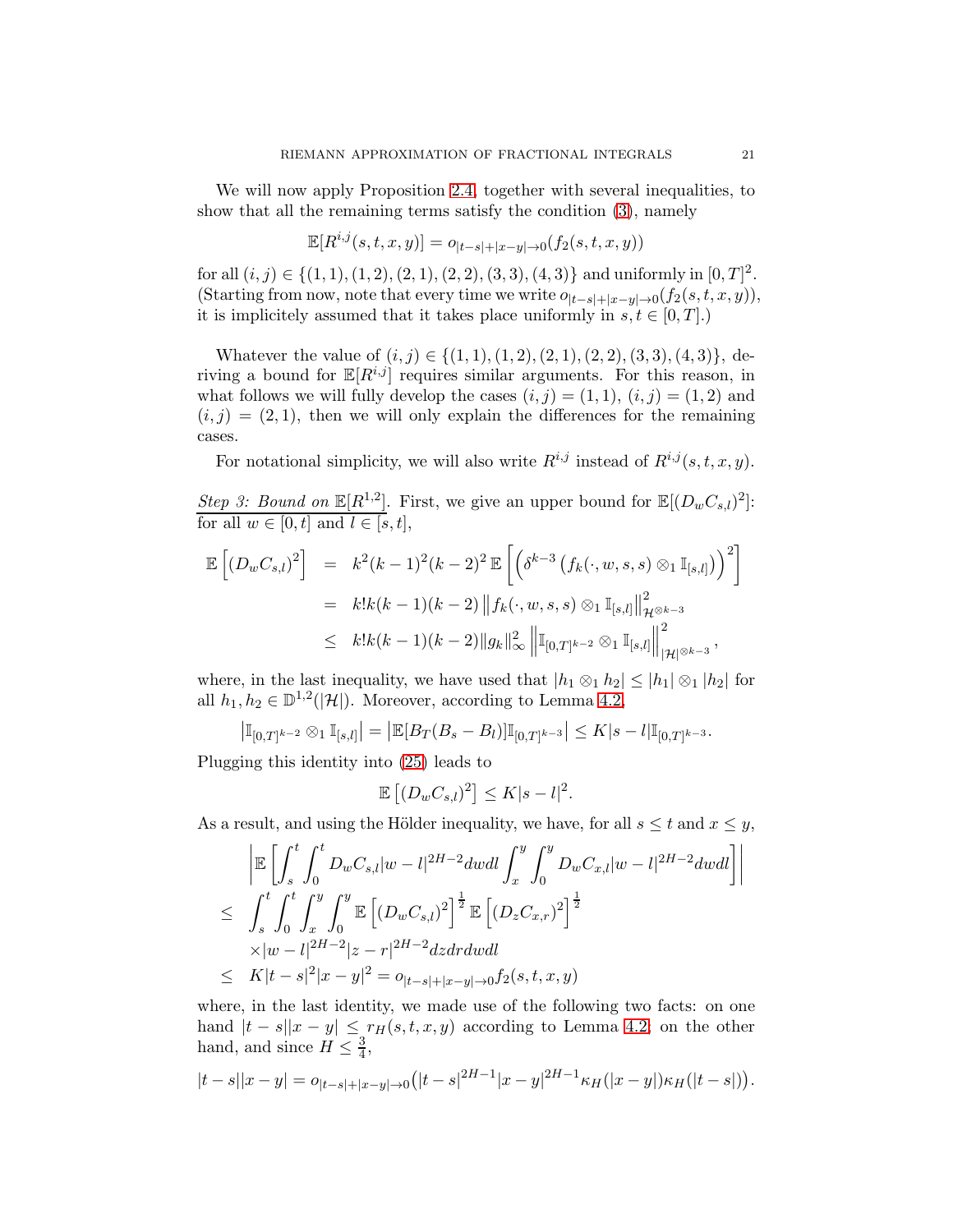*Step 4: Bound on*  $\mathbb{E}[R^{1,1}]$ . This term can be handled similarly, with the help of Proposition 2.1:

$$
\begin{split}\n&= \left| \mathbb{E} \left[ \delta(C_{s,\cdot} \mathbb{I}_{[s,t]}(\cdot)) \delta(C_{x,\cdot} \mathbb{I}_{[x,y]}(\cdot)) \right] \right| \\
&\leq \int_{[s,t] \times [x,y]} \mathbb{I}_{[s,t]}(l) \mathbb{I}_{[x,y]}(r) |\mathbb{E}[C_{s,l} C_{x,r}] ||l-r|^{2H-2} dr dl \\
&+ \int_{[s,t] \times [x,y]} \int_{[0,s] \times [0,t]} |\mathbb{E}[D_w C_{s,l} D_z C_{x,r}] ||l-r|^{2H-2} |z-w|^{2H-2} dz dw dr dl \\
&\leq K ||g_k||_{\infty}^2 |t-s||x-y| r_H(s,t,x,y),\n\end{split}
$$

where  $\mathbb{E}[C_{s,l}C_{x,r}]$  and  $\mathbb{E}[D_uC_{s,l}D_vC_{x,r}]$  are computed by means of Proposition 2.2. Again,  $|t - s||x - y|r<sub>H</sub>(s, t, x, y) = o_{|t - s| + |x - y| \to 0}(f_2(s, t, x, y)).$ 

*Step 5: Bound on*  $\mathbb{E}[R^{2,1}]$ . Using Proposition 2.1, we can write

$$
|\mathbb{E}[R^{2,1}]| = \left| \mathbb{E} \left[ \delta(A_{s,.} \mathbb{I}_{[s,t]}(\cdot)) \delta(A_{x,.} \mathbb{I}_{[x,y]}(\cdot)) \right] \right|
$$
  
\n
$$
\leq \int_{[s,t] \times [x,y]} dldr \mathbb{I}_{[s,t]}(l) \mathbb{I}_{[x,y]}(r) \left| \mathbb{E}[A_{s,l} A_{x,r}] \right| |l-r|^{2H-2}
$$
  
\n
$$
+ \int_{[s,t] \times [x,y]} dldr \int_{[0,t] \times [0,y]} dwdz \left| \mathbb{E}[D_w A_{s,l} D_z A_{x,r}] \right| |l-r|^{2H-2} |z-w|^{2H-2}.
$$

Let us define the following function:

$$
h_k^s(x_1, \ldots, x_k, l)
$$
  
\n
$$
:= \sum_{i=1}^k \mathbb{I}_{[0,s]^{k-1}}(x_1, \ldots, x_{i-1}, x_{i+1}, \ldots, x_k) \mathbb{I}_{[s,l]}(x_i)
$$
  
\n
$$
\times (g_k(x_1, \ldots, x_k) - g_k(x_1, \ldots, x_{i-1}, x_{i+1}, \ldots, x_k, s))
$$
  
\n
$$
+ g_k(x_1, \ldots, x_k) \sum_{i=1}^k \mathbb{I}_{[s,l]}(x_i) \mathbb{I}_{[0,l]^{k-1} \setminus [0,s]^{k-1}}(x_1, \ldots, x_{i-1}, x_{i+1}, \ldots, x_n).
$$

Since  $s \leq l$ , we have:

$$
f_k(x_1, \ldots, x_k, l) - f_k(x_1, \ldots, x_k, s)
$$
  
=  $g_k(x_1, \ldots, x_k) \sum_{i=1}^k \mathbb{I}_{[s,l]}(x_i) \mathbb{I}_{[0,s]^{k-1}}(x_1, \ldots, x_{i-1}, x_{i+1}, \ldots, x_k)$   
+  $g_k(x_1, \ldots, x_k) \sum_{i=1}^k \mathbb{I}_{[s,l]}(x_i) \mathbb{I}_{[0,l]^{k-1}\setminus[0,s]^{k-1}}(x_1, \ldots, x_{i-1}, x_{i+1}, \ldots, x_k)$ 

and

$$
k f_k(\cdot, \widehat{s, s}) \otimes \mathbb{I}_{[s,l]}(x_1, \dots, x_k)
$$
  
= 
$$
\sum_{i=1}^k \mathbb{I}_{[s,l]}(x_i) \mathbb{I}_{[0,s]^{k-1}} g_k(x_1, \dots, x_{i-1}, x_{i+1}, \dots, x_k, s).
$$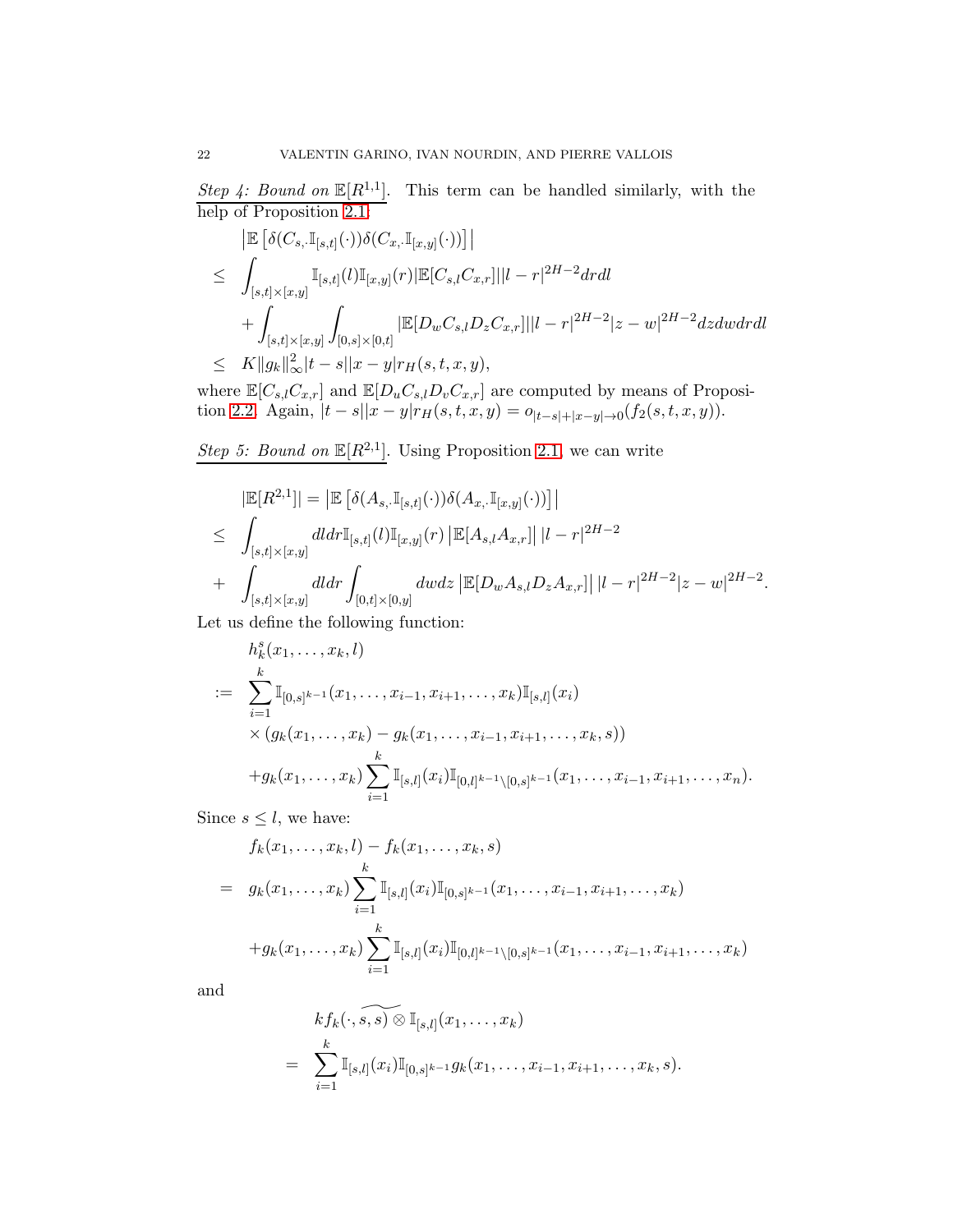We obtain, for all  $x_1, \ldots, x_k \in [0, T]$ , that

$$
f_k(x_1,\ldots,x_k,l)-f_k(x_1,\ldots,x_k,s)-kf_k(\cdot,\widetilde{s,s)}\otimes \mathbb{I}_{[s,l]}(x_1,\ldots,x_k)\\=h_k^s(x_1,\ldots,x_k,l).
$$

Then,  $A_{s,l} = \delta^k(h_k^s(\cdot, l))$ ,  $A_{x,r} = \delta^k(h_k^x(\cdot, r))$  and, by Proposition 2.2 (isometry),

$$
\int_{[s,t] \times [x,y]} \mathbb{I}_{[s,t]}(l) \mathbb{I}_{[x,y]}(r) |\mathbb{E}[A_{s,l}A_{x,r}]| |l-r|^{2H-2} dr dt
$$
\n
$$
\leq k! c_H^{k+1} \int_s^t dt \int_x^y dr \int_{[0,t]^k \times [0,y]^k} |h_k^s(x_1,\ldots,x_k,l)| |h_k^x(y_1,\ldots,y_k,r)|
$$
\n
$$
\times \prod_{i=1}^k |x_i - y_i|^{2H-2} |l-r|^{2H-2} dx_1 \ldots dx_k dy_1 \ldots dy_k.
$$

On the other hand, observe the following facts:

- $h_k^s(x_1,...,x_k) = 0$  if  $(x_1,...,x_k) \in [0,s]^k$ ;
- if there is a unique index i such that  $x_i \in [s, l]$ , then

$$
|h_k^s(x_1,\ldots,x_k)| = |g_k(x_1,\ldots,x_k) - g_k(x_1,\ldots,x_{i-1},x_{i+1},\ldots,x_k,s)|
$$
  
\n
$$
\leq ||g_k||_{\beta} |s - l|^{\beta};
$$

• if there is more than one index i such that  $x_i \in [s, l]$ , then

$$
|h_k^s(x_1,\ldots,x_k,l)| \leq ||g_k||_{\infty} \mathbb{I}_{[0,l]}(x_1,\ldots,x_k) \sum_{i \neq j=1}^k \mathbb{I}_{[s,l]^2}(x_i,x_j).
$$

As a result,

$$
|h_k^s(x_1,\ldots,x_k,l)|
$$
  
\n
$$
\leq \sum_{i=1}^{k-1} \mathbb{I}_{[0,s]^k}(x_1,\ldots,x_{i-1},x_{i+1},\ldots,x_k) \mathbb{I}_{[s,l]}(x_i)|x_i-s|^{\beta} ||g_k||_{\beta}
$$
  
\n
$$
+ ||g_k||_{\infty} \sum_{i \neq j=1}^k g_k(x_1,\ldots,x_k) \mathbb{I}_{[s,l]^2}(x_i,x_j) \mathbb{I}_{[0,l]^k}(x_1,\ldots,x_k).
$$

We then have

$$
c_H^{k+1} \int_s^t \int_x^y \int_{[0,l]^k \times [0,v]^k} |h_k^s(x_1,\ldots,x_k,l)| |h_k^x(y_1,\ldots,y_k,r)|
$$
  

$$
\times \prod_{i=1}^k |x_i - y_i|^{2H-2} |l-r|^{2H-2} dx_1 \ldots dx_k dy_1 \ldots dy_k dr dl
$$
  

$$
\leq (A+B+C+D)r_H(s,t,x,y),
$$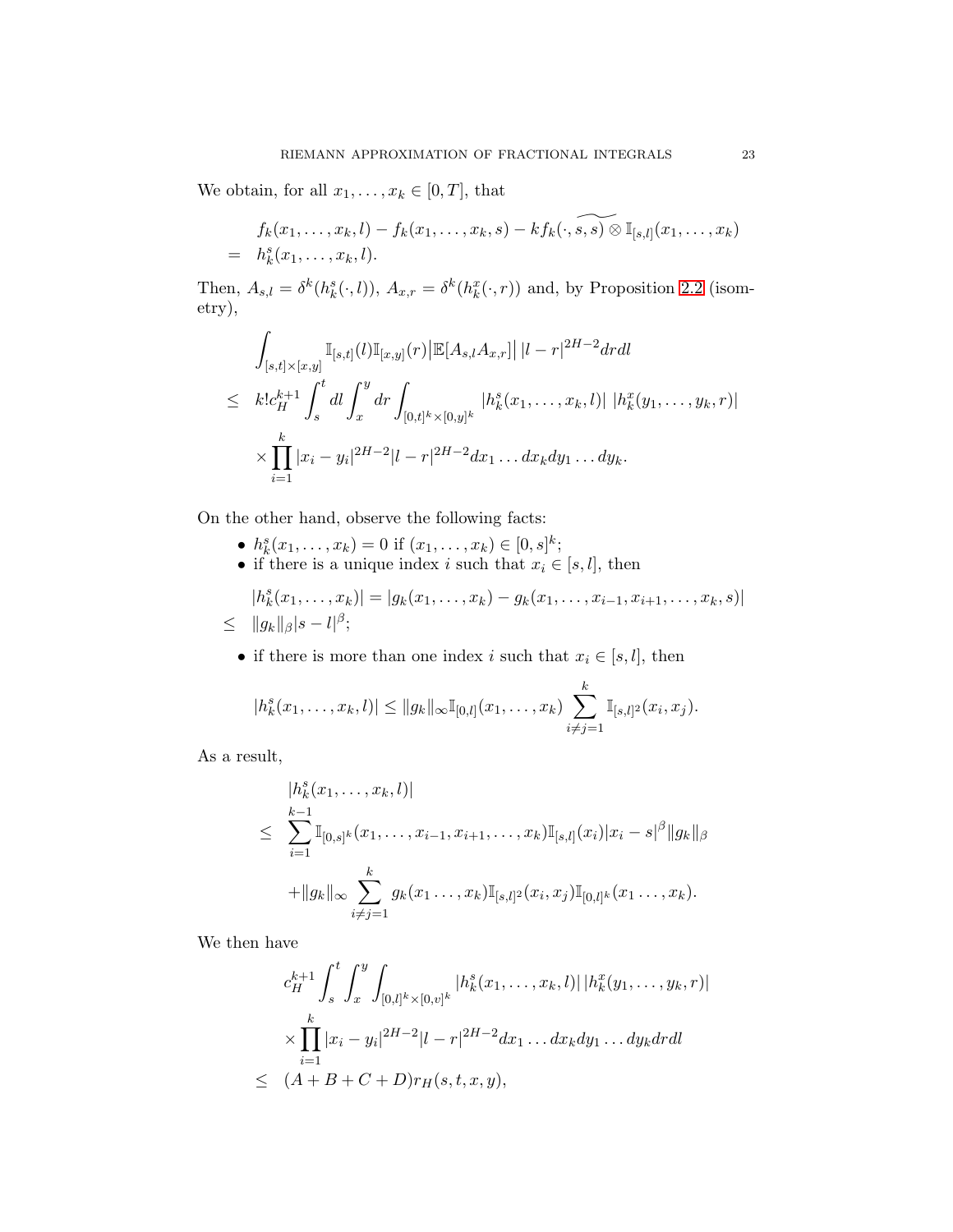with

$$
A = c_H^k ||g_k||_B^2 |t - s|^{\beta} |x - y|^{\beta} \sum_{i,j=1}^k \int_{[0,t]^k \times [0,y]^k} \mathbb{I}_{[s,t]}(x_i) \mathbb{I}_{[x,y]}(y_j)
$$
  
\n
$$
\times \prod_{m=1}^k |x_m - y_m|^{2H-2} dx_1 ... dx_k dy_1 ... dy_k
$$
  
\n
$$
B = c_H^k ||g_k||_\infty^2 \sum_{i_i \neq i_2, j_1 \neq j_2 = 1}^k \int_{[0,t]^k \times [0,y]^k} \mathbb{I}_{[s,t]^2}(x_{i_1}, x_{i_2}) \mathbb{I}_{[x,y]^2}(y_{j_1}, y_{j_2})
$$
  
\n
$$
\times \prod_{m=1}^k |x_m - y_m|^{2H-2} dx_1 ... dx_k dy_1 ... dy_k
$$
  
\n
$$
C = c_H^k |x - y|^{\beta} ||g_k||_\beta ||g_k||_\infty \sum_{i_i \neq i_2, j=1}^k \int_{[0,t]^k \times [0,y]^k} \mathbb{I}_{[s,t]^2}(x_{i_1}, x_{i_2}) \mathbb{I}_{[x,y]}(y_j)
$$
  
\n
$$
\times \prod_{m=1}^k |x_m - y_m|^{2H-2} dx_1 ... dx_k dy_1 ... dy_k
$$
  
\n
$$
D = c_H^k |t - s|^\beta ||g_k||_\beta ||g_k||_\infty \sum_{i,j_1 \neq j_2 = 1}^k \int_{[0,t]^k \times [0,y]^k} \mathbb{I}_{[s,t]}(x_i) \mathbb{I}_{[x,y]^2}(y_{j_1}, y_{j_2})
$$
  
\n
$$
\times \prod_{m=1}^k |x_m - y_m|^{2H-2} dx_1 ... dx_k dy_1 ... dy_k.
$$

We only write down the details for the upper bound of  $A$ , since the technique is similar for the three other terms.

Two cases should then be analyzed to handle the integral A:

• 
$$
i \neq j
$$
:  
\n
$$
c_H^k \int_{[0,t]^k \times [0,y]^k} \mathbb{I}_{[s,t]}(x_i) \mathbb{I}_{[x,y]}(y_j) \times \prod_{m=1}^k |x_m - y_m|^{2H-2} dx_1 \dots dx_k dy_1 \dots dy_k
$$
\n
$$
= \mathbb{E}[B_t B_y]^{k-2} \mathbb{E}[B_y(B_t - B_s)] \mathbb{E}[B_t(B_y - B_x)] \leq K_T^2 T^{2H(k-2)} |t - s||x - y|,
$$
\nwhere the last inequality follows from Lemma 4.2.

• 
$$
i = j
$$
:  
\n
$$
c_H^k \int_{[0,t]^k \times [0,y]^k} \mathbb{I}_{[s,t]}(x_i) \mathbb{I}_{[x,y]}(y_j) \times \prod_{m=1}^k |x_m - y_m|^{2H-2} dx_1 \dots dx_k dy_1 \dots dy_k
$$
\n
$$
= \mathbb{E}[B_t B_y]^{k-1} \mathbb{E}[(B_x - B_y)(B_t - B_s)]
$$
\n
$$
\leq T^{2H(k-1)} r_H(s, t, x, y) \leq T^{2H(k-1)} |t - s|^H |x - y|^H,
$$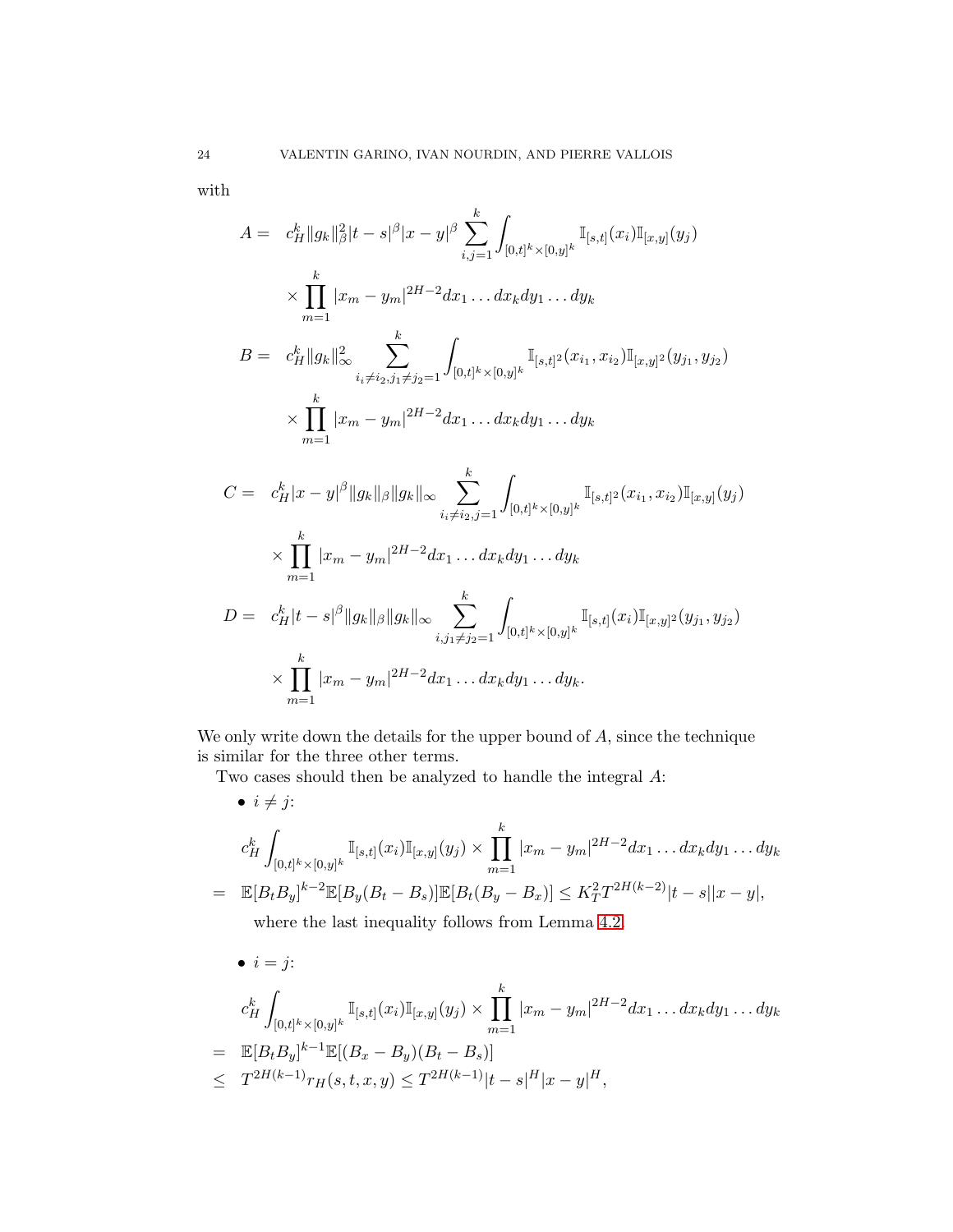where the last inequality comes from Lemma [4.2.](#page-33-1) We then have

$$
A \le K(|t-s||x-y| + |t-s|^H|x-y|^H)|t-s|^{\beta}|x-y|^{\beta}.
$$

Similar arguments for handling the integrals  $B, C, D$  lead to

$$
B \leq K(|t-s|^{2H}|x-y|^{2H} + |t-s|^H|x-y|^H|t-s||x-y| + |t-s|^2|x-y|^2)
$$
  
\n
$$
C \leq K|x-y|^{\beta}(|x-y|^H|t-s|^{1+H} + |x-y||t-s|^2)
$$
  
\n
$$
D \leq K|t-s|^{\beta}(|t-s|^H|x-y|^{1+H} + |t-s||x-y|^2).
$$

Since  $\beta, H > \frac{1}{2}$ , we have

$$
\left| \int_{[s,t] \times [x,y]} \mathbb{I}_{[s,t]}(l) \mathbb{I}_{[x,y]}(r) |\mathbb{E}[A_{s,l} A_{x,r}]||l-r|^{2H-2} dr dl \right|
$$
  
\n
$$
\leq r_H(s,t,x,y)(A+B+C+D) = o_{|t-s|+|x-y| \to 0} (f_2(s,t,x,y)).
$$

We have  $D_w A_{s,l} = \delta^{k-1}(h_k^s(x_1,\ldots,x_{k-1},u,l))$ . Similar computations allow

to treat the trace term:

$$
\int_{[s,t] \times [x,y]} \int_{[0,s] \times [0,t]} |E[D_w A_{s,l} D_z A_{x,r}]||l-r|^{2H-2} |z-w|^{2H-2} dz dw dr dl
$$
\n
$$
= o_{|t-s|+|x-y| \to 0} (f_2(s,t,x,y)).
$$

Putting all these facts together, we obtain

$$
\mathbb{E}[R^{2,1}] = o_{|t-s|+|x-y|\to 0}(f_2(s,t,x,y)).
$$

*Step 6: Bound on*  $\mathbb{E}[R^{2,2} + R^{3,3} + R^{4,3}]$ . We use similar arguments here as in Step 5: we can obtain trough easy but tedious computations, and distinguishing again several cases,

$$
\mathbb{E}\left[R^{2,2} + R^{3,3} + R^{4,3}\right] = o_{|t-s|,|x-y|\to 0} f_2(s,t,x,y).
$$

*Step 7: Conclusion*. We have shown that

$$
\mathbb{E}\left[L_{s,t}L_{x,y}\right] = o_{|t-s|,|x-y|\to 0}(f_2(s,t,x,y))
$$

implying that  $(u, P) \in \mathbb{C}_2$ .

3.3. Examples in the Brownian motion case. Since this section only concerns the standard Brownian motion case, in the following  $H = \frac{1}{2}$  $\frac{1}{2}$ . To illustrate the novelty of our approach compared to that followed by Rootzen in [\[29\]](#page-50-3), we develop specific examples which cannot be obtained from [\[29\]](#page-50-3).

In Proposition [3.3,](#page-11-2) we considered fractional semimartingales of the form [\(18\)](#page-11-0). Here, we take advantage of the standard Brownian framework, to consider processes of the form [\(25\)](#page-25-0). Note that the integrand  $V_{s,t}^{i,j}$  is allowed to depend on  $t$  in [\(25\)](#page-25-0), making useless to consider a drift term as in [\(18\)](#page-11-0).

Let  $((u_t^i)_{t\in[0,T]})_{1\leq i\leq m}$  be a collection of square integrable and progressively measurable processes, i.e.  $\mathbb{E}[(u_t^i)^2] < \infty$  for all i and t. According to the representation theorem for square integrable random variables, for all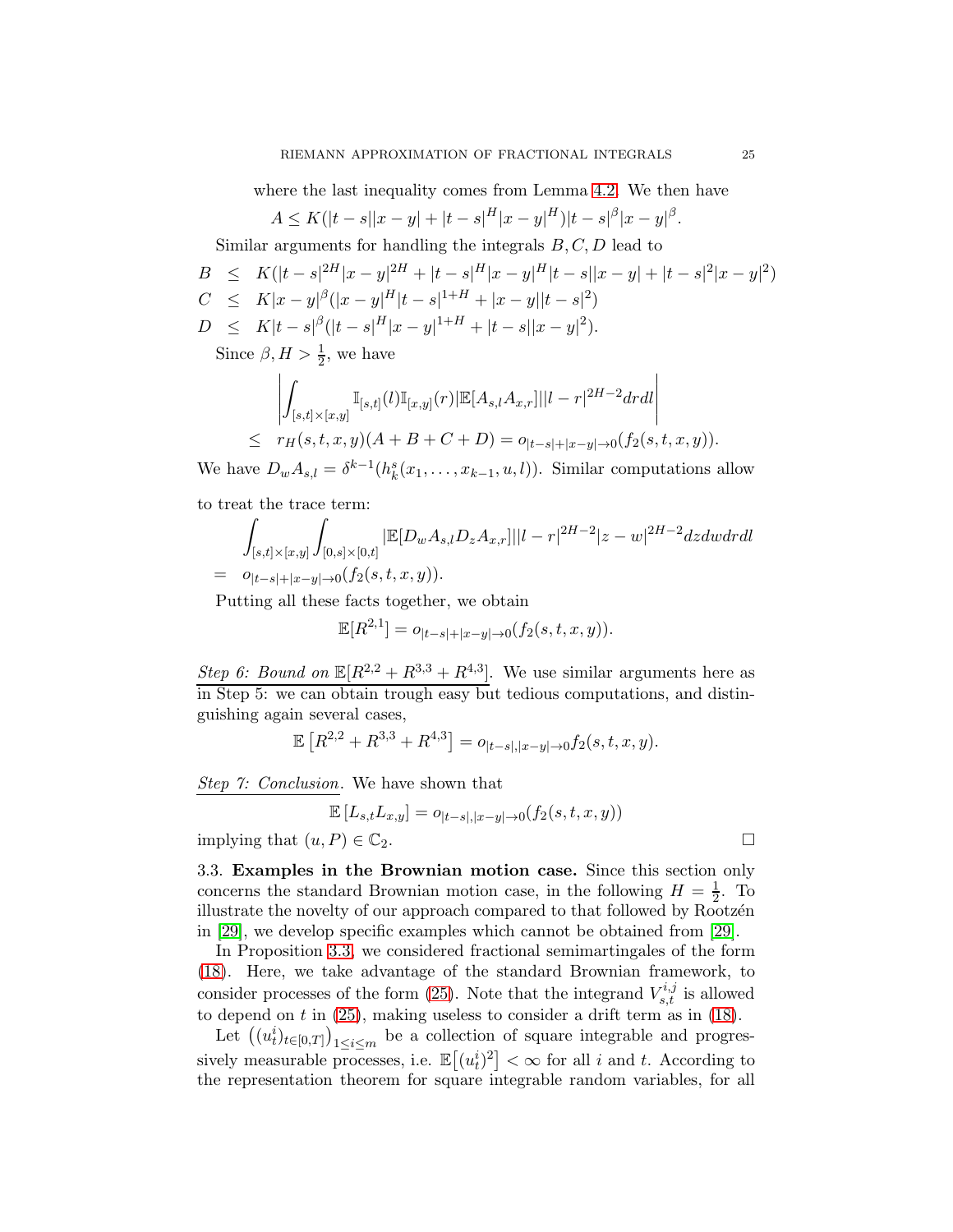i and t there exists progressively measurable processes  $((V^{i,j}_{s,t})_{0\leq s\leq t})_{1\leq j\leq d}$ such that, for all  $i$  and  $t$ :

<span id="page-25-0"></span>(25) 
$$
u_t^i = \mathbb{E}[u_t^i] + \sum_{j=1}^d \int_0^t V_{s,t}^{i,j} dB_s^j \quad \text{a.s.},
$$

and  $\mathbb{E}\left[\int_0^t (V_{s,t}^{i,j})^2 ds\right] < \infty$ . We assume moreover:

- $(\mathfrak{H}_1)$   $(V_{s,t}^{i,j})_{0\leq s\leq t\leq T}$  is measurable for all i and j, and (i)  $(s,t)\mapsto V_{s,t}$  has a progressively measurable version,  $(ii) \mathbb{E}[|V_{s,s}^{i,j} - V_{s,t}^{i,j}|^2] + \mathbb{E}[|V_{s,s}^{i,j} V_{t,t}^{i,j}|^2$   $\longrightarrow$  0 for all  $i, j$  uniformly in  $s \leq t \in [0, T]$  and  $(iii)$  $(V_{s,s}^{i,j})_{s\in[0,T]}$  is piecewise continuous.
- $(5_2)$  For all  $i, j$ , the family  $\left( V_{s,t}^{i,j} \right)$  $\overline{ }$ is bounded by a square inte-<br> $s,t \in [0,T]$ grable random variable S such that  $\mathbb{E}[S^{2+\gamma}] < \infty$  for some  $\gamma > 0$ .
- ( $\mathfrak{H}_3$ ) One has, for all  $0 \leq s \leq t \leq T$  and all  $i \leq m$  and  $j \leq d$

$$
\mathbb{E}\left[\int_0^s(V_{l,s}^{i,j}-V_{l,t}^{i,j})^2dl\right]+\left(\mathbb{E}[u_s^i-u_t^i]\right)^2\leq |s-t|\mu(s,t),
$$

where  $\mu$  is a bounded function which is continuous on  $[0,T]^2$  and such that  $\mu(s,s) = 0$  for all  $s \in [0,T]$ .

As an application of Theorem [1.3](#page-4-0) (with  $P_s = V_{s,s}$ ), we can state the following proposition.

<span id="page-25-1"></span>**Proposition 3.6.** *Assume*  $(\mathfrak{H}_1) - (\mathfrak{H}_3)$  *and recall that*  $H = \frac{1}{2}$ *. Then, stably in*  $\mathcal{C}_{\mathbb{R}^{m \times d}}([0,T]),$ 

$$
\{\sqrt{n}M^{n,(i,j)}\}_{1\leq i\leq m,1\leq j\leq d} \underset{n\to\infty}{\longrightarrow} \left\{\sum_{k=1}^d \int_0^\cdot V^{i,k}_{s,s} dW^{k,j}(s)\right\}_{1\leq i\leq m,1\leq j\leq d},
$$

*where* W *is the independent matrix-valued Brownian motion of Section [2.5.](#page-9-0)*

*Proof.* To simplify, without loss of generality we assume that  $m = 1$ . We then write  $P^j = P^{1,j}$ ,  $V^j = V^{1,j}$  and  $L^j = L^{1,j}$  for all  $1 \le j \le d$ .

Given  $(\mathfrak{H}_1)$ , (iii) and  $(\mathfrak{H}_2)$ , we have that  $s \mapsto P_s$  is piecewise continuous over  $[0, T]$ , with  $\mathbb{E}\left[\|P\|_{\infty}^{2+\gamma}\right] < +\infty$ . Thus, it remains to check that  $(u, P) \in$  $\mathbb{C}_2$ . Since we are dealing with the standard Brownian case and since  $s \leq t$ and  $x \leq y$ , we note that  $r_H(s, t, x, y) = ((t \wedge y) - (s \vee x))_+$ . Thanks to the independence of increments, we are then left to check that  $\forall j \in \{1 \ldots, d\},$ 

$$
\mathbb{E}[L_{s,t}^{j}L_{x,y}^{j}] = \sqrt{|t-s||x-y|} \times o_{|t-s|+|x-y| \to 0} \big( ((t \wedge y) - (s \vee x))_{+} \big).
$$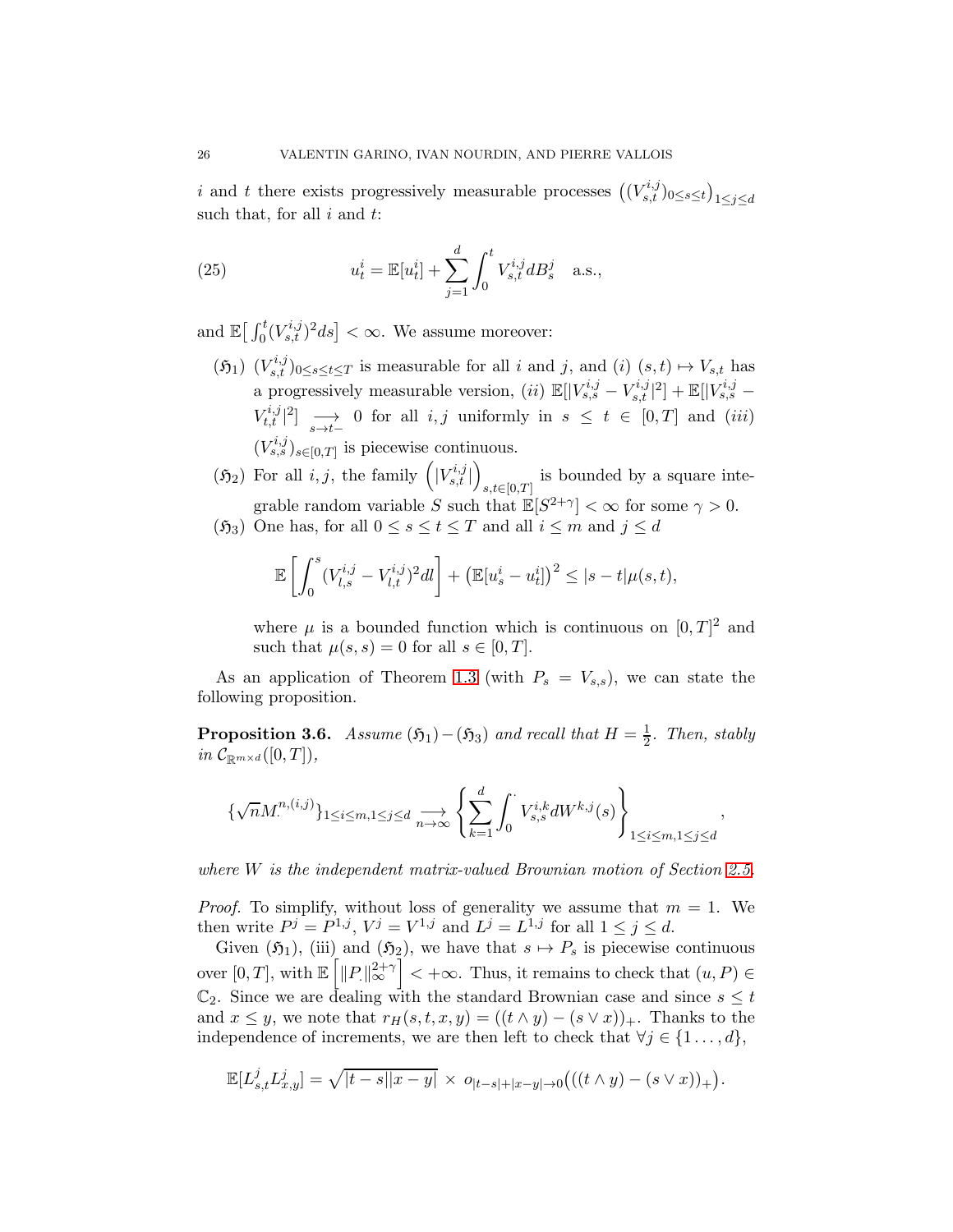We have, for all  $1 \leq j \leq d$  and with  $\mathbb{B}^{i,j}_{s,t} = \int_s^t (B_l^i - B_s^i) dB_l^j$ ,

$$
L_{s,t}^{j} = \int_{s}^{t} u_{l} dB_{l}^{j} - u_{s} (B_{t}^{j} - B_{s}^{j}) - \sum_{i=1}^{d} P_{s}^{i} \mathbb{B}_{s,t}^{i,j}
$$
  
\n
$$
= \int_{s}^{t} (\mathbb{E}[u_{l}] - \mathbb{E}[u_{s}]) dB_{l}^{j}
$$
  
\n
$$
+ \int_{s}^{t} \left( \sum_{i=1}^{d} \int_{0}^{l} ((V_{x,l}^{i} - V_{x,s}^{i}) \mathbb{I}_{[0,s]}(x) + (V_{x,l}^{i} - V_{s,s}^{i}) \mathbb{I}_{[s,l]}(x)) dB_{x}^{i} \right) dB_{l}^{j}
$$
  
\n
$$
=: L_{s,t}^{1,j} + L_{s,t}^{2,j}.
$$

Let  $s \leq t$  and  $x \leq y$  be such that  $s \vee x \leq t \wedge y$ . The hypothesis  $(5_3)$ allows us to write

<span id="page-26-0"></span>
$$
\mathbb{E}[L_{s,t}^{1,j} L_{x,y}^{1,j}] = \int_{s\vee x}^{t\wedge y} \mathbb{E}[u_l - u_s] \mathbb{E}[u_l - u_x] dl
$$
\n
$$
\leq \sqrt{\int_{s\vee x}^{t\wedge y} (\mathbb{E}[u_l - u_s])^2 dl \int_{s\vee x}^{t\wedge y} (\mathbb{E}[u_l - u_x])^2 dl}
$$
\n(26)\n
$$
\leq ((t \wedge y) - (s \vee x))_+ \sqrt{|t - s||x - y|} \sqrt{\sup_{l \in [s\vee x, t\wedge y]} \mu(s, l) \mu(x, l)}.
$$

We also have:

$$
\mathbb{E}[L_{s,t}^{2,j}L_{x,y}^{2,j}] = \int_{s\vee x}^{t\wedge y} dl \sum_{i=1}^d \mathbb{E}\left[\int_0^l ((V_{r,l}^i - V_{r,s}^i)\mathbb{I}_{[0,s]}(r) + (V_{r,l}^i - V_{s,s}^i)\mathbb{I}_{[s,l]}(r))dB_r^i \times \int_0^y ((V_{r,l}^i - V_{r,x}^i)\mathbb{I}_{[0,x]}(r) + (V_{r,l}^i - V_{x,x}^i)\mathbb{I}_{[s,l]}(r))dB_r^i\right].
$$

Moreover, thanks to the isometry property, the Cauchy-Schwarz inequality and the assumption  $(\mathfrak{H}_3)$ , we can write, for all  $i \leq d$ ,

<span id="page-26-1"></span>
$$
\mathbb{E}\left[\int_{0}^{t}((V_{r,l}^{i}-V_{r,s}^{i})\mathbb{I}_{[0,s]}(r)+(V_{r,l}^{i}-V_{s,s}^{i})\mathbb{I}_{[s,l]}(r))dB_{r}^{i}\times\int_{0}^{y}((V_{r,l}^{i}-V_{r,x}^{i})\mathbb{I}_{[0,s]}(r)+(V_{r,l}^{i}-V_{x,x}^{i})\mathbb{I}_{[s,l]}(r))dB_{r}^{i}\right]\leq \sqrt{\frac{|t-s| \mu(s,t)+\sup_{r\in[s,l]}\mathbb{E}[V_{r,l}^{i}-V_{s,s}^{i}]^{2}}{|\mathbb{E}[V_{r,l}^{i}-V_{s,s}^{i}]^{2}}\sqrt{|x-y| \mu(x,y)+\sup_{r\in[x,l]}\mathbb{E}[V_{r,l}^{i}-V_{x,x}^{i}]^{2}}.
$$
\n(27)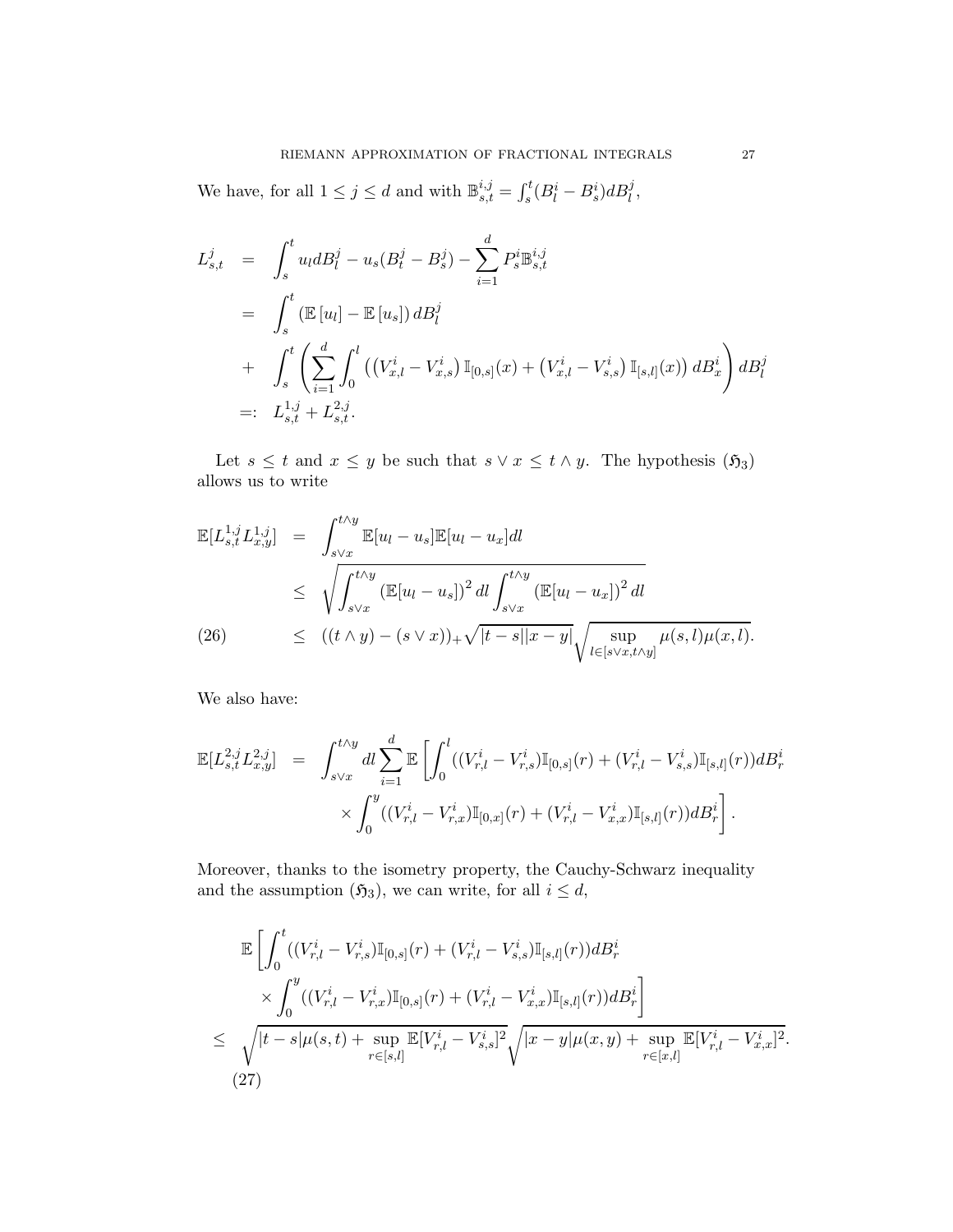Using the Cauchy-Schwarz inequality and then [\(26\)](#page-26-0) and [\(27\)](#page-26-1), we finally obtain

$$
\mathbb{E}[L_{[s,t]}^{1,j}L_{[x,y]}^{2,j} + L_{[s,t]}^{2,j}L_{[x,y]}^{1,j}]
$$
\n
$$
\leq ((t \wedge y) - (s \vee x))_{+} \sqrt{|t-s|(\mu(s,t) + \sup_{l \in [s,t], r \in [s,l]} \mathbb{E}[V_{r,l}^{i} - V_{s,s}^{i}]^{2})}
$$
\n
$$
\times \sqrt{|x-y| \sup_{l \in [x,y]} \mu(x,l)}
$$
\n
$$
+((t \wedge y) - (s \vee x))_{+} \sqrt{|t-s|(\mu(s,t) + \sup_{l \in [s,t], r \in [s,l]} \mathbb{E}[V_{r,l}^{i} - V_{s,s}^{i}]^{2})}
$$
\n
$$
\times \sqrt{|x-y| \sup_{l \in [x,y]} \mu(x,l)}.
$$

Thanks to  $(5_3)$  we have that the function  $(s, t) \to \sup_{x \in [s,t]} \mu(s, t)$  is uniformly continuous on  $[0, T]^2$  and since  $\mu(t, t) = 0$  for all t,

$$
\sup_{s,t \in [0,T], |s-t| \le \delta} \sup_{x \in [s,t]} \mu(s,t) \underset{\delta \to 0}{\longrightarrow} 0.
$$

On the other hand, we have thanks to  $(\mathfrak{H}_1)$ ,

$$
\sup_{s,t\in[0,T],s\leq t,|s-t|\leq\delta}\sup_{x\in[s,t]}\mathbb{E}[(V^i_{x,l}-V^i_{s,s})^2]\xrightarrow[\delta\to 0]{}0.
$$

Finally,  $(u, P) \in \mathbb{C}_2$ .

We obtain a result analogous to Proposition [3.3](#page-11-2) for semimartingale processes but with weaker hypotheses on the volatility a and the drift b.

Corollary 3.7. *Assume* m = 1*, and consider*

$$
u_t = u_0 + \sum_{j=1}^d \int_0^t a_s^j dB_s^j + \int_0^t b_s ds.
$$

Assume that  $a^j$  is progressively measurable and piecewise continuous for any *j*, that *b* is progressively measurable, that  $g(s,t) = \sum_{k=1}^{d} \mathbb{E} \left[ (a_s^k - a_t^k)^2 \right]$  is *continuous as a function of two variables, that*  $u_0$  *is independent of* B and *that for some*  $\gamma > 0$ ,

$$
\mathbb{E}\left[\max_{1\leq j\leq d}\|a^j\|_{\infty}^{2+\gamma}\right]+\mathbb{E}\left[\|b\|_{\infty}^{2+\gamma}\right]<+\infty.
$$

*Then, with*  $M^{n,1,j}$  *defined by* [\(2\)](#page-2-0)*, we have, stably in*  $C_{\mathbb{R}^d}([0,T])$ 

$$
\left\{\sqrt{n}M^{n,1,j}_\cdot\right\}_{1\leq j\leq d}\underset{n\rightarrow\infty}{\longrightarrow}\left\{\sum_{i=0}^d\int_0^\cdot a^i_sdW^{i,j}_s\right\}_{1\leq j\leq d}
$$

*where* W *is the independent matrix-valued Brownian motion of Section [2.5,](#page-9-0) see [\(14\)](#page-10-4).*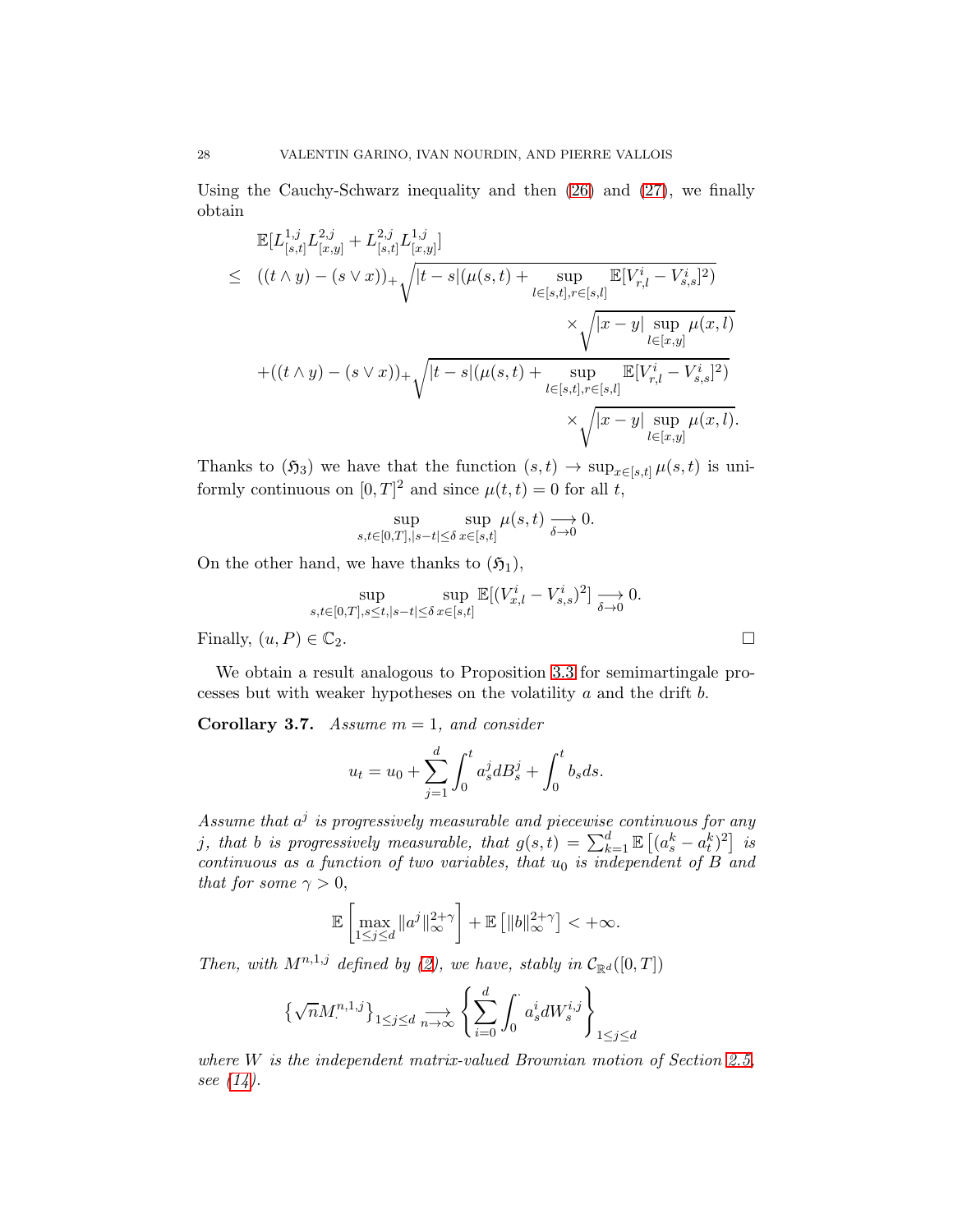*Proof.* We have that the function  $f: t \to \int_0^t b_s ds$  is a.s. continuous and satisfies  $\mathbb{E}[\|f\|_{\infty}^{2+\gamma}] < \infty$ . Using Jensen inequality and the isometry property, we easily see that

$$
\left| \mathbb{E} \left[ \int_s^t \left( \int_s^l b_u du \right) dB_l^j \int_x^y \left( \int_x^l b_u du \right) dB_l^j \right] \right|
$$
  
 
$$
\leq |x - y||t - s|(t \wedge y - s \vee x)_+ \sup_{l \in [0, T]} \mathbb{E}[b_l^2],
$$

that is,  $(\int_0^{\cdot} b_s ds, 0) \in \mathbb{C}_2$ . Then, Theorem [1.3](#page-4-0) applies, and

$$
\forall j \in \{1 \ldots, d\}, \int_0^t dl \int_0^l b_s dB_s^i - \sum_{k=1}^{nt_n} \int_0^{\frac{k}{n}} b_l dl (B_{\frac{k+1}{n} \wedge t}^j - B_{\frac{k}{n}}^j) \frac{\mathcal{C}([0, T])}{n \to \infty} 0.
$$

Moreover, we can apply Proposition [3.6](#page-25-1) to  $\int_0^{\cdot} a_s dB_s$  with  $V_{s,t}^{1,j} = a_s^{j} \mathbb{I}_{[0,t]}(s)$ (all its assumptions are satisfied). Slutsky's lemma allows finally to conclude.  $\Box$ 

Unlike the case  $H > \frac{1}{2}$ , here we can allow the volatility process a to be discontinuous. An illustration of this fact is given by choosing  $d = 1$ ,  $(T_i)_{i\geq 1}$  a sequence of increasing stopping times such that  $T_i \longrightarrow \infty$  a.s., a i→∞ sequence  $(x^i)_{i\geq 1} \in \mathbb{R}^{N^*}$  of progressively measurable processes on  $[0, T]$  such that  $\sum_{i} ||x^{i}||_{\infty}^{2} < \infty$ , and

$$
u_t = \sum_{i \ge 1} \int_0^{t \wedge T_i} x_s^i dB_s.
$$

We then have, stably in  $C_{\mathbb{R}}([0,T]),$ 

$$
\sqrt{n}M^n \longrightarrow \frac{1}{\sqrt{2}}\int_0^{\cdot} \sum_i x_s^i \mathbb{I}_{[0,T_i]}(s) dW_s.
$$

<span id="page-28-0"></span>3.4. Irregular processes. In this section,  $H \in (\frac{1}{2})$  $\frac{1}{2}, \frac{2}{3}$  $(\frac{2}{3})$ . We state a first order convergence for a general class of processes possessing mild regularity properties.

Although the process u considered in Proposition [3.8](#page-28-1) is of the form  $u_s = F(B_s)$ , the fact that F is supposed to be convex allows potential discontinuities for  $F'$ , and it becomes hopeless to expect a second order result as obtained in Corollary [3.4](#page-13-1) in a seemingly similar framework.

<span id="page-28-1"></span>**Proposition 3.8.** Let  $u_s = F(B_s)$ ,  $s \in [0, T]$ , with F a real convex function *such that, for some*  $K > 0$  *and*  $\gamma \in (0, 2)$ *,* 

$$
|F(x)| + |F'(x)| + \int_{-|x|}^{|x|} (|a| + 1) dF''(a) \leq Ke^{|x|^\gamma}, \quad x \in \mathbb{R},
$$

where  $F'$  is the right derivative of  $F$  and  $F''$  denotes its second derivative in *the distributional sense (a simple 'non-smooth' example is given by*  $x \to |x|$ ).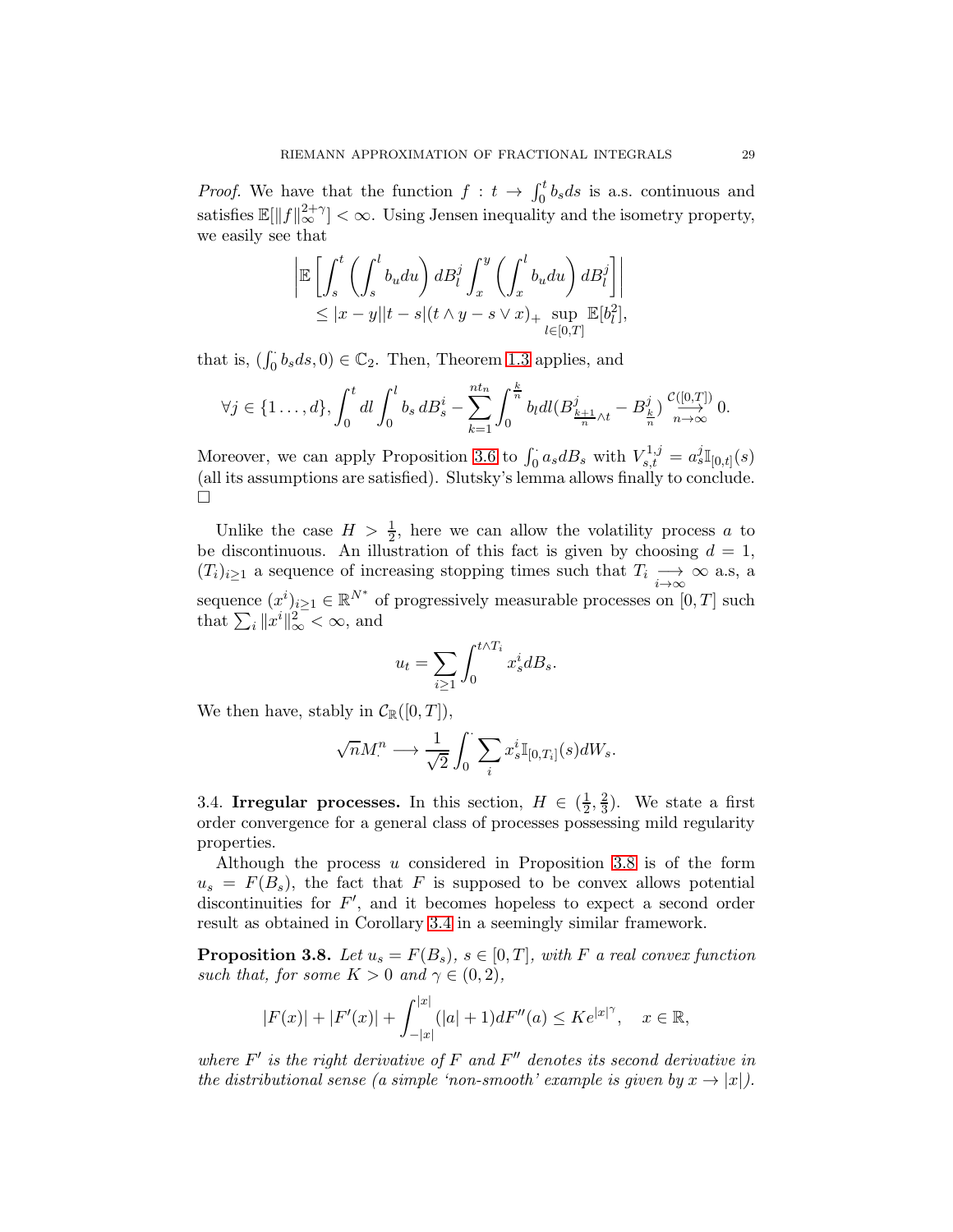*Then, for all*  $t \in [0, T]$ *,* 

$$
M_t^n := n^{2H-1} \left( \int_0^t F(B_s) dB_s - \sum_{k=0}^{\lfloor nt \rfloor} F(B_k) (B_{\frac{k+1}{n}} \wedge_t - B_{\frac{k}{n}}) \right)
$$
  

$$
\xrightarrow[n \to \infty]{L^2(\Omega)} \frac{1}{2} \int_0^t F'(B_s) ds.
$$

*Proof.* The proof is divided into two steps: in the first one, we will first show that  $u_s = F(B_s)$  belongs to  $\mathbb{D}^{1,2}(|\mathcal{H}|)$  and give a suitable expression for its Malliavin derivative. This is then in Step 2 that we will show the  $L^2(\Omega)$ -convergence of  $M^n$ , with the help of Proposition [2.4](#page-9-3) and of Lemma [4.6.](#page-36-0)

Step 1: u belongs to 
$$
\mathbb{D}^{1,2}(|\mathcal{H}|)
$$
. Consider the truncated function

$$
F^n : x \to F(x) \mathbb{I}_{|x| \le n} + F(n) \mathbb{I}_{x > n} + F(-n) \mathbb{I}_{x < -n}.
$$

Every convex function is locally Lipschitz continuous so the previous sequence is Lipschitz continuous. Then, by a slight extention of [\[23,](#page-50-4) Proposition 2.3.8, we know that the process  $u_s^n = F^n(B_s)$  belongs to  $\mathbb{D}^{1,2}(|\mathfrak{H}|)$ , and  $D_s u_t^n = (F^n)'(B_t) \mathbb{I}_{s \leq t}$ . Moreover,  $F^n \to F$  and  $(F^n)' \to F'$  pointwise as  $n \to \infty$ , and the growth condition on F and F' ensures that, for all  $p > 2$ , the sequences  $F^n(B_s)$  and  $(F^n)'(B_s)$  are bounded in  $L^p(\Omega, |\mathcal{H}|)$ and  $L^p(\Omega, |\mathcal{H}| \times |\mathcal{H}|)$  respectively. Then, these sequences are both uniformly integrable in  $L^2$ , and the bounded convergence theorem ensures that, as  $n \to \infty$ ,

$$
u^{n} \to u \quad \text{in} \, L^{p}(\Omega, |\mathcal{H}|)
$$
  

$$
\mathbb{I}_{\{\cdot \leq \cdot\}} D.u_{\cdot \cdot}^{n} \to \mathbb{I}_{\{\cdot \leq \cdot\}} F'(B_{\cdot \cdot}) \quad \text{in} \, L^{p}(\Omega, |\mathcal{H}| \times |\mathcal{H}|).
$$

Then,  $u \in \mathbb{D}^{1,2}(|\mathcal{H}|)$ , with  $D_s u_t = \mathbb{I}_{s \leq t} F'(B_t)$ . Since  $F'$  is locally bounded, the process u verifies the assumptions of Proposition [2.4.](#page-9-3)

*Step 2:*  $L^2$  *convergence.* By e.g. [\[28,](#page-50-11) page 224], we know that, for all  $k \in \overline{\mathbb{N}^*}$ , there exist  $\alpha_k, \beta_k \in \mathbb{R}$  such that

$$
F(x) = \alpha_k + \beta_k x + \frac{1}{2} \int_{-k}^{k} |x - a| dF''(a), \quad x \in [-k, k].
$$

Then, for all  $x \in \mathbb{R}$ ,

$$
F(x) = \sum_{k=0}^{+\infty} \left( \alpha_{k+1} + \beta_{k+1} x + \frac{1}{2} \int_{-k-1}^{k+1} |x - a| dF''(a) \right) \mathbb{I}_{[-k-1,-k] \cup [k,k+1)]}(x).
$$

Since F is convex,  $dF''$  can be identified with a Radon measure, which is  $\sigma$ -finite. This allows us to interchange the integrals and derivatives. Since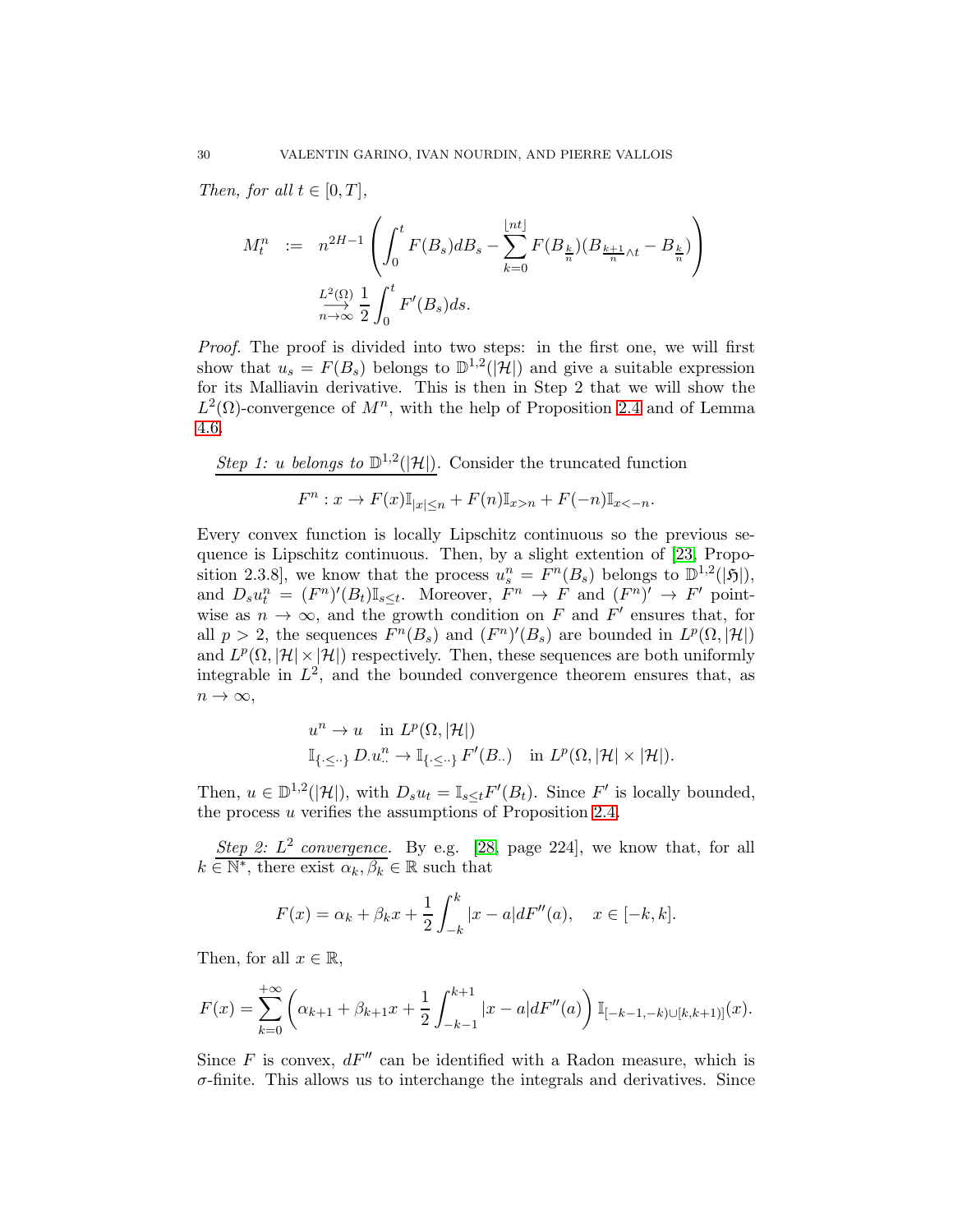$D.u.. = F'(B..) \mathbb{I}_{\leq \cdot \cdot}$  we can then rewrite  $Du$  as: (28)

<span id="page-30-0"></span>
$$
D_s u_t = \mathbb{I}_{t \ge s} \sum_{k=0}^{+\infty} \left( \beta_{k+1} + \frac{1}{2} \int_{-k-1}^{k+1} \text{sign}(B_t - a) dF''(a) \right) \mathbb{I}_{[-k-1, -k] \cup [k, k+1)]}(B_t),
$$

where sign is the left derivative of  $x \to |x|$ .

Let  $0 \leq t \leq T$ . We have, thanks to Proposition [2.4](#page-9-3) and recalling that  $s_n = \frac{1}{n}$  $\frac{1}{n}$ [ns],

$$
M_t^n - \frac{1}{2} \int_0^t F'(B_s) ds
$$
  
\n
$$
= n^{2H-1} \Big[ \int_0^t (F(B_s) - F(B_{s_n})) \delta B_s
$$
  
\n
$$
+ c_H \int_0^t \int_0^s (F'(B_s) \mathbb{I}_{[0,s]}(l) - F'(B_{s_n}) \mathbb{I}_{[0,s_n]}(l)) |l - s|^{2H-2} dl ds \Big]
$$
  
\n
$$
- \frac{1}{2} \int_0^t F'(B_s) ds
$$
  
\n
$$
= \frac{1}{2} \int_0^t (F'(B_{s_n}) - F'(B_s)) ds
$$
  
\n
$$
+ n^{2H-1} c_H \int_0^t \int_0^{s_n} (F'(B_s) - F'(B_{s_n})) |l - s|^{2H-2} dl ds
$$
  
\n
$$
+ n^{2H-1} c_H \int_0^t \int_{s_n}^s (F'(B_s) - F'(B_{s_n})) |l - s|^{2H-2} dl ds
$$
  
\n
$$
+ n^{2H-1} \int_0^t (F(B_s) - F(B_{s_n})) \delta B_s,
$$

where we used the fact that  $c_H \int_{t_n}^{t_{n+1}} \int_{t_n}^{s} |l-s|^{2H-2} dl ds = \frac{1}{2} n^{-2H}.$ We have

$$
\mathbb{E}\left[\left(n^{2H-1}c_{H}\int_{0}^{t}\int_{0}^{s_{n}}\left(F'(B_{s})-F'(B_{s_{n}})\right)|l-s|^{2H-2}d{ds}\right)^{2}\right]
$$
  

$$
\leq Kn^{4H-2}\mathbb{E}\left[\left(\int_{0}^{t}(F'(B_{s})-F'(B_{s_{n}}))ds\right)^{2}\right]
$$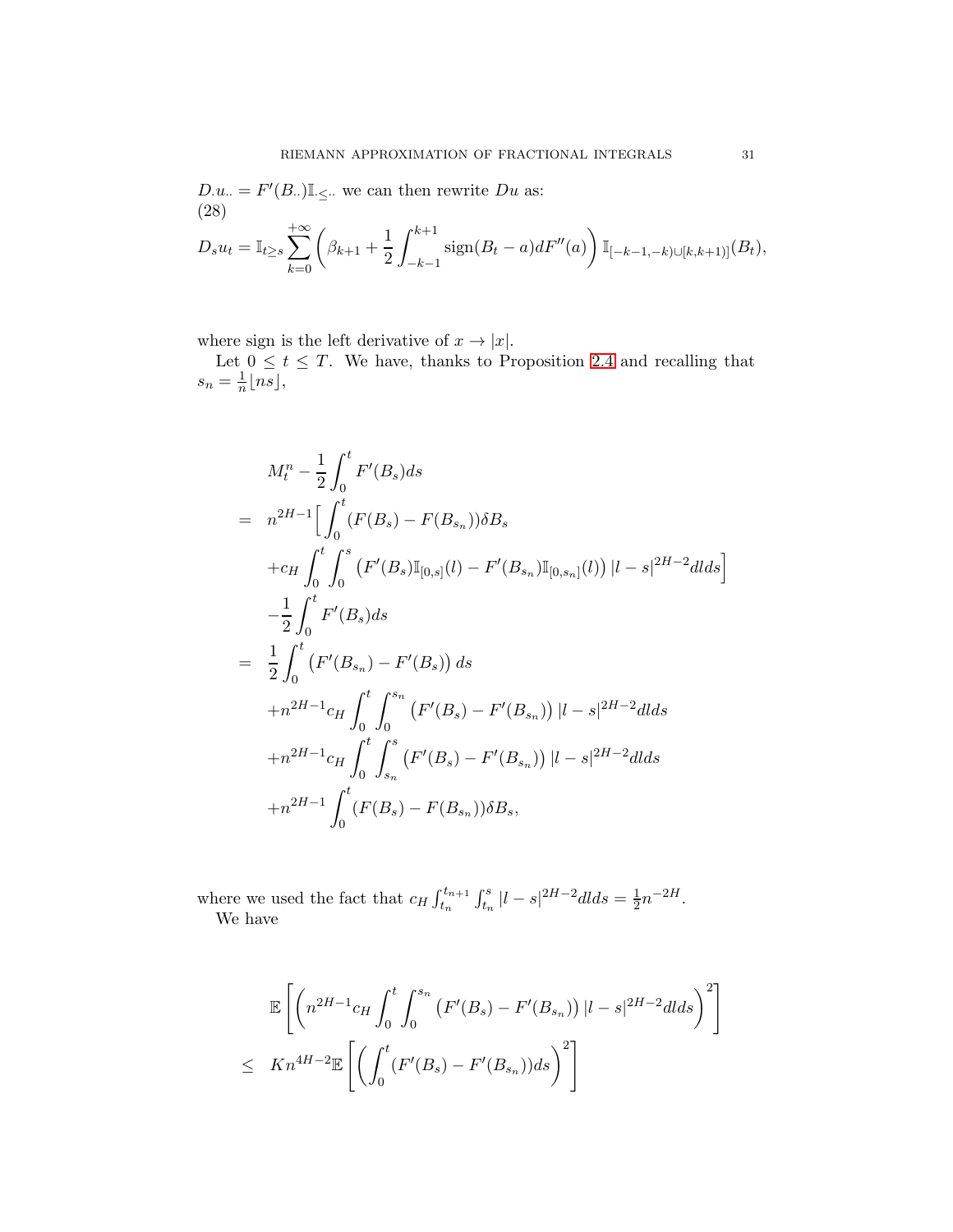and

$$
\mathbb{E}\left[\left(n^{2H-1}c_{H}\int_{0}^{t}\int_{s_{n}}^{s}\left(F'(B_{s})-F'(B_{s_{n}})\right)|l-s|^{2H-2}d{ds}\right)^{2}\right]
$$
\n
$$
= n^{4H-2}c_{H}^{2}\int_{0}^{t}\int_{0}^{t}\mathbb{E}\left[(F'(B_{s})-F'(B_{s_{n}})(F'(B_{x})-F'(B_{x_{n}}))\right] \times \left(\int_{s_{n}}^{s}\int_{x_{n}}^{x}|\theta-s|^{2H-2}|\mu-x|^{2H-2}d\mu d\theta\right)dsdx
$$
\n
$$
\leq \mathbb{E}\left[\left(\int_{0}^{t}(F'(B_{s})-F'(B_{s_{n}}))ds\right)^{2}\right],
$$

and

$$
\mathbb{E}\left[\left(n^{2H-1}\int_{0}^{t}(F(B_{s})-F(B_{s_{n}}))\delta B_{s}\right)^{2}\right]
$$
\n
$$
\leq Kn^{4H-2}\mathbb{E}\left[\int_{0}^{t}(F(B_{s})-F(B_{s_{n}}))^{2}ds\right]
$$
\n
$$
+Kn^{4H-2}\mathbb{E}\left[\int_{0}^{s}\int_{0}^{s}(D_{l}u_{s}-D_{l}u_{s_{n}})^{2}dlds\right]
$$
\n
$$
\leq Kn^{4H-2}\mathbb{E}\left[\int_{0}^{t}(F(B_{s})-F(B_{s_{n}}))^{2}ds\right]
$$
\n
$$
+Kn^{4H-2}\left(\mathbb{E}\left[\int_{0}^{t}\int_{0}^{s_{n}}(F'(B_{s})-F'(B_{s_{n}}))^{2}dlds\right]\right]
$$
\n
$$
+\mathbb{E}\left[\int_{0}^{t}\int_{s_{n}}^{s}F'(B_{s})^{2}dlds\right]\right)
$$

with  $K$  depending only on  $T$ . We used  $(8)$  then  $(9)$  in Proposition 2.1, and the fact that  $D_l u_s - D_l u_{s_n} = F'(B_s) \mathbb{I}_{l \leq s} - F'(B_{s_n}) \mathbb{I}_{l \leq s_n}$  to obtain the last inequality.

We have

$$
n^{4H-2} \mathbb{E}\left[\int_0^t \int_{s_n}^s F'(B_s)^2 d\, ds\right] \le \frac{n^{4H-3}}{2} \mathbb{E}\left[\int_0^t F'(B_s)^2 ds\right] \underset{n \to \infty}{\longrightarrow} 0
$$

(because  $H < \frac{2}{3}$ ). We have

$$
\mathbb{E}\left[\int_{0}^{t} \int_{0}^{s_{n}} (F'(B_{s}) - F'(B_{s_{n}}))^{2} dds\right]
$$
\n
$$
= \mathbb{E}\left[\int_{0}^{t} \int_{0}^{s_{n}} (F'(B_{s}) - F'(B_{s_{n}}))^{2} \mathbb{I}_{[B_{s}]=[B_{s_{n}}]} dds\right]
$$
\n
$$
+ \mathbb{E}\left[\int_{0}^{t} \int_{0}^{s_{n}} (F'(B_{s}) - F'(B_{s_{n}}))^{2} \mathbb{I}_{[B_{s}]\neq[B_{s_{n}}]} dds\right].
$$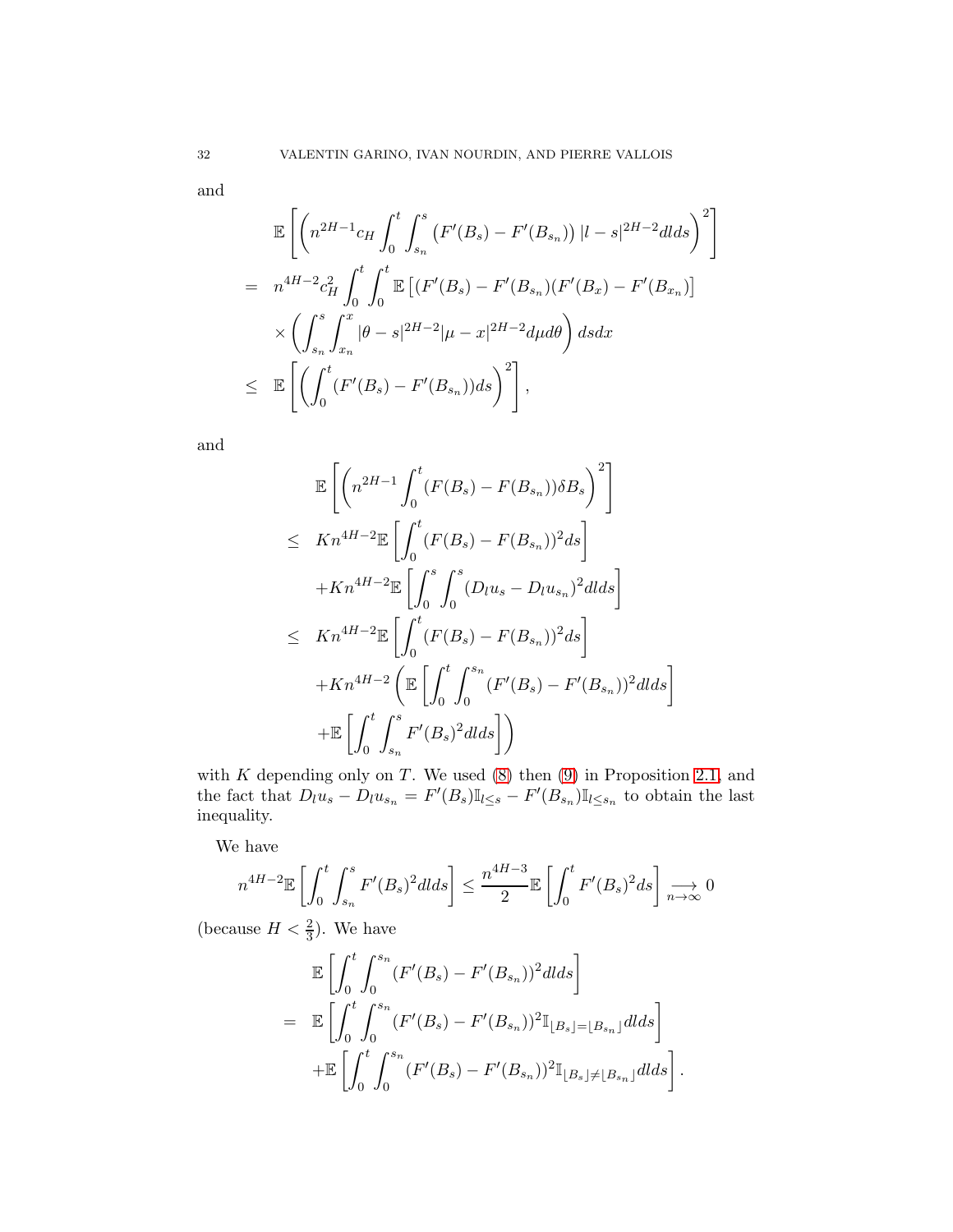Using [\(28\)](#page-30-0), we have:

$$
\mathbb{E}\left[\int_{0}^{t} \int_{0}^{s_{n}} (F'(B_{s}) - F'(B_{s_{n}}))^{2} \mathbb{I}_{[B_{s}]=\lfloor B_{s_{n}}\rfloor} dlds\right]
$$
\n
$$
= \frac{1}{4} \mathbb{E}\left[\int_{0}^{t} \int_{0}^{s_{n}} dlds \mathbb{I}_{[-k-1,-k]\cup[k,k+1]}(B_{s}) \right]
$$
\n
$$
\left(\int_{-k-1}^{k+1} (\text{sign}(B_{s}-a) - \text{sign}(B_{s_{n}}-a))dF''(a)\right)^{2} \mathbb{I}_{[B_{s}]=\lfloor B_{s_{n}}\rfloor}\right].
$$

Moreover, since  $dF''$  is  $\sigma$ -finite, we can use Fubini's theorem and Jensen's inequality to get that

$$
\mathbb{E}\left[\int_0^t \int_0^{s_n} (F'(B_s) - F'(B_{s_n}))^2 dl ds\right] \le t(C_t^n + D_t^n),
$$

with

$$
C_t^n = \sum_{k=0}^{+\infty} F''([-k-1, k+1))
$$
  
 
$$
\times \int_{-k-1}^{k+1} \int_0^t \mathbb{E} \left[ (\text{sign}(B_s - a) - \text{sign}(B_{s_n} - a))^2 \times \mathbb{I}_{[-k-1, -k] \cup [k, k+1]} (B_s) \mathbb{I}_{[B_s] = [B_{s_n}]} \right] ds dF''(a);
$$
  

$$
D_t^n = \mathbb{E} \left[ \int_0^t (F'(B_s) - F'(B_{s_n}))^2 \mathbb{I}_{[B_s] \neq [B_{s_n}]} ds \right].
$$

Let  $\gamma > 0$  and let  $p, q > 0$  be two conjugate exponents such that  $\frac{H-\gamma}{p}$  $4H - 2$ . (Notice that  $\gamma, p, q$  exist if and only if  $H < \frac{2}{3}$ .) We apply Hölder's inequality to obtain:

$$
\mathbb{E}\left[\left(\text{sign}(B_s - a) - \text{sign}(B_{s_n} - a)\right)^2 \mathbb{I}_{[-k-1,-k)\cup[k,k+1)]}(B_s) \mathbb{I}_{[B_s] = [B_{s_n}]} \right]
$$
\n
$$
\leq \mathbb{E}\left[\left|\text{sign}(B_s - a) - \text{sign}(B_{s_n} - a)\right|^{2p}\right]^{\frac{1}{p}} \mathbb{E}\left[\mathbb{I}_{[-k-1,-k)\cup[k,k+1)]}(B_s)\right]^{\frac{1}{q}}.
$$

We know that  $\mathbb{E} \left[ \mathbb{I}_{[-k-1,-k)\cup[k,k+1)]}(B_s) \right]^{\frac{1}{q}} = O_{k \to \infty} (e^{-\frac{k^2}{2qT^2}})$  $\left( \begin{array}{c} 2qT^{2H} \end{array} \right)$  for all  $s \in$ [0, T]. We also have that (by hypothesis on  $F''$ ),

$$
\sum_{k=0}^{\infty} F''([-k-1, k+1))e^{-\frac{k^2}{2qT^{2H}}} = O_{k \to \infty}(1).
$$

By Lemma [4.6,](#page-36-0) for all  $a \in \mathbb{R}$ ,

$$
\int_0^t \mathbb{E}\left[\left(\text{sign}(B_s-a)-\text{sign}(B_{s_n}-a)\right)^{2p}\right]^{\frac{1}{p}} ds = o_{n\to\infty}(n^{2-4H}),
$$

where the  $o$  does not depend on  $t$ .

We then obtain:

(29) 
$$
n^{4H-2}C_t^n = o_{n \to \infty}(1).
$$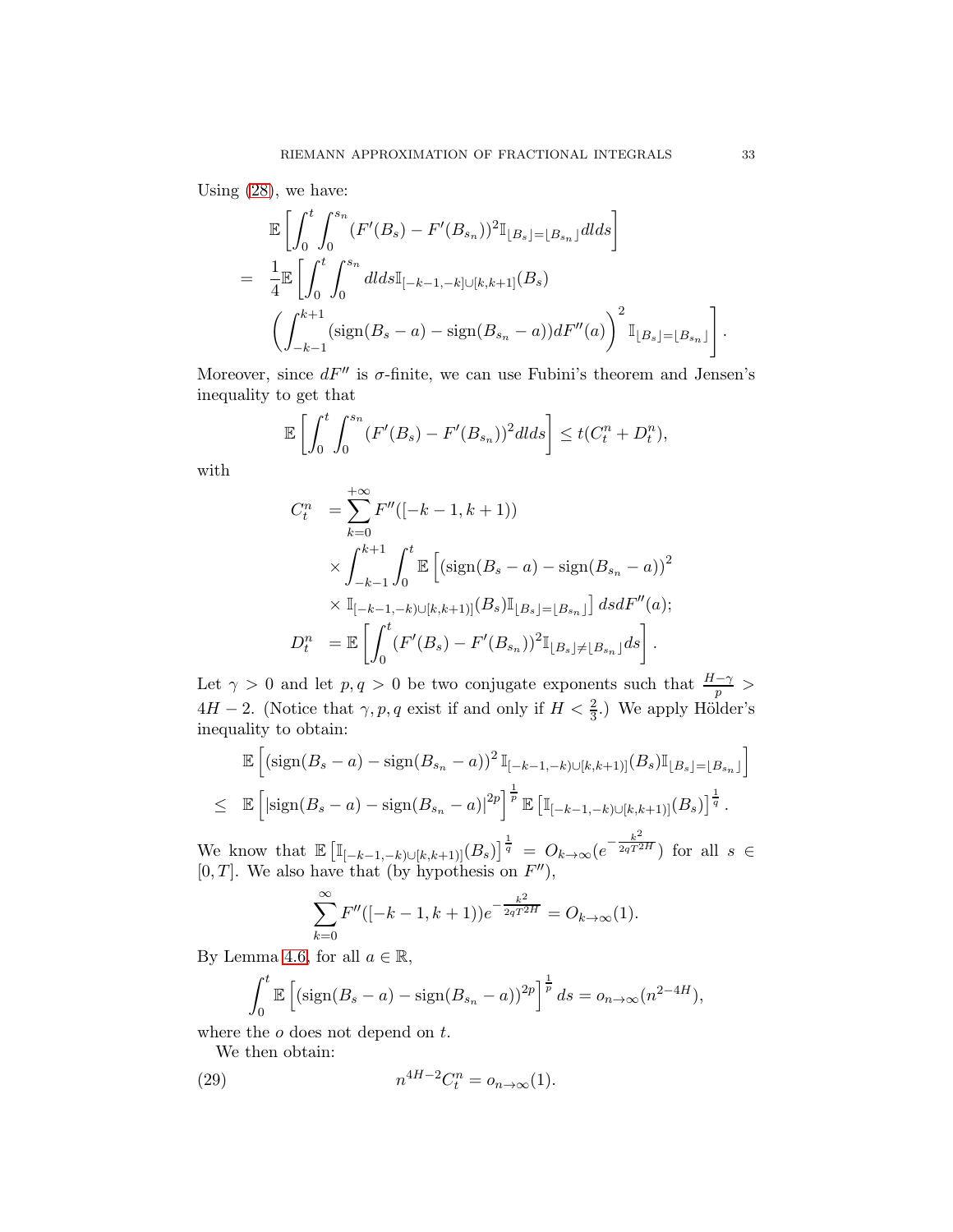A similar use of Lemma [4.6](#page-36-0) shows that, for all  $t$ ,

$$
n^{4H-2}D_t^n + n^{4H-2} \mathbb{E}\left[ \left( \int_0^t (F(B_s) - F(B_{s_n})) ds \right)^2 \right] = o_{n \to \infty}(1).
$$

Putting these facts together leads to:

$$
M_t^n \xrightarrow[n \to \infty]{L^2(\Omega)} \frac{1}{2} \int_0^t F'(B_s) ds.
$$

 $\Box$ 

#### 4. Proofs of the main Theorems and other results

Throughout all this section, we denote by B a fractional Brownian motion of Hurst index H.

4.1. Miscellaneous. We start by giving a collection of technical results that are used throughout the paper.

The following lemma is an easy consequence of Fernique's theorem (see e.g. [\[35\]](#page-50-12) and the references therein), and represents a very useful tool for proving the existence of moments for Hölder modulus of Gaussian functionals.

<span id="page-33-0"></span>**Lemma 4.1.** (Fernique) Assume that  $H > \frac{1}{2}$  and let  $\mathbb{B}$  be the associated *Lévy area of* B, defined as  $\mathbb{B}_{s,t}^{k,j} = \int_s^t (B_l^k - \bar{B}_s^k) dB_l^j$ . For all  $\gamma \in (0, 2)$ and all  $\kappa \in (0, H)$ *, and for all function* f *satisfying the growth condition*  $|f(x)| \leq \exp |x|^{\gamma},$  we have

$$
\mathbb{E}[f(||B||_{\kappa}+||\mathbb{B}||_{2\kappa})]<\infty,
$$

*where*  $\|\cdot\|_{\theta}$  *is the Hölder seminorm, see* [\(6\)](#page-5-0)-[\(10\)](#page-9-2)*.* 

We also have the following elementary lemma.

<span id="page-33-1"></span>**Lemma 4.2.** Assume  $H > \frac{1}{2}$ . There exists a constant  $k_T > 0$  such that, *for all*  $x, y, s, t \in [0, T]^4$  *such that*  $t \geq s$  *and*  $y \geq x$ *,* 

<span id="page-33-2"></span>(30) 
$$
k_T|t-s||y-x| \le r_H(s,t,x,y) \le |t-s|^H|x-y|^H,
$$

<span id="page-33-3"></span>(31) 
$$
|\mathbb{E}[B_t(B_x - B_y)]| \leq |x - y|.
$$

*Proof.* For the sake of simplicity, we will consider  $T = 1$  (which only modifies the constants). In the expression [\(30\)](#page-33-2), the right inequality is a simple consequence of the Cauchy-Schwarz inequality. For the proof of the left inequality, six cases must be analyzed carefully.

(i) case where  $t \geq s \geq y \geq x$ . For fixed s, y, x, let

$$
f(t) = (2H - 1)(t - s)(y - x) \text{ and } g(t) = r_H(s, t, x, y).
$$
  
We have  $f(s) = g(s) = 0$  and  

$$
g'(t) - f'(t) = 2H (-(t - y)^{2H-1} + (t - x)^{2H-1}) - (2H - 1)(y - x).
$$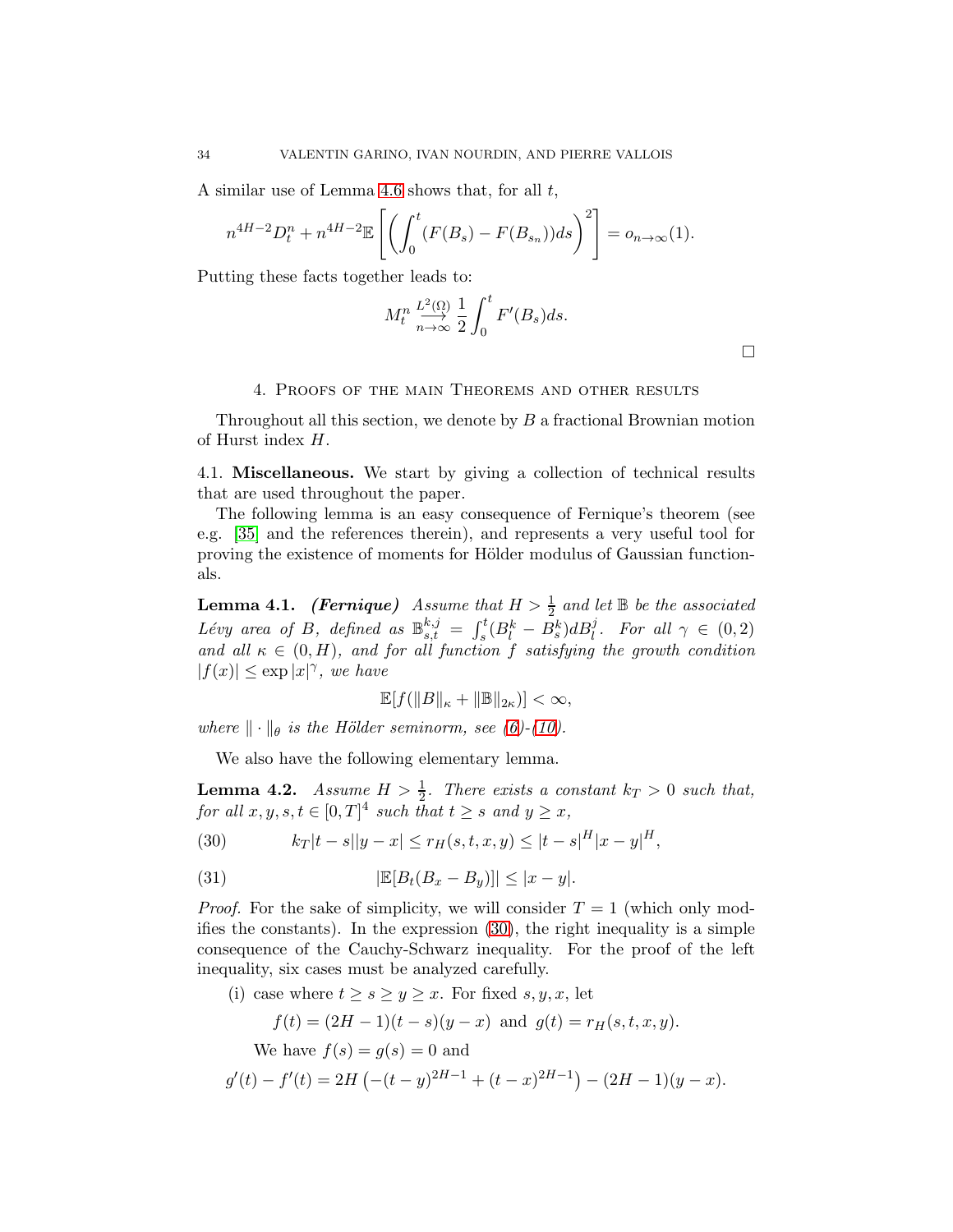We see that  $-(t - y)^{2H-1} + (t - x)^{2H-1} \ge (2H - 1)(y - x)$  thanks to an elementary function study, so

$$
g'(t) - f'(t) \ge (2H - 1)^2(y - x) \ge 0,
$$
  
so  $g(t) \ge f(t)$  and then  $(2H - 1)|t - s||y - x| \le r_H(s, t, x, y).$ 

(ii) case where  $t \geq y > s \geq x$ . For fixed  $t, y, x$ , we see (thanks to an elementary function study) that the quantity  $r_H(s, t, x, y) - (t$  $s(y-x)$  decreases with s and then reaches its minimum for  $s=y$ . Assume then  $s = y$  and let  $\delta = t - x$  and  $a = y - x$ . Then

$$
r_H(s, t, x, y) - (t - s)(y - x)
$$
  
\n
$$
\geq h(a) = \delta^{2H} - (a^{2H} + (\delta - a)^{2H} + a(\delta - a)).
$$

We have  $h(\delta) = h(0) = 0$ , and the function h is increasing over  $(0, \frac{\delta}{2})$  $\frac{0}{2}$ then decreasing, so is always positive.

- (iii) case  $y > t \geq x > s$ . This is similar to (ii).
- (iv) case  $y \ge x > t \ge s$ . This is similar to (i).
- (v) case  $t \ge y \ge x > s$ . Write  $B_t B_s = (B_t B_y) + (B_y B_x) + (B_x B_s)$ and then combine the inequalities from (i) and (iv).
- (vi) case  $y > t \geq s \geq x$ . This is similar to (v).

Finally, the proof of inequality [\(31\)](#page-33-3) can be found in [\[22,](#page-50-13) Lemma 6].  $\Box$ 

The following lemma is used in Step 2 of the proof of Proposition [3.5.](#page-14-1)

<span id="page-34-0"></span>**Lemma 4.3.** Let  $m, n \in \mathbb{N}$  with  $m > n$ ,  $f \in \mathcal{H}^{\odot m} \otimes \mathcal{H}$ ,  $g \in \mathcal{H}^{\odot n}$ ,  $h \in$  $\mathcal{H}^{\odot n} \otimes \mathcal{H}$ *. Let*  $x \in [0,T]$ *,*  $F_x = \delta^m(f(\cdot,x)), G = \delta^n(g), H_x = \delta^n(h(\cdot,x)).$ *Then, for all*  $s \leq t$  *and*  $u \leq v$ *,* 

(32) 
$$
\mathbb{E}[\delta(F.\mathbb{I}_{[s,t]}(\cdot))G] = 0
$$

(33) 
$$
\mathbb{E}[\delta(F\mathbb{I}_{[s,t]}(\cdot))\delta(H\mathbb{I}_{[u,v]}(\cdot))] = 0.
$$

*Proof.* If  $n = 0$ , the result is immediate. Otherwise, thanks to Proposition 2.1, we can write:

<span id="page-34-2"></span><span id="page-34-1"></span>
$$
\mathbb{E}[\delta(F.\mathbb{I}_{[s,t]}(\cdot))G]
$$
\n
$$
= \int_{[0,T]^2} \mathbb{E}[F_x \mathbb{I}_{[s,t]}(x)\delta^{n-1}(g(\cdot,y))]|x-y|^{2H-2}dxdy
$$
\n
$$
+ \int_{[0,T]^4} \mathbb{E}[D_w(F_x \mathbb{I}_{[s,t]}(x))D_z(\delta^{n-1}(g(\cdot,y))]|x-y|^{2H-2}
$$
\n
$$
\times |w-z|^{2H-2}dxdydwdz.
$$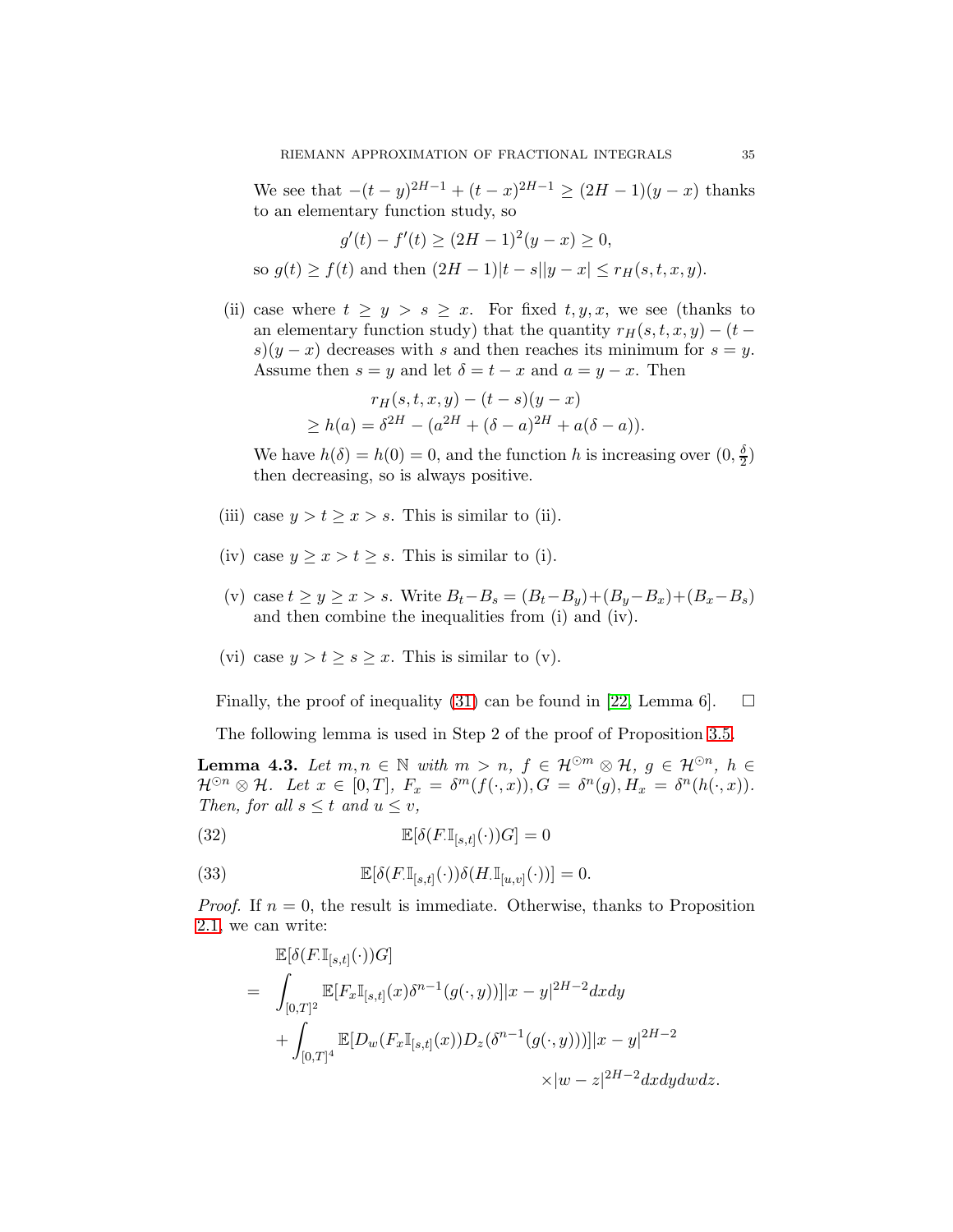Thanks to Proposition 2.2, we have, for all  $x, y \in [0, T]$ ,

$$
\mathbb{E}[F_x\delta^{n-1}(g(\cdot,y))] = 0.
$$

Moreover,  $D_w(F_x\mathbb{I}_{[s,t]}(x)) = m\delta^{m-1}(f(\cdot,w,x))\mathbb{I}_{[s,t]}(x)$ , and  $D_z(\delta^{n-1})(g(\cdot, y)) = (n-1)\delta^{n-2}(g(\cdot, z, y))$  if  $n \ge 2$  and  $D_z(\delta^{n-1}(g(\cdot, y))) = 0$ otherwise. In any case, we have thanks to Proposition 2.2,

$$
\mathbb{E}[D_w(F_x\mathbb{I}_{[s,t]}(x))D_z(\delta^{n-1}(g(\cdot,y)))] = 0.
$$

Equality [\(33\)](#page-34-2) can be obtained by the same way.

The following lemma provides a tightness criterion for two sequences of processes in  $\mathcal{D}([0,T])$  whose sum belongs to  $\mathcal{C}([0,T])$ . Recall the notation  $s_n = \frac{1}{n} \lfloor ns \rfloor$  and  $t_n = \frac{1}{n} \lfloor nt \rfloor$ .

<span id="page-35-1"></span>**Lemma 4.4.** Let  $(X^n) \subset C_{\mathbb{R}}([0,T])$  be a sequence of continuous stochas*tic processes such that*  $X_t^n = A_t^n + C_t^n$  *for all*  $t \in [0, T]$ *, where*  $A^n, C^n \in$  $\mathcal{D}_{\mathbb{R}}([0,T])$ *. Assume also the existence of*  $\alpha_0, \beta_0 > 0$  *such that* 

(34) 
$$
\mathbb{E}\left[|A_t^n - A_s^n|^{ \beta_0} \right] \le K |t_n - s_n|^{1+\alpha_0}, \quad 0 \le s, t \le T,
$$

*and*

(35) 
$$
\sup_{t \in [0,T]} |C_t^n| \underset{n \to \infty}{\overset{\mathbb{P}}{\longrightarrow}} 0.
$$

*Then the sequence*  $X^n$  *is tight in*  $C_{\mathbb{R}}([0,T])$ *.* 

*Proof.* In [\[5\]](#page-49-17), it is proved that the sequence  $(A^n)$  is tight in  $\mathcal{D}([0,T])$ . Moreover, the sequence  $(C^n)$  is also tight in  $\mathcal{D}([0,T])$ . As a result,  $(X^n)$  is tight in  $\mathcal{D}([0,T])$  as a sum of two tight sequences. Since the uniform and the Skorohod topologies coincide on  $\mathcal{C}([0,T])$ , we deduce that  $(X^n)$  is tight in  $\mathcal{C}([0,T])$ .

The following lemma is used in the proof of the forthcoming [\(41\)](#page-38-0).

<span id="page-35-0"></span>**Lemma 4.5.** Let  $(X^n) \subset C_{\mathbb{R}}([0,T])$  be a tight sequence of continuos sto*chastic processes such that*  $\forall t \in [0, T]$ ,  $X_t^n$  $\stackrel{\mathbb{P}}{\longrightarrow}$  0 *as*  $n \to \infty$ *. Then, as*  $n \to \infty$ ,

(36) 
$$
\sup_{t\in[0,T]}|X_t^n| \stackrel{\mathbb{P}}{\longrightarrow} 0.
$$

*Proof.* Let  $1 > \epsilon > 0$ . Since the function defined by  $x \to 1 \wedge \sup_{t \in [0,T]} |x_t|$  on  $\mathcal{C}([0,T])$  is continuous and bounded, we deduce that  $\mathbb{E}\left[1 \wedge \sup_{t \in [0,T]} |X_t^n| \right]$ i  $\rightarrow$ 0 as  $n \to \infty$ . Then, by Markov's inequality and as  $n \to \infty$ ,

$$
\mathbb{P}\left[\sup_{t\in[0,T]}|X^n_t|>\epsilon\right]=\mathbb{P}\left[\sup_{t\in[0,T]}|X^n_t|\wedge 1>\epsilon\right]\leq \frac{1}{\epsilon}\mathbb{E}\left[\sup_{t\in[0,T]}|X^n_t|\wedge 1\right]\longrightarrow 0.
$$

$$
\Box
$$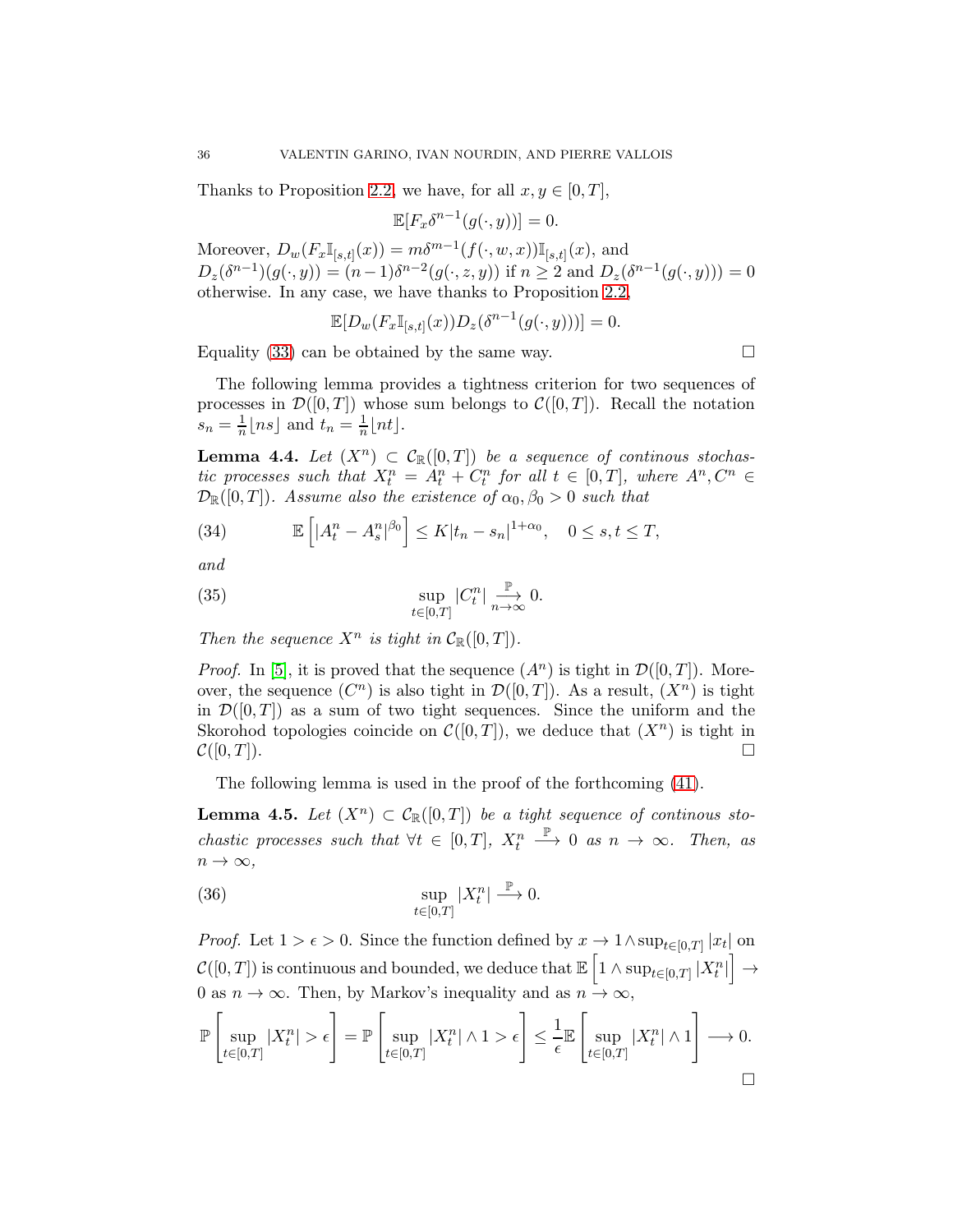The following lemma gives technical estimates used in the proof of Propositions [3.6](#page-25-1) and [3.8.](#page-28-1)

<span id="page-36-0"></span>**Lemma 4.6.** *Assume*  $H > \frac{1}{2}$ *. Then, for all*  $0 \le t \le T$ *, a*  $\in \mathbb{R}$ *,*  $\gamma > 0$ *, p* > 0 *and*  $\theta \geq 1$ *, we have* 

(37) 
$$
\int_0^t \mathbb{E}\left[\left|\operatorname{sign}(B_s-a)-\operatorname{sign}(B_{\frac{\lfloor ns \rfloor}{n}}-a)\right|^p\right]^{\frac{1}{\theta}} ds \leq Kn^{\frac{-H+\gamma}{\theta}},
$$

*and*

(38) 
$$
\int_0^t \mathbb{E}\left[\mathbb{I}_{\lfloor B_s\rfloor \neq \lfloor B_{s_n}\rfloor}\right]^{\frac{1}{\theta}} ds \leq Kn^{\frac{-H+\gamma}{\theta}} \quad (\text{where } s_n = \frac{1}{n} \lfloor ns \rfloor),
$$

*with* K *depending only on* T, δ, p, θ *and where* sign *is the left derivative of the function*  $x \to |x|$ *.* 

*Proof.* We only do the proof of the first inequality, the proof of the second one being similar. Moreover, for simplicity we reduce to  $a = 0$  and  $\theta = 1$ . We have

$$
sign(B_s) - sign(B_{\frac{\lfloor ns \rfloor}{n}}) = 2\mathbb{I}_{\left\{B_s \ge 0, B_{\frac{\lfloor ns \rfloor}{n}} < 0\right\}} - 2\mathbb{I}_{\left\{B_s < 0, B_{\frac{\lfloor ns \rfloor}{n}} \ge 0\right\}}.
$$

Plugging this identity into the integral yields

$$
\int_0^t \mathbb{E}\left[\left|\text{sign}(B_s) - \text{sign}(B_{\frac{\lfloor ns \rfloor}{n}})\right|^p\right] ds \le 2^{p+1} \int_0^t \mathbb{E}\left[\mathbb{I}_{\{B_s \ge 0, B_{\frac{\lfloor ns \rfloor}{n}} < 0\}}\right] ds.
$$

On the other hand, for all  $k \in \{2, ..., nT_n\}$  and  $s \in [\frac{k}{n}]$  $\frac{k}{n}, \frac{k+1}{n} \wedge T$ ,

• if  $s = \frac{k}{n}$  $\frac{k}{n}$ , then  $\mathbb{P}\left[\mathbb{I}_{\{B_s \geq 0, B_{s_n} < 0\}}\right] = 0$ • else,

$$
\begin{split} &\mathbb{P}\left[\mathbb{I}_{\{B_{s}\geq0,B_{s_{n}}<0\}}\right]=\mathbb{P}\left[\mathbb{I}_{B_{\frac{k}{n}}<0,\;B_{s}-B_{\frac{k}{n}}\geq-B_{\frac{k}{n}}}\right]\\ &\leq\sum_{i=0}^{+\infty}\mathbb{E}\left[\mathbb{I}_{\left\{B_{\frac{k}{n}}\in\left[-\frac{i+1}{n},-\frac{i}{n}\right]\right\}}^{\top}\left\{B_{s}-B_{\frac{k}{n}}>\frac{i}{n}\right\}\right]\\ &=\sum_{i=0}^{+\infty}\mathbb{E}\left[\mathbb{I}_{\left\{B_{1}\in\left[-\frac{i+1}{n^{1-H}\;_{k}H},-\frac{i}{n^{1-H}\;_{k}H}\right)\right\}}^{\top}\left\{B_{\frac{ns}{k}}-B_{1}>\frac{i}{n^{1-H}\;_{k}H}\right\}\right]\\ &\text{(using the self-similarity of $B$)}\\ &=\frac{1}{2\pi\sqrt{\det(\Sigma)}}\sum_{i=0}^{+\infty}\int_{\frac{i}{k}H}\frac{i+1}{n^{1-H}}^{\top}\int_{-\infty}^{\frac{-i}{k}H\frac{-i}{n^{1-H}}^{\top}}e^{-\frac{\left(\frac{ns}{k}-1\right){}^{2H}}{2\det(\Sigma)}x^{2}-\frac{1}{2\det(\Sigma)}y^{2}+\frac{c_{s,k}}{\det(\Sigma)}xy}dydx\\ &\text{with $c_{s,k}=\mathbb{E}\left[B_{1}\left(B_{\frac{ns}{k}}-B_{1}\right)\right]>0,\,\Sigma=\begin{pmatrix}1&c_{s,k}\\c_{s,k}&\left(\frac{ns}{k}-1\right){}^{2H}\end{pmatrix}. \end{split}
$$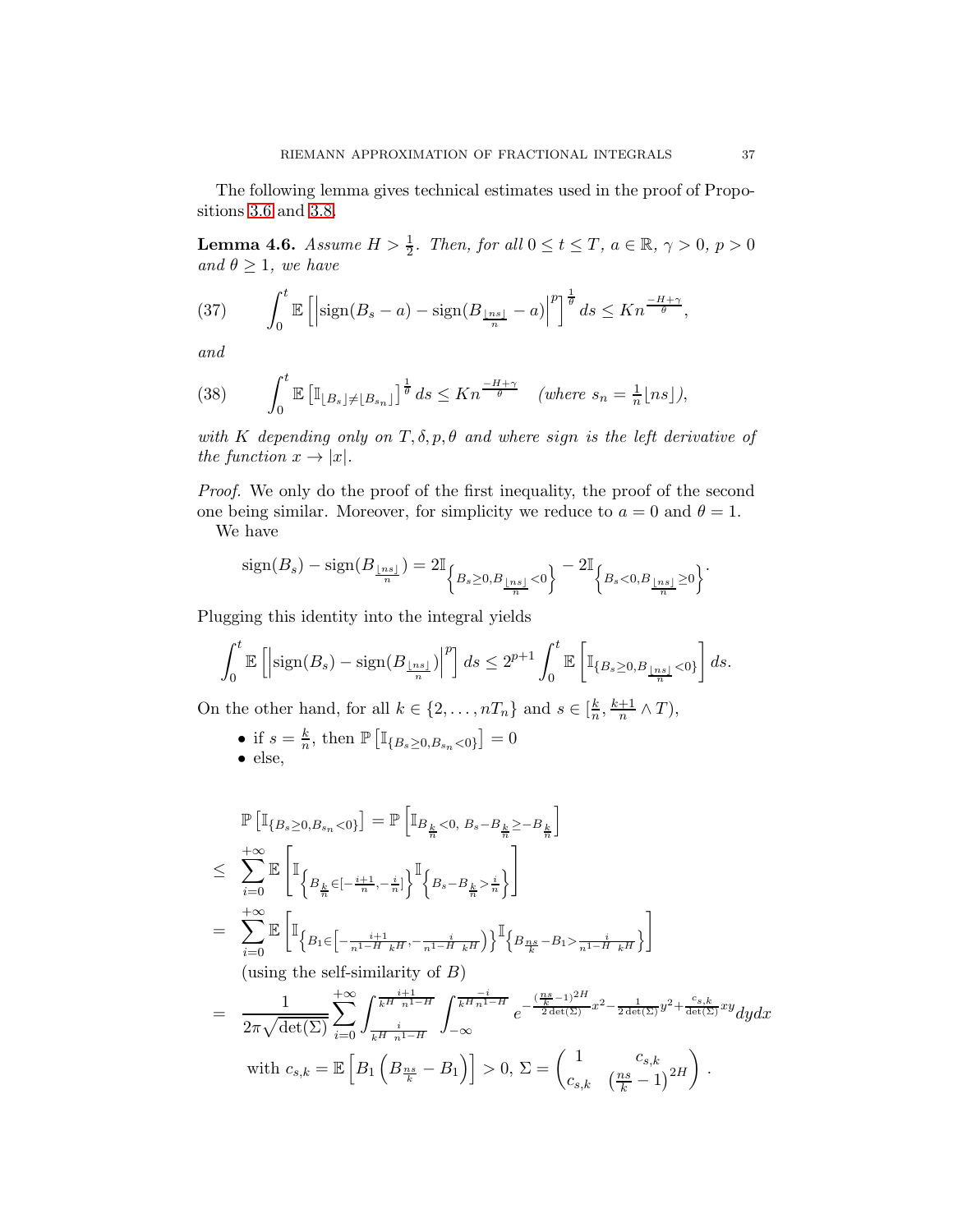We have  $\det(\Sigma) = (\frac{ns}{k} - 1)^{2H} - c_{s,k}^2$ . According to Lemma [4.2,](#page-33-1)  $c_{s,k} \leq \frac{ns}{k} - 1$ . If  $k > 2$ , we have  $\frac{ns}{k} - 1 \leq \frac{1}{2}$  $\frac{1}{2}$  and then

$$
\left(\frac{ns}{k} - 1\right)^{2H} \geq \det(\Sigma) \geq \left(\frac{ns}{k} - 1\right)^{2H} \left(1 - \left(\frac{ns}{k} - 1\right)^{2-2H}\right)
$$

$$
\geq \left(\frac{ns}{k} - 1\right)^{2H} \left(1 - \frac{1}{2^{2-2H}}\right).
$$

For all  $(x, y) \in \left[\frac{i}{k^H n^{1-H}}, \frac{i+1}{k^H n^{1-H}}\right] \times \left(-\infty, \frac{-i}{k^H n^{1-H}}\right], \frac{c_{s,k}}{\det(\Sigma)} xy \leq 0$ . Then,

<span id="page-37-0"></span>
$$
\mathbb{P}\left[\mathbb{I}_{\{B_{s}\geq 0,B_{s_{n}}<0\}}\right] \leq \frac{1}{2\pi\sqrt{(1-2^{2H-2})(\frac{ns}{k}-1)^{H}}} \int_{\frac{1}{k}H_{n}^{1-H}}^{\frac{i+1}{k}H_{n}^{1-H}} \int_{-\infty}^{-i} dx
$$
\n
$$
\leq \frac{1}{2\pi n^{1-H}k^{H}\sqrt{(1-2^{2H-2})(\frac{ns}{k}-1)^{H}}} \times \sum_{i=0}^{+\infty} e^{-(\frac{i}{k^{H}n^{1-H}})^{2}} \int_{-\infty}^{\frac{-i}{k}H_{n}^{1-H}} e^{-\frac{1}{2(\frac{ns}{k}-1)^{2H}}y^{2}} dy
$$
\n
$$
\leq \frac{1}{2\pi n^{1-H}k^{H}\sqrt{(1-2^{2H-2})(\frac{ns}{k}-1)^{H}}} \sum_{i=0}^{+\infty} dx
$$
\n
$$
\times e^{-\frac{1}{2}(\frac{1}{k}H_{n}^{1-H})^{2}} \int_{-\infty}^{\frac{-i}{k}H_{n}^{1-H}} e^{-\frac{1}{k^{2}H^{2}}y^{2}} dy
$$
\n
$$
\leq \frac{1}{2\pi n^{1-H}k^{2H}\sqrt{(1-2^{2H-2})(\frac{ns}{k}-1)^{H}}} \sum_{i=0}^{+\infty} e^{-\frac{1}{2}(\frac{i}{k^{H}n^{1-H}})^{2}} \int_{-\infty}^{-\frac{-i}{n^{1-H}}} e^{-y^{2}} dy
$$
\n
$$
\leq \frac{1}{2\pi n^{1-H}k^{2H}\sqrt{(1-2^{2H-2})(\frac{ns}{k}-1)^{H}}} \sum_{i=0}^{+\infty} e^{-\frac{1}{2}(\frac{i}{k^{H}n^{1-H}})^{2}} \int_{-\infty}^{-\frac{i}{n^{1-H}}} e^{-y^{2}} dy
$$
\n
$$
\leq \frac{1}{2\pi n^{1-H}k^{2H}\sqrt{(1-2^{2H-2})(\frac{ns}{k}-1)^{H}}} \sum_{i=0}^{+\infty} e^{-\frac{1}{2}(\frac{i}{k^{H}n^{1-H}})^{2}} \int_{-\infty}^{-i} e^{-y^{2}} dy.
$$
\n(39)

We have, for all  $i \in \mathbb{N}^*$ , for all  $\alpha \in (0, 1)$ ,

$$
e^{-\frac{1}{2}(\frac{i}{kH_n-1H})^2} \le \frac{(n^{1-H}k^H)^\alpha}{i^\alpha} \text{ and } \int_{-\infty}^{\frac{-i}{n^{1-H}}} e^{-y^2} dy \le \frac{n^{1-H}}{i}.
$$

Let  $\alpha$  be such that  $\alpha(2-H) < \gamma$ . The right-hand side [\(39\)](#page-37-0) is then less than

$$
\frac{n^{\alpha(1-H)}}{2\pi k^{2H-\alpha}\sqrt{(1-2^{2H-2})(\frac{ns}{k}-1)^H}}\sum_{i=1}^{\infty}\frac{1}{i^{1+\alpha}}.
$$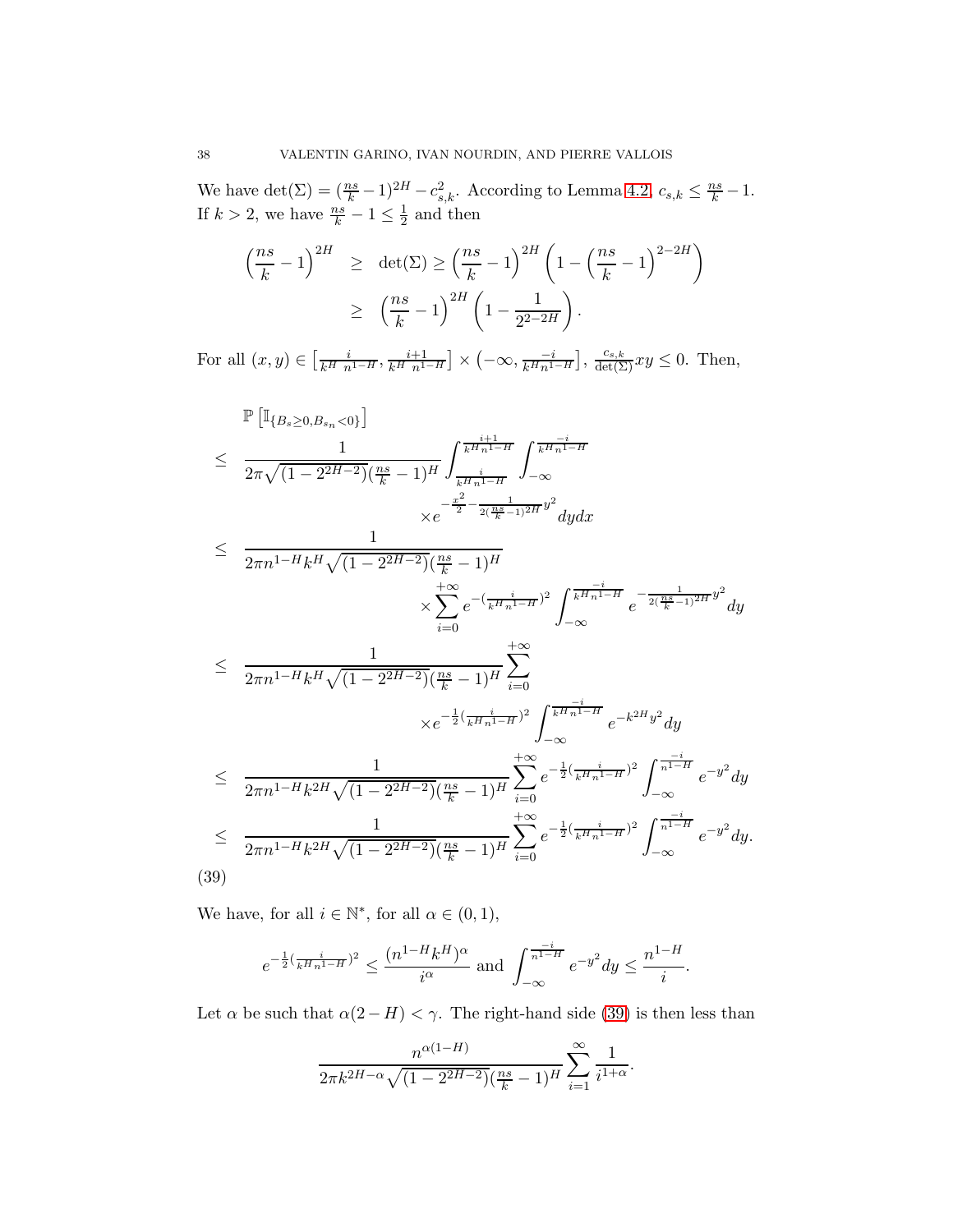Finally,

$$
\int_0^t \mathbb{E}\left[\left|\text{sign}(B_s) - \text{sign}(B_{\frac{\lfloor ns \rfloor}{n}})\right|^p\right] ds
$$
  

$$
\leq 2^{p+1} \left(\frac{2}{n} + \int_{\frac{2}{n}}^t \mathbb{P}[B_s \geq 0, B_{s_n} < 0] ds\right)
$$

and

$$
\int_{\frac{2}{n}}^{t} \mathbb{P}[B_{s} \ge 0, B_{s_{n}} < 0] ds
$$
\n
$$
\le \frac{1}{2\pi} \sum_{k=1}^{nt_{n}} \frac{1}{k^{2H-\alpha}} \int_{\frac{k}{n}}^{\frac{k+1}{n}\wedge t} \frac{1}{\sqrt{(1-2^{2H-2})} (\frac{ns}{k}-1)^{H}} ds \sum_{i=1}^{\infty} \frac{1}{i^{1+\alpha}} n^{\alpha(1-H)}
$$
\n
$$
\le \frac{1}{2\pi\sqrt{(1-2^{2H-2})}} \left( \frac{(t-t_{n})^{H}}{(nt_{n})^{2H-\alpha}} + \frac{1}{1-H} \sum_{k=2}^{nt_{n}} \frac{1}{nk^{H-\alpha}} \right) \sum_{i=1}^{\infty} \frac{1}{i^{1+\alpha}} n^{\alpha(1-H)}
$$
\n
$$
\le Kn^{-H+\alpha(2-H)}
$$

This provides the desired estimate.

4.2. Weighted quadratic variations of the fractional Brownian motion. In the proofs of Theorems [1.2](#page-3-0) and [1.3,](#page-4-0) we will see that the announced convergences are determined by the asymptotic behaviour of the weighted quadratic variations of the fractional Brownian motion. These variations have already been extensively studied, for example in [\[11,](#page-49-11) [22\]](#page-50-13) and especially in [\[4\]](#page-49-18). In the next three lemmas, we gather the results that are relevant to us, and we extend them when necessary.

<span id="page-38-2"></span>Lemma 4.7. *Let* x *be a scalar process over* [0, T]*, and assume it is a.s continuous and satisfies*  $\mathbb{E}\left[\|x\|_{\infty}^{2+\gamma}\right] < +\infty$  *for some*  $\gamma > 0$ *. Let*  $H > \frac{1}{2}$ *. Then,*

(1) *For all*  $j \leq d$ *, for all*  $t \in [0, T]$ 

(40) 
$$
S_{t,x}^{n,j} = n^{2H-1} \sum_{k=0}^{\lfloor nt \rfloor} x_{\frac{k}{n}} \left( B_{\frac{k+1}{n}\wedge t}^j - B_{\frac{k}{n}}^j \right)^2 \xrightarrow[n \to \infty]{L^2(\Omega)} \int_0^t x_s ds.
$$

<span id="page-38-1"></span><span id="page-38-0"></span>(2) For all  $i \neq j$ ,

(41) 
$$
n^{2H-1} \sum_{k=0}^{\lfloor nt \rfloor} x_{\frac{k}{n}} \delta^{1,i} \left( \left( B^j - B^j_{\frac{k}{n}} \right) \mathbb{I}_{[\frac{k}{n}, \frac{k+1}{n} \wedge t](.)} \right) \xrightarrow[n \to \infty]{L^2(\Omega)} 0.
$$

*These two convergences also holds UCP as a process over*  $[0, T]$ *.*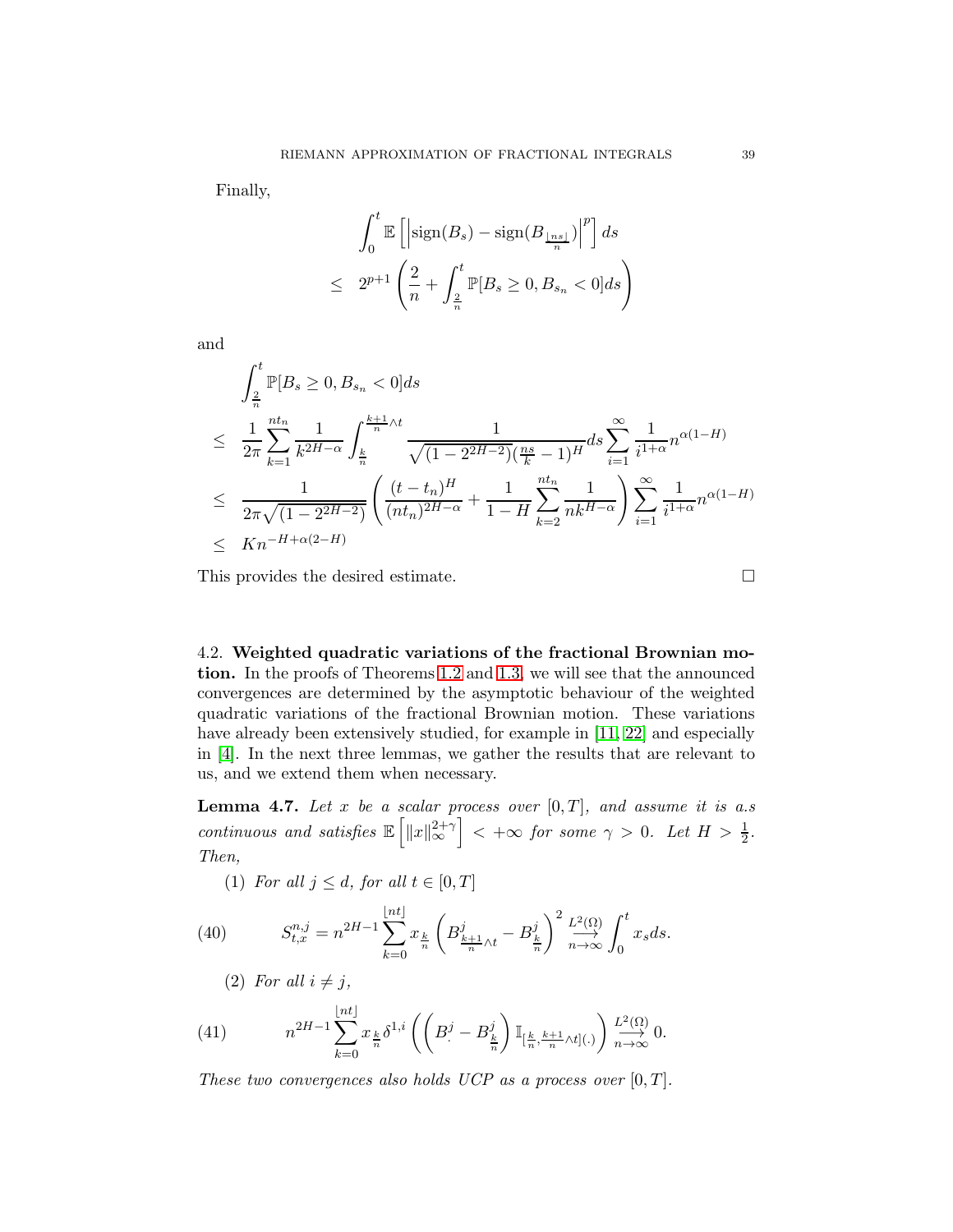*Proof. Step 1: Proof of [\(40\)](#page-38-1)*. It is well known that [\(40\)](#page-38-1) is true in the a.s. sense if  $x = \mathbb{I}_{[0,t]}$  (see e.g [\[13\]](#page-49-19)) and then (by substraction) for every process of the type  $x = \mathbb{I}_{[s,t]}$  for  $s \leq t$ . Now, consider  $0 \leq a_0 \leq \ldots \leq a_p \leq T$  and let  $(\alpha_0, \ldots, \alpha_{p-1})$  be a collection of  $\mathfrak{F}$ -measurable random variables. For all  $1 \leq i \leq p$ , let  $\Omega_i$  be the subset of  $\Omega$  on which [\(40\)](#page-38-1) holds true for the process  $\alpha_i \mathbb{I}_{[a_i,a_{i+1}]}.$  Then  $\mathbb{P}(\bigcap_{i=1}^p \Omega_i) = 1$ , and [\(40\)](#page-38-1) holds (pointwise) for the step process  $x = \sum_{i=0}^{p-1} \alpha_i \mathbb{I}_{[a_i, a_{i+1}]}$  on  $\bigcap_{i=1}^p \Omega_i$ .

Moreover, if a process f is bounded for  $\|\cdot\|_{\infty}$  in  $L^{2+\gamma}$  then the sequence  $\{(S_{t,f}^{n,j})^2\}_{n=1}^{\infty}$  is uniformly integrable. Indeed, let  $A \in \mathfrak{F}$  and  $0 < \mu < \gamma$ . Then

$$
\begin{split} &\mathbb{E}\left[\mathbb{I}_{A}(S_{t,f}^{n,j})^{2}\right] \\ &= n^{4H-2}\mathbb{E}\left[\sum_{k,l=0}^{\lfloor nt \rfloor}\mathbb{I}_{A}f_{\frac{k}{n}}f_{\frac{l}{n}}\left(B_{\frac{k+1}{n}\wedge t}^{j}-B_{\frac{k}{n}}^{j}\right)^{2}\left(B_{\frac{l+1}{n}\wedge t}^{j}-B_{\frac{l}{n}}^{j}\right)^{2}\right] \\ &\leq n^{4H-2}\sum_{k,l=0}^{\lfloor nt \rfloor}\left(\mathbb{E}\left[\mathbb{I}_{A}|f_{\frac{k}{n}}|^{1+\frac{\mu}{2}}|f_{\frac{l}{n}}|^{1+\frac{\mu}{2}}\right]\right)^{\frac{1}{1+\frac{\mu}{2}}} \\ &\times\left(\mathbb{E}\left[\left(B_{\frac{k+1}{n}\wedge t}^{j}-B_{\frac{k}{n}}^{j}\right)^{2q}\left(B_{\frac{l+1}{n}\wedge t}^{j}-B_{\frac{l}{n}}^{j}\right)^{2q}\right]\right)^{\frac{1}{q}} \end{split}
$$

(using Hölder inequality with  $q$  the conjugate of  $1+\frac{\mu}{2})$ 

$$
\leq K \sup_{s \in [0,T]} \left( \mathbb{E}[\mathbb{I}_A | f_s|^{2+\mu}] \right)^{\frac{2}{2+\mu}},
$$

and this quantity converges to 0 as  $\mathbb{P}(A) \to 0$ , because  $(|f_s|^{2+\mu})_{s \in [0,T]}$  is uniformly integrable.

Back to the initial process  $x$ , we know, by uniform continuity of  $x$  on [0, T], that  $||x-x^m||_{\infty} \longrightarrow 0$  a.s. (where  $x^m$  is the sampled process  $x_{\frac{\lfloor m\cdot\rfloor}{m}}$ ). As a result,

$$
\mathbb{E}\left[\left(S_{t,x}^{n,j} - \int_0^t x_s ds\right)^2\right] \n= \mathbb{E}\left[\left((S_{t,x}^{n,j} - S_{t,x^m}^{n,j}) + \left(S_{t,x^m}^{n,j} - \int_0^t x_s^m ds\right) + \left(\int_0^t x_s^m ds - \int_0^t x_s ds\right)\right)^2\right] \n\le C \left\{ n^{4H-2} \mathbb{E}\left[\left(\sum_{k=0}^{nt_n} ||x - x^m||_{\infty} \left(B_{\frac{k+1}{n}\wedge t} - B_{\frac{k}{n}}\right)^2\right)^2\right] \n+ \mathbb{E}\left[\left(S_{t,x^m}^{n,j} - \int_0^t x_s^m ds\right)^2\right] + T^2 \mathbb{E}\left[\|x - x^m\|_{\infty}^2\right]\right\},
$$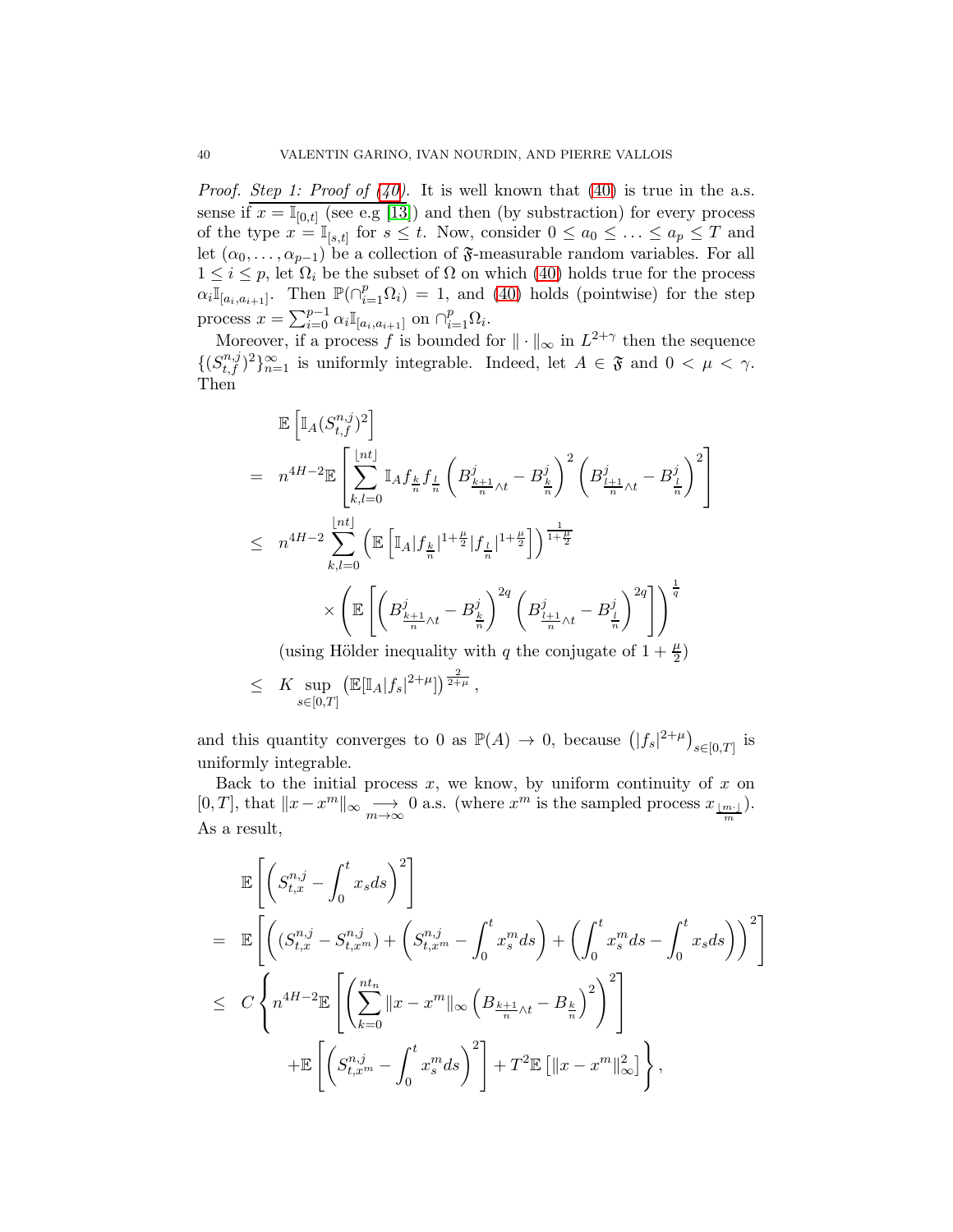where  $C$  is a positive constant. The previous arguments, an appropriate choice of  $n, m \in \mathbb{N}^*$  and the fact that  $||x - x^m||_{\infty} \xrightarrow[n \to \infty]{L^{2+\gamma}(\Omega)}$  $\rightarrow_{n\to\infty}^{\infty}$  0 allow to conclude.

*Step 2: UCP convergence of*  $S^{n,j}_{\cdot,x}$ . According to Lemma [4.5,](#page-35-0) the UCP convergence of  $S^{n,j}_{\cdot,x}$  to  $\int_0^{\cdot} x_s ds$  follows from the convergence in probability of  $S_{t,x}^{n,j}$  for fixed t and the tightness of the sequence  $(S_{\cdot,x}^{n,j})_n$  in  $\mathcal{C}([0,T])$ . The convergence in probability for fixed  $t$  is shown in Step 1. For the tightness, this can be checked with Lemma [4.4](#page-35-1) applied to  $S_{t,x}^{n,j} = A_t^n + C_t^n$ , with

$$
A_t^n = n^{2H-1} \sum_{k=0}^{nt_n-1} x_{\frac{k}{n}} \left( B_{(\frac{k+1}{n})\wedge t}^j - B_{\frac{k}{n}}^j \right)^2
$$
  

$$
C_t^n = n^{2H-1} x_{t_n} \left( B_t^j - B_{t_n}^j \right)^2
$$
  

$$
\alpha_0 = 1, \beta_0 = 2.
$$

Indeed, using the Hölder inequality, we have for  $s \leq t$ :

$$
\mathbb{E}[|A_t^n - A_s^n|^2] \n\leq n^{4H-2} \sum_{k,l=n s_n}^{nt_n-1} \left( \mathbb{E} \left[ \|x\|_{\infty}^{2+\gamma} \right] \right)^{\frac{1}{1+2}} \left( \mathbb{E} \left[ \left( B_{\frac{k+1}{n}}^j - B_{\frac{k}{n}}^j \right)^{2p'} \left( B_{\frac{l+1}{n}}^j - B_{\frac{l}{n}}^j \right)^{2p'} \right] \right)^{\frac{1}{p'}} \n\leq n^{4H} |t_n - s_n|^2 \left( \mathbb{E} \left[ \|x\|_{\infty}^{2+\gamma} \right] \right)^{\frac{1}{1+2}} \left( \mathbb{E} \left[ (B_{\frac{1}{n}})^{4p'} \right] \right)^{\frac{1}{p'}} \leq K |t_n - s_n|^2
$$

with p' the conjugate of  $1 + \frac{\gamma}{2}$  and K some constant depending only on  $\gamma$ and x.

On the other hand, B has  $(H - \epsilon)$ -Hölder continuous paths for every  $\epsilon > 0$ , so that, for all  $t \in [0,T]$ ,  $|C_t^n| \leq K_{\epsilon} n^{2\epsilon-1} ||x||_{\infty}$  a.s. for some random variable  $K_{\epsilon} > 0$ . Taking  $\epsilon$  small enough, we have  $\sup_{t \in [0,T]} |C_t^n|$ P  $\stackrel{\stackrel{\shortparallel}{\longrightarrow}}{n\rightarrow\infty}0.$ 

*Step 3: Proof of [\(41\)](#page-38-0)*. We now turn to the case  $i \neq j$ . Similarly to the proof of  $(40)$  (Step 1), we first show  $(41)$  for x the function identically one, in other words:

<span id="page-40-0"></span>(42) 
$$
S_{t,1}^{n,i,j} = n^{2H-1} \sum_{k=0}^{nt_n} \delta^{1,i} \left( \left( B^j - B^j_{\frac{k}{n}} \right) \mathbb{I}_{\left[\frac{k}{n}, \frac{k+1}{n} \wedge t\right] (\cdot)} \right) \stackrel{L^2(\Omega)}{\longrightarrow} 0.
$$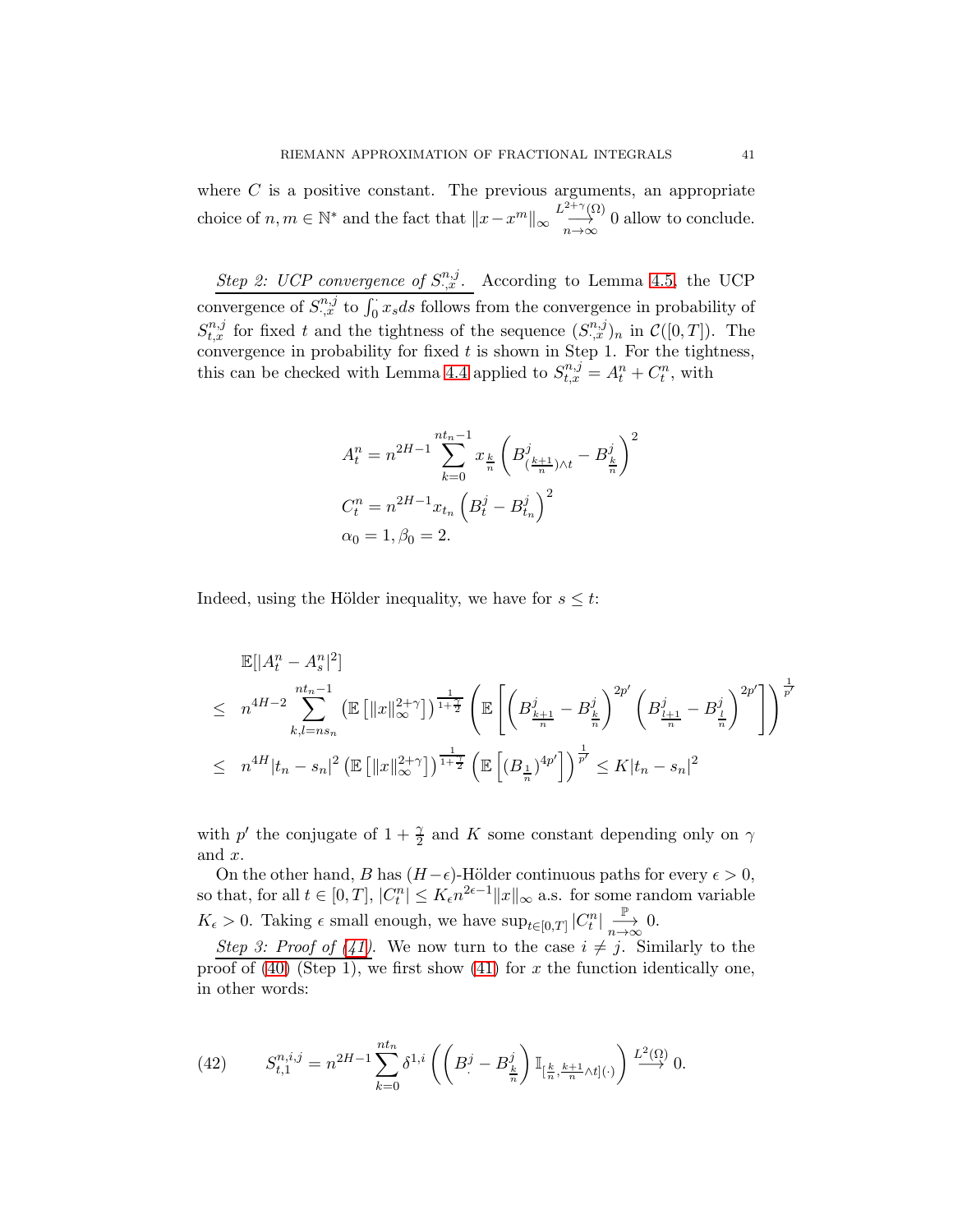Using Proposition 2.1 and taking into account that  $D^{1,i}B^j = 0$  if  $i \neq j$ , we have:

$$
\mathbb{E}\left[ (S_{t,1}^{n,i,j})^2 \right]
$$
\n
$$
= n^{4H-2} \sum_{k,l=0}^{nt_n} \mathbb{E}\left[ \left\langle \left( B^j - B^j_{\frac{k}{n}} \right) \mathbb{I}_{[\frac{k}{n}, \frac{k+1}{n} \wedge t]}(.), \left( B^j - B^j_{\frac{l}{n}} \right) \mathbb{I}_{[\frac{l}{n}, \frac{l+1}{n} \wedge t]}(.) \right\rangle_{\mathcal{H}} \right]
$$
\n
$$
= n^{4H-2} \sum_{k,l=0}^{nt_n} c_H \int_{\frac{k}{n}}^{\frac{k+1}{n} \wedge t} \int_{\frac{l}{n}}^{\frac{l+1}{n} \wedge t} \mathbb{E}[(B_x - B_{\frac{k}{n}})(B_y - B_{\frac{l}{n}})] |y - x|^{2H-2} dy dx
$$
\n
$$
\leq n^{2H-2} \sum_{k,l=0}^{nt_n} \langle \mathbb{I}_{[\frac{k}{n}, \frac{k+1}{n} \wedge t]}(.), \mathbb{I}_{[\frac{l}{n}, \frac{l+1}{n} \wedge t]}(.) \rangle_{\mathcal{H}},
$$

where the last inequality follows from the fact that: for all  $x \in \left[\frac{k}{n}\right]$  $\frac{k}{n}, \frac{k+1}{n}$  $\frac{+1}{n}$  and all  $y \in \left[\frac{l}{n}\right]$  $\frac{l}{n}, \frac{l+1}{n}$  $\frac{+1}{n}$ ,

 $|\mathbb{E}[(B_x - B_{\frac{k}{n}})(B_y - B_{\frac{l}{n}})]| \leq \left(\mathbb{E}[(B_x - B_{\frac{k}{n}})^2]\right)^{\frac{1}{2}} \left(\mathbb{E}[(B_y - B_{\frac{l}{n}})^2]\right)^{\frac{1}{2}} \leq \frac{1}{n^{2H}}.$ We also have  $\sum_{n=1}^{n}$  $k,l=0$  $\langle \mathbb{I}_{[\frac{k}{n},\frac{k+1}{n}\wedge t]}(\cdot),\mathbb{I}_{[\frac{l}{n},\frac{l+1}{n}\wedge t]}(.)\rangle_{\mathcal{H}}=t^{2H},$ 

and then  $\mathbb{E}\left[\left(S_{t,1}^{n,i,j}\right)\right]$  $\begin{bmatrix} (n,i,j) \ (i,j) \ (i,j) \ (i,j) \end{bmatrix} = O_{n \to \infty}(n^{2H-2})$ , implying [\(42\)](#page-40-0). To prove [\(41\)](#page-38-0) in the general case for  $x$ , we can then proceed exactly as in the proof of  $(40)$ , that is, we show first that [\(41\)](#page-38-0) holds true for step processes and then, by an approximation argument, to x. Tightness in  $\mathcal{C}([0,T])$  can also be obtained as for [\(40\)](#page-38-1). By Lemma [4.5,](#page-35-0) this proves the UCP convergence to 0 of each  $S^{n,i,j}_{\cdot,x}$  with  $i \neq j$ .

The study of the fluctuations (which are required for the proof of Theorem [1.3\)](#page-4-0) being more delicate, more stringent assumptions on the process  $x$  are required (except when  $H = \frac{1}{2}$ , see the first point in the proposition below).

<span id="page-41-1"></span>**Lemma 4.8.** Let  $x = (x^{i,e})_{1 \leq i \leq m, 1 \leq e \leq d}$  be an  $(m \times d)$ -dimensional process, *and recall the matrix-valued processes* W *and* Z *from Section [2.5.](#page-9-0) For any*  $1 \leq i \leq m$  and  $1 \leq e, j \leq d$ , set

$$
S_{t,x}^{n,i,j,e} = \sum_{k=0}^{nt_n} x_{\frac{k}{n}}^{i,e} \int_{\frac{k}{n}}^{\frac{k+1}{n} \wedge t} \left( B_s^e - B_{\frac{k}{n}}^e \right) \delta B_s^j.
$$

*We have*

(1) If  $H = \frac{1}{2}$  and if, for all  $(i, e)$ ,  $x^{i,e}$  is adapted to  $B^e$ , piecewise con $t$ *inuous and satisfies*  $\mathbb{E}[\sup_{i,e} ||x^{i,e}||_{\infty}^{2+\gamma}] < \infty$  for some  $\gamma > 0$ , then, *stably in*  $\mathcal{C}_{\mathbb{R}^{d^2}\times m}([0,T]),$ 

<span id="page-41-0"></span>(43) 
$$
\left(\sqrt{n}S^{n,i,j,e}_{\cdot,x}\right)_{i,j,e} \underset{n \to \infty}{\longrightarrow} \left(\int_0^{\cdot} x_s^{i,e} dW_s^{e,j}\right)_{i,j,e}.
$$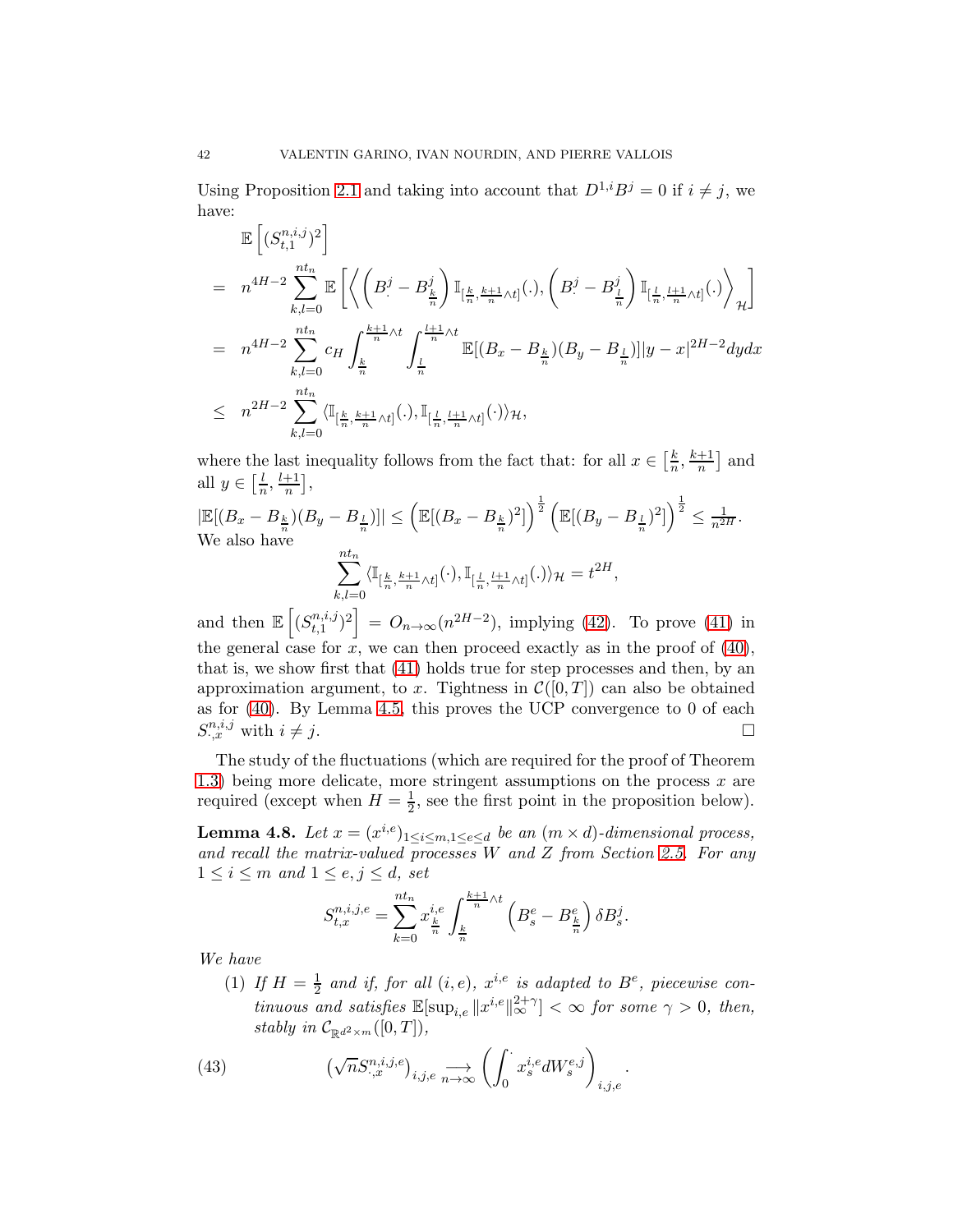(2) *If*  $\frac{1}{2}$  < *H*  $\leq \frac{3}{4}$  $\frac{3}{4}$  and if x is  $\beta$ -Hölder continuous for some  $\beta > \frac{1}{2}$ , then, *stably in*  $C_{\mathbb{R}^{d^2 \times m}}([0,T]),$ 

(44) 
$$
\left(n^{2H-1}\nu_H(n)S^{n,i,j,e}_{\cdot,x}\right)_{i,j,e} \longrightarrow \left(\int_0^{\cdot} x_s^{i,e} dW_s^{e,j}\right)_{i,j,e}.
$$

<span id="page-42-0"></span>(3) If  $H > \frac{3}{4}$  and if x verifies that  $\mathbb{E} \left[ ||x||_{{\beta}}^{2+\gamma} \right]$ β  $\Big\} < +\infty$  *for some*  $\beta > \frac{1}{2}$ and  $\gamma > 0$  then, in probability uniformly on [0, T] *(and also in*  $L^2(\Omega)$ ) *for fixed* t*),*

<span id="page-42-1"></span>(45) 
$$
\left(n^{2H-1}\nu_H(n)S^{n,i,j,e}_{\cdot,x}\right)_{i,j,e} \longrightarrow \left(\int_0^{\cdot} x_s^{i,e} dZ_s^{e,j}\right)_{i,j,e}
$$

*Proof.* Even if they are not stated in exactly the same way, the limits  $(44)$ and  $(45)$  follow from [\[4,](#page-49-18) [11\]](#page-49-11) (see especially [\[11,](#page-49-11) Sections 4,5,7]) by means of fractional integration techniques. This is why we only concentrate on the case  $H=\frac{1}{2}$  $\frac{1}{2}$  and the proof of [\(43\)](#page-41-0), not covered by [\[4,](#page-49-18) [11\]](#page-49-11).

*Proof of [\(43\)](#page-41-0).* We divide the proof into three steps. In the sequel, 'f.d.d.' is shorthand for finite dimensional distributions.

*Step 1: Convergence of the f.d.d. when* x *is a step process:* Let us first sketch the proof in the case where  $x$  is constant over an interval, without going too much into the details, since the approach is very similar to that in [\[11,](#page-49-11) Section 4]. Let  $0 \le s \le t \le T$ , let  $q \in \mathbb{N}^*$ , let  $0 = t_0 \le t_1 \le \ldots \le t_q \le t$ and let x be the matrix function whose entries are all equal to  $\mathbb{I}_{[s,t]}$ . It is immediate that the  $\mathbb{R}^{d^2m}$ -valued random vector

$$
X_x^n = ((\sqrt{n}S_{t_{l+1},x}^{n,i,j,e} - \sqrt{n}S_{t_l,x}^{n,i,j,e})_{i,j,e})_{l \in \{0,\dots,q-1\}}
$$

has independent entries. We can also check that

$$
\mathbb{E}[(X_x^n)_l^{i_1,j_1,e_1}(X_x^n)_l^{i_2,j_2,e_2}] = 0
$$

for all  $i_1, i_2$ , all  $(j_1, e_1) \neq (j_2, e_2)$  and all  $l \in \{0, ..., q-1\}$ . Finally, we can easily show that

$$
\mathbb{E}\left[\left(\left(X_x^n\right)_l^{i_1,j_1,e_1}\right)^4\right] \underset{n\to\infty}{\longrightarrow} \frac{3}{4}(t_{l+1} \vee s - t_l \vee s)^2.
$$

Peccati and Tudor's *fourth moment theorem* [\[25\]](#page-50-14) applies, and shows the stable convergence

$$
X_x^n \xrightarrow[n \to \infty]{\mathcal{L}} \left( \left( W^{e,j}_{t_{l+1} \vee s} - W^{e,j}_{t_l \vee s} ) \right)_{i,j,e} \right)_l.
$$

Since the increments are independent, this gives the convergence of the finite dimensional distributions in [\(43\)](#page-41-0) when  $x = \mathbb{I}_{[s,t]}$ .

Now, let  $[s_1, t_1], \ldots, [s_q, t_q]$  be q mutually disjoint intervals. Due to the independence of Brownian increments, the process

$$
\left(\sqrt{n}S_{\cdot,\mathbb{I}_{[s_1,t_1]}}^{n,i,j,e},\ldots,\sqrt{n}S_{\cdot,\mathbb{I}_{[s_q,t_q]}}^{n,i,j,e}\right)_{i,j,e}
$$

.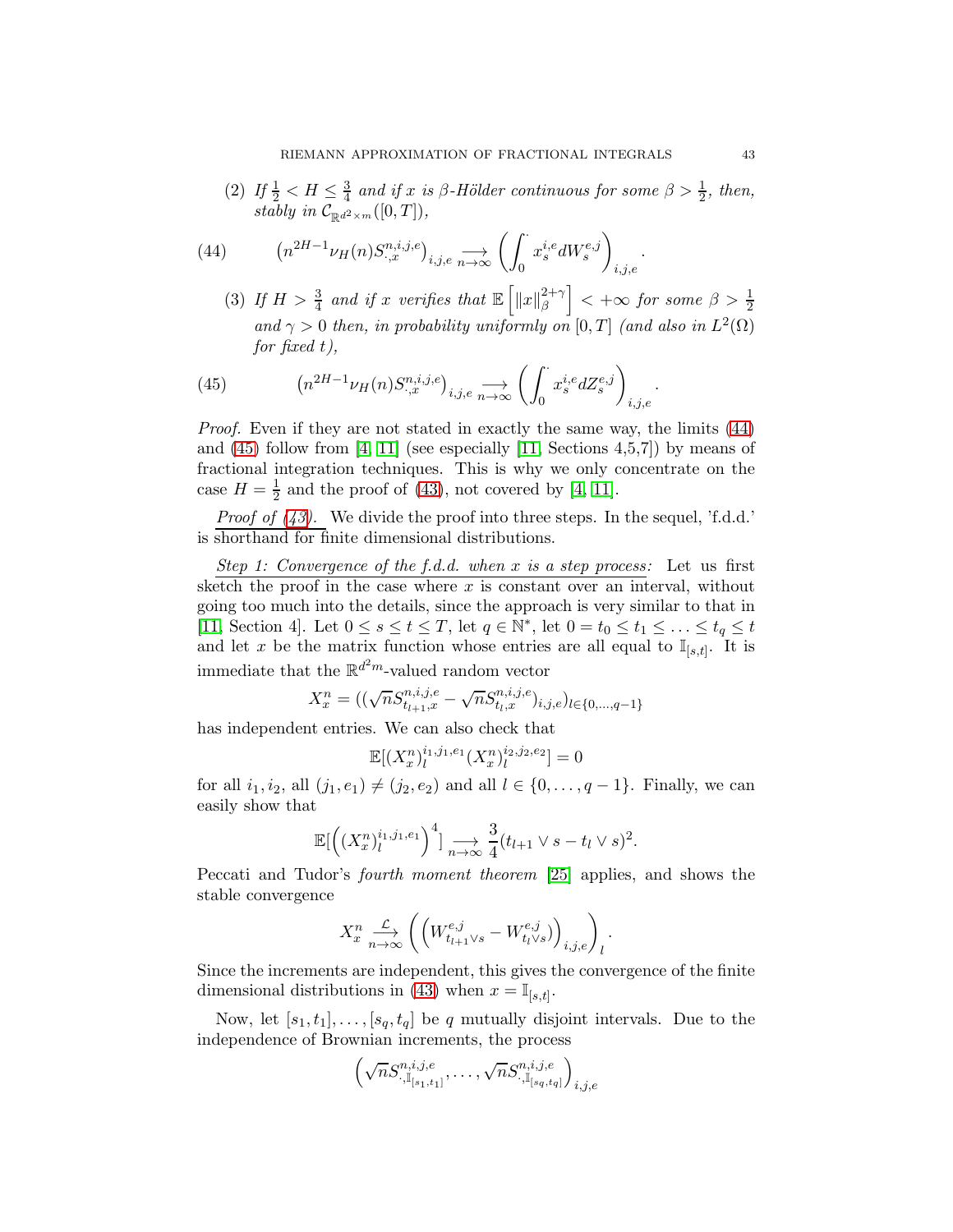has independent entries, so we have the stable convergence of its f.d.d. to the f.d.d. of the process  $\left( \int_0^T \mathbb{I}_{[s_1,t_1]} dW_s^{e,j}, \ldots, \int_0^T \mathbb{I}_{[s_q,t_q]} dW_s^{e,j} \right)$  $_{i,j,e}$ . This implies in turn the convergence of the f.d.d. of  $\sqrt{n}S^n_{.,x}$  for processes x of the form:

$$
x = \sum_{l=0}^{q-1} F_l \mathbb{I}_{[t_l, t_{l+1}]},
$$

where  $q \in \mathbb{N}^*$  and  $F_l$  is a  $\mathbb{R}^{m \times d}$  valued and  $\mathfrak{F}_{t_l}$ -measurable random variable.

*Step 2: Convergence of the f.d.d in the general case:* We now turn to the general case. Let x be an adapted, almost surely piecewise continuous process such that  $\mathbb{E}[\sup_{i,e} ||x^{i,e}||_{\infty}^2] < \infty$ , and set

$$
\Delta_{e,j,k,n}(t) = \int_{\frac{k}{n}}^{\frac{k+1}{n} \wedge t} \left( B_s^e - B_{\frac{k}{n}}^e \right) \delta B_s^j.
$$

As is the proof of Lemma [4.7,](#page-38-2) we can rely on the *small blocks / big blocks* technique by considering the approximation

<span id="page-43-0"></span>(46) 
$$
\sqrt{n}S_{t,x}^{n,i,j,e} = \sqrt{n}S_{t,x}^{n,i,j,e} + \sqrt{n}\left(S_{t,x}^{n,i,j,e} - S_{t,x}^{n,i,j,e}\right) = \sqrt{n}S_{t,x}^{n,i,j,e} + R_{t,m,n,x}^{i,j,e},
$$

with  $m \leq n$  and  $x^m$  the sampled process  $x_{\lfloor \frac{m}{n} \rfloor}$ . Fix  $m \in \mathbb{N}^*$ . Since  $x^m$  is a step process, we have by Step 1 that

$$
\text{f.d.d.} - \lim_{n \to \infty} \left( \sqrt{n} S^{n,i,j,e}_{\cdot,x^m} \right)_{i,j,e} = \left( \int_0^. (x^m)^{i,e}_s dW^{e,j}_s \right)_{i,j,e}
$$

.

.

Morever, for all  $t \in [0, T]$ ,

$$
L^2(\Omega) - \lim_{m \to \infty} \left( \int_0^t (x^m)_s^{i,e} dW_s^{e,j} \right)_{i,j,e} = \left( \int_0^t x_s^{i,e} dW_s^{e,j} \right)_{i,j,e},
$$

thanks to the isometry property of Itô integral. Putting these two facts together , we deduce that

f.d.d. – 
$$
\lim_{m \to \infty} \lim_{n \to \infty} \left( \sqrt{n} S^{n,i,j,e}_{.,x^m} \right)_{i,j,e} = \left( \int_0^{\cdot} x_s^{i,e} dW_s^{e,j} \right)_{i,j,e}
$$

To conclude that f.d.d.  $-\lim_{n\to\infty}\left(\sqrt{n}S^{n,i,j,e}_{\cdot,x}\right)_{i,j,e} = \left(\int_0^{\cdot} x_s^{i,e} dW^{e,j}_s\right)$  $_{i,j,e}$ , and given the decomposition [\(46\)](#page-43-0), it remains to show that

<span id="page-43-1"></span>(47) 
$$
\lim_{m \to \infty} \sup_{n \ge m} \sup_{t \in [0,T]} \mathbb{E}[(R_{t,m,n,x}^{i,j,e})^2] = 0,
$$

which we do now.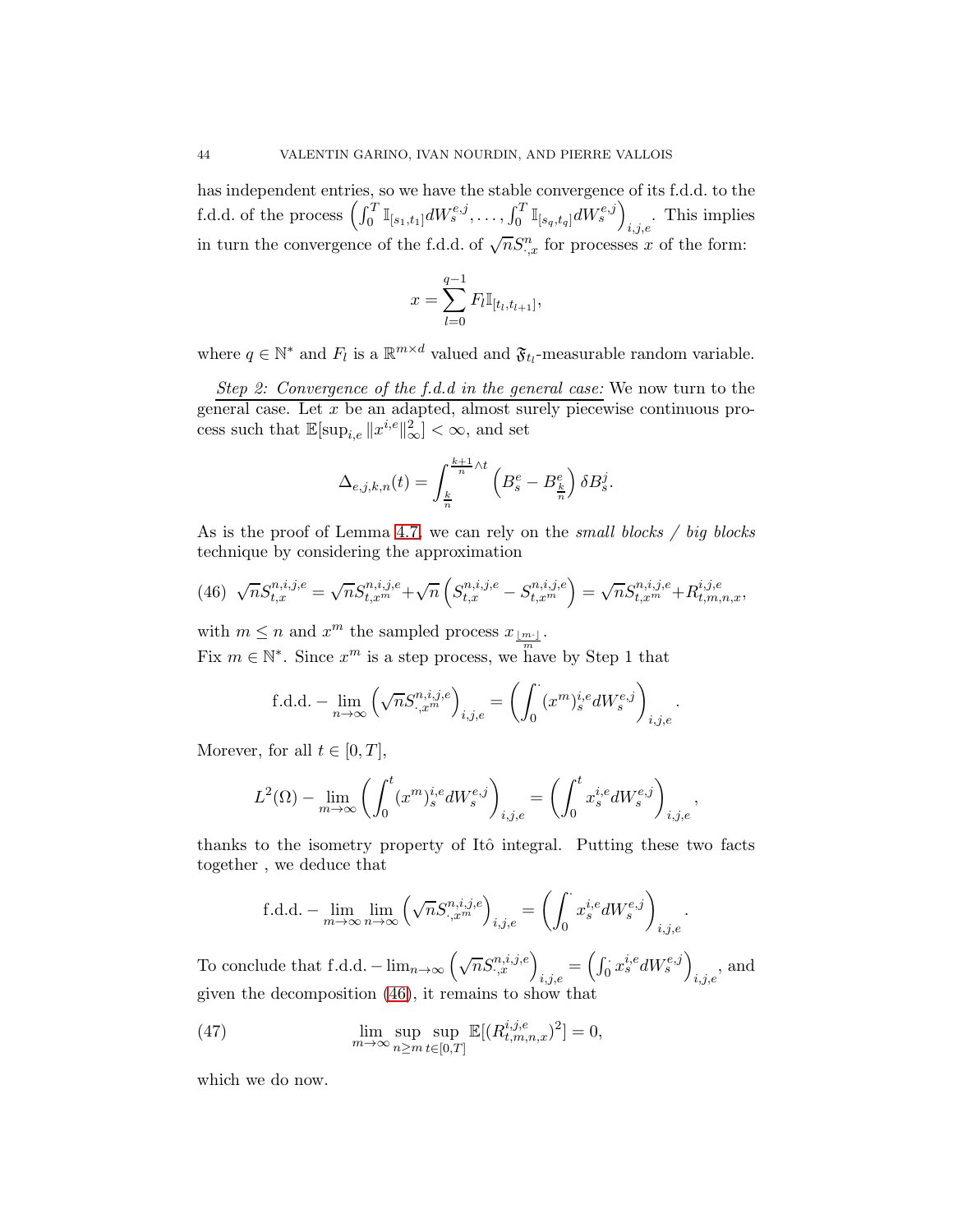We have, for all  $t$ ,

$$
\mathbb{E}[(R_{t,m,n,x}^{i,j,e})^2]
$$
\n
$$
= n \sum_{l,k=1}^{nt_n} \mathbb{E} \left[ (x_{\frac{k}{n}}^{i,e} - (x^m)_{\frac{k}{n}}^{i,e}) (x_{\frac{l}{n}}^{i,e} - (x^m)_{\frac{l}{n}}^{i,e}) \Delta_{e,j,k,n}(t) \Delta_{e,j,l,n}(t) \right]
$$
\n
$$
= n \sum_{k=1}^{\lfloor nt \rfloor} \mathbb{E} \left[ (x_{\frac{k}{n}}^{i,e} - (x^m)_{\frac{k}{n}}^{i,e})^2 \Delta_{e,j,k,n}(t)^2 \right]
$$

(since  $x$  is adapted and the increments of the Brownian motion are independent)

$$
\leq n \sum_{k=1}^{\lfloor nT \rfloor} \mathbb{E} \left[ \|x^{i,e} - (x^m)^{i,e} \|_{\infty}^2 \right] \mathbb{E} \left[ \Delta_{e,j,k,n}(t)^2 \right]
$$
  

$$
\leq \frac{T}{2} \mathbb{E} \left[ \|x^{i,e} - (x^m)^{i,e} \|_{\infty}^2 \right].
$$

Let

$$
N^{i,e} = \text{Card}\left\{t \in [0,T], |x_t^{i,e} - x_{t-}^{i,e}| + |x_t^{i,e} - x_{t+}^{i,e}| > 0\right\},\,
$$

which is almost surely finite because x is piecewise continuous. Let  $T_l^{i,e}$  $l^{u,e}$  be the *l*-th (random) discontinuity of  $x^{i,e}$  ( $T_l^{i,e}$  $\mathcal{L}_l^{i,e}(\omega) = +\infty$  if  $x^{i,e}(\omega)$  has less than l discontinuities over  $[0,T]$ ). It is clear that  $T_l^{i,e}$  $\sum_{l}^{n,e}$  is measurable as a stopping time. Let  $E_{i,e}^m = \bigcup_{l \in \mathbb{N}^*} (T_l^{i,e} - \frac{1}{m}, T_l^{i,e} + \frac{1}{m}) \cap [0,T]$ . Then,

$$
\lim_{m \to \infty} \sup_{n>m} \frac{\text{Card}\{k, \frac{k}{n} \in E_{i,e}^m\}}{n} = \lim_{m \to \infty} (\frac{2N^{i,e}}{m} \wedge 1) = 0 \quad \text{a.s.}.
$$

Observe that  $x^{i,e}$  is a.s. uniformly continuous on  $[0,T] \setminus \cup_l \{T_l^{i,e}$  $\{u, e\}$ . Moreover, if  $s \in (E_{i,e}^m)^c$  for some m, then there is no discontinuities between  $s_m = \frac{\lfloor ms \rfloor}{m}$ m and s. Then,

$$
|x_s^{i,e} - (x_s^m)^{i,e}| \le X_m^{i,e} \mathbb{I}_{(E_{i,e}^m)^c}(s) + 2||x^{i,e}||_{\infty} \mathbb{I}_{E_{i,e}^m}(s),
$$

with

$$
X^{i,e}_m = \sup_{s \in (E^m_{i,e})^c} |x^{i,e}_s - x^{i,e}_{s_m}|.
$$

Note that  $X_m^{i,e}$  is a sequence of square integrables random variables, which converges a.s. to 0 as  $m \to \infty$  and is bounded by the square integrable random variable  $2||x^{i,e}||_{\infty}$ . Finally, we can write

$$
\mathbb{E}[(R_{t,m,n,x}^{i,j,e})^2] \leq \frac{T}{2} \mathbb{E}\left[ (X_m^{i,e})^2 + (\frac{4N^{i,e}}{m} \wedge 1) \|x^{i,e}\|_{\infty}^2 \right].
$$

The sequence  $((X_m^{i,e})^2 + (\frac{2N^{i,e}}{m} \wedge 1) \|x^{i,e}\|_{\infty}^2)$  $\overline{ }$ converges to 0 as  $m \to \infty$ , and is bounded by a square integrable random variable. The conclusion [\(47\)](#page-43-1) then follows by dominated convergence.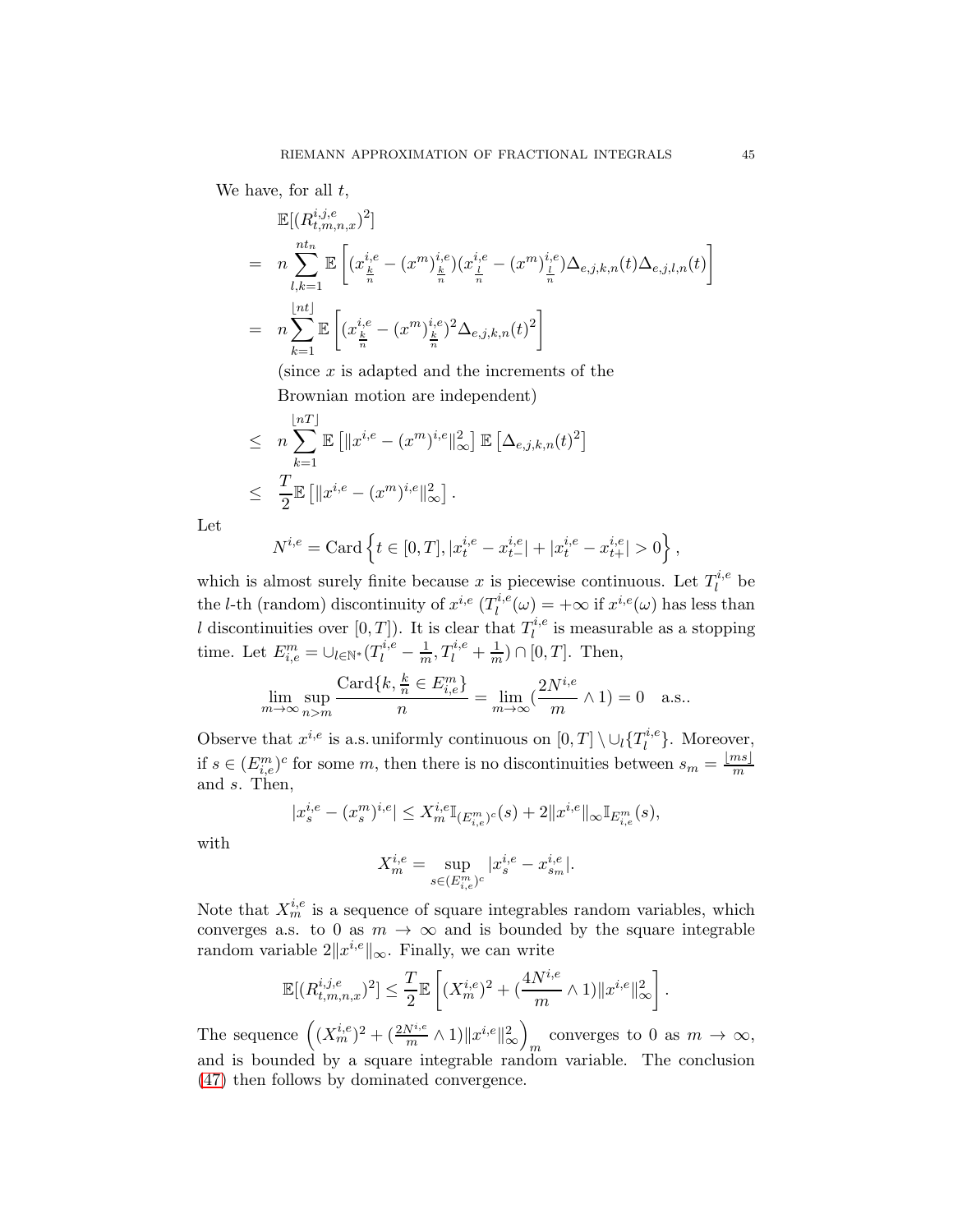*Step 3: Tightness.* Let  $0 < \mu < \gamma$ . We have, for all  $i, j, e$ , all  $s \leq t$  and all  $n \in \mathbb{N}^*$ ,

$$
\mathbb{E}\left[\left|S_{t,x}^{n,i,j,e}-S_{s,x}^{n,i,j,e}\right|^{2+\mu}\right] \leq |t-s|^{\frac{\mu}{2}} \int_s^t \mathbb{E}\left[\left|x_{s_n}^{n,i,j}(B_s^{j,e}-B_{s_n}^{j,e})\right|^{2+\mu}\right] ds
$$
  

$$
\leq K|t-s|^{1+\frac{\mu}{2}} \mathbb{E}[\|x^{i,j}\|^{2+\gamma}]^{\frac{2+\gamma}{2+\mu}}
$$

where the first inequality is obtained by applying the Burkholder and Jensen inequalities, and the second inequality is obtained by applying the Hölder inequality. This prove the tightness in  $C_{\mathbb{R}}([0,T])$  of each component of  $S_x^n$ , and conclude the proof of [\(43\)](#page-41-0).

 $\Box$ 

**Remark 4.9.** In the case  $H = \frac{1}{2}$  $\frac{1}{2}$ , notice that the hypothesis  $\mathbb{E}[\Vert x \Vert_{\infty}^{2+\gamma}] < \infty$ is only needed to obtain the tightness of the process. For the convergence of the f.d.d., the hypothesis  $\mathbb{E}[\Vert x \Vert_{\infty}^2] < \infty$  is sufficient.

Finally, the following lemma is used in the proof of Proposition [3.3.](#page-11-2)

<span id="page-45-0"></span>**Lemma 4.10.** Let b be a piecewise continuous process such that  $\mathbb{E}[\Vert b \Vert_\infty^{2+\gamma}] <$  $\infty$  *for some*  $\gamma > 0$ *. Then:* 

• For  $H > \frac{3}{4}$ , in probability uniformly on  $[0, T]$ ,

$$
\nu_H(n)n^{2H-1}\sum_{k=0}^{\lfloor n \cdot \rfloor}b_{\frac{k}{n}}\int_{\frac{k}{n}}^{\frac{k+1}{n}\wedge\cdot}(s-s_n)dB^i_s \longrightarrow \frac{1}{2}\int_0^{\cdot}b_sdB^i_s.
$$

• For  $\frac{1}{2} \leq H \leq \frac{3}{4}$  $\frac{3}{4}$ *, in probability uniformly on*  $[0, T]$ *,* 

$$
\nu_H(n)n^{2H-1}\sum_{k=0}^{\lfloor n \cdot \rfloor}b_{\frac{k}{n}}\int_{\frac{k}{n}}^{\frac{k+1}{n}\wedge\cdot}(s-s_n)dB_s^i \longrightarrow 0.
$$

*Proof.* The proof in the case  $b = \mathbb{I}_{[0,t]}$  is done in [\[11\]](#page-49-11). Similar arguments as in Lemma [4.7](#page-38-2) allow to conclude.

#### 4.3. Proof of Theorem [1.2](#page-3-0) and [1.3.](#page-4-0)

*Proof of Theorem [1.2:](#page-3-0)* For  $s \in [0, T]$ , recall that  $s_n = \frac{\lfloor ns \rfloor}{n}$  $\frac{ns_1}{n}$  and

$$
M_t^{n,i,j} = n^{2H-1}\left(\int_0^t u_s^i dB_s^j - \sum_{k=0}^{\lfloor nt \rfloor} u_{\frac{k}{n}}^i \left(B_{\frac{k+1}{n}\wedge t}^j - B_{\frac{k}{n}}^j\right)\right).
$$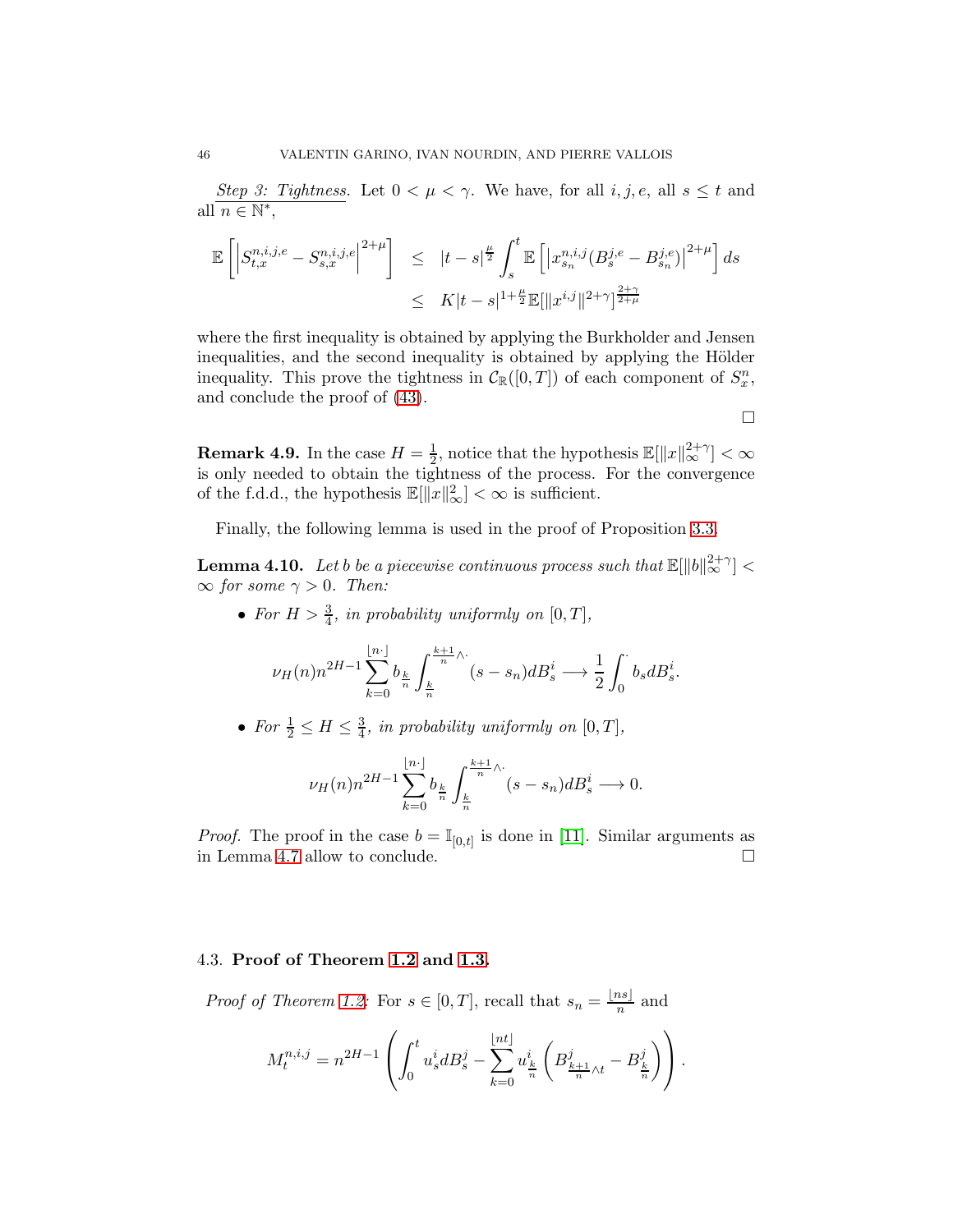We have

$$
M_t^{n,i,j} = n^{2H-1} \int_0^t (u_s^i - u_{s_n}^i) dB_s^j
$$
  
\n
$$
= n^{2H-1} \int_0^t \sum_{e=1}^d P_{s_n}^{i,e}(B_s^e - B_{s_n}^e) dB_s^j
$$
  
\n
$$
+ n^{2H-1} \int_0^t \left( u_s^i - u_{s_n}^i - \sum_{e=1}^d P_{s_n}^{i,e}(B_s^e - B_{s_n}^e) \right) dB_s^j
$$
  
\n
$$
= A_t^{n,i,j} + \sum_{e \neq j} R_t^{n,e} + R_t^{n,i,j},
$$

with

$$
A_t^{n,i,j} = \frac{1}{2} n^{2H-1} \sum_{k=0}^{nt_n} P_{\frac{k}{n}}^{i,j} \left( B_{\frac{k+1}{n}\wedge t}^j - B_{\frac{k}{n}}^j \right)^2
$$
  
\n
$$
R_t^{n,e} = n^{2H-1} \sum_{k=0}^{nt_n} P_{\frac{k}{n}}^{i,e} \int_{\frac{k}{n}}^{\frac{k+1}{n}\wedge t} \left( B_s^e - B_{\frac{k}{n}}^e \right) dB_s^j, \quad e \neq j
$$
  
\n
$$
R_t^{n,i,j} = n^{2H-1} \int_0^t \left( u_s^i - u_{s_n}^i - \sum_{e=1}^d P_{s_n}^{i,e} (B_s^e - B_{s_n}^e) \right) dB_s^j.
$$

Lemma [4.7](#page-38-2) implies the  $L^2(\Omega)$ -convergence of  $A_t^{n,i,j}$  $t^{n,i,j}$  to  $\frac{1}{2} \int_0^t P_s^{i,j} ds$ . We show that all the additional terms converge to 0 in  $L^2(\Omega)$ -norm as  $n \to \infty$ . If  $e \neq j$ ,  $D^{1,j}B^e = 0$ , so according to Proposition [2.4](#page-9-3)

$$
\int_{\frac{k}{n}}^{\frac{k+1}{n}\wedge t} \left(B_s^e - B_{\frac{k+1}{n}}^e\right) dB_s^j = \int_{\frac{k}{n}}^{\frac{k+1}{n}\wedge t} \left(B_s^e - B_{\frac{k+1}{n}}^e\right) \delta B_s^j.
$$

Lemma [4.7](#page-38-2) then implies the  $L^2(\Omega)$  and UCP convergence of every  $R_t^{n,e}$  $t^{n,e}$  to 0 for all  $e \neq j$  and  $t \in [0, T]$ . Moreover,  $(u, P) \in \mathbb{C}_1$ , so the equation [\(3\)](#page-3-4) implies that

$$
\mathbb{E}\left[\left(R_t^{n,i,j}\right)^2\right] = n^{4H-2}\mathbb{E}\left[\left(\sum_{k=0}^{nt_n} L_{\frac{k}{n}, \frac{k+1}{n}\wedge t}^{i,j}\right)^2\right]
$$
  
\n
$$
= n^{4H-2}\sum_{j=0}^{nt_n} \sum_{k=0}^{nt_n} \mathbb{E}\left[L_{\frac{k}{n}, \frac{k+1}{n}\wedge t}^{i,j} L_{\frac{l}{n}, \frac{l+1}{n}\wedge t}^{i,j}\right]
$$
  
\n
$$
= \epsilon(n)\sum_{j=0}^{nt_n} \sum_{k=0}^{nt_n} r_H\left(\frac{k}{n}, \frac{k+1}{n}\wedge t, \frac{j}{n}, \frac{j+1}{n}\wedge t\right) \leq T^{2H}\epsilon(n),
$$

with  $\epsilon(n) \longrightarrow_{n \to \infty} 0$ .

Thanks to Lemma [4.5,](#page-35-0) we can now show that, for all  $i, j \in \{1, \ldots, d\}$ , the sequences  $(R_t^{n,i,j})$  $(t_i^{n,t,j})_n$  converges UCP to 0 as  $n \to \infty$ , by checking their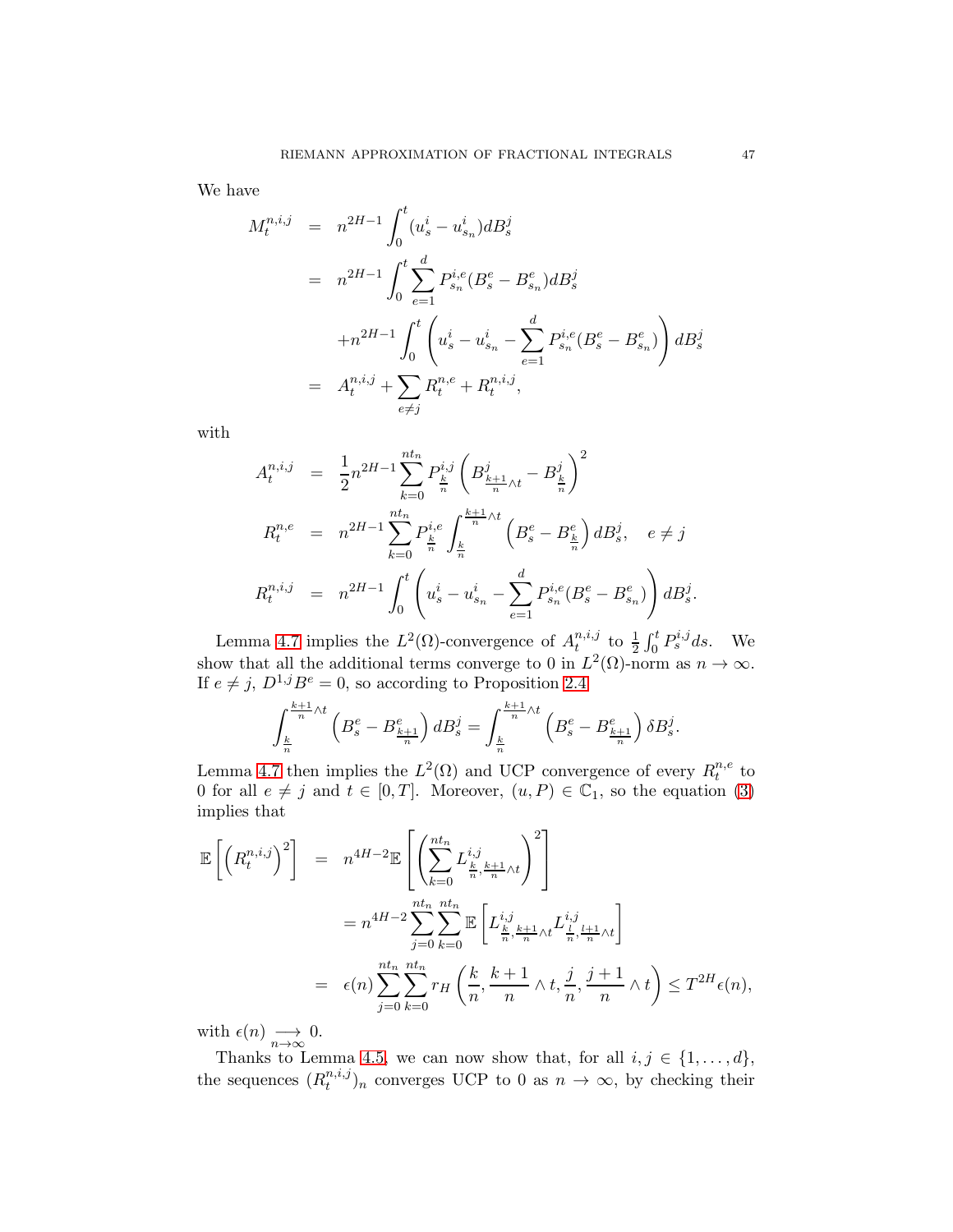tightness in  $C_{\mathbb{R}}([0,T])$ . We have

<span id="page-47-0"></span>(48) 
$$
R_t^{n,i,j} = n^{2H-1} \sum_{k=0}^{nt_n-1} L_{\frac{k}{n}, \frac{k+1}{n}}^{i,j} + n^{2H-1} L_{t_n, t}^{i,j}
$$

Thanks to [\(3\)](#page-3-4), we have

$$
\mathbb{E}\left[\left(n^{2H-1}\sum_{k=ns_n}^{nt_n-1} L_{\frac{k}{n},\frac{k+1}{n}}^{i,j}\right)^2\right] \leq K \sum_{j,k=ns_n}^{nt_n-1} r_H\left(\frac{k}{n},\frac{k+1}{n},\frac{j}{n},\frac{j+1}{n}\right) = K(t_n - s_n)^{2H},
$$

for some  $K > 0$ . Moreover, let  $\epsilon \in (0, \alpha - (1 - H))$  be small enough (let us recall that  $\alpha$  (resp  $\beta$ ) is the Hölder exponent of u (resp P)). The second term in the right-hand side of [\(48\)](#page-47-0) verifies (due to the regularity and integrability assumptions on  $u$  and  $P$ , as well as the Young-Loeve inequality):

$$
\begin{array}{lcl} & \displaystyle \sup_{t\in[0,T]} \Big( n^{2H-1}\big| L_{t_n,t}^{i,j} \big| \Big) \\[1mm] & \leq & \displaystyle c_{\alpha-\frac{\epsilon}{2},H-\frac{\epsilon}{2}} n^{2H-1} n^{-(H+\alpha-\epsilon)} \|B\|_{H-\frac{\epsilon}{2}} \|u^i\|_{\alpha-\frac{\epsilon}{2}} \\[1mm] & \displaystyle +c_{H-\frac{\epsilon}{2},H-\frac{\epsilon}{2}} n^{-1+\epsilon} \|P^{i,j}\|_\infty \|B\|_{H-\frac{\epsilon}{2}}^2 \underset{n\to\infty}{\longrightarrow} 0 \quad \text{a.s.}. \end{array}
$$

Then, the sequence  $R_t^{n,i,j}$  $t^{n,i,j}$  verifies the assumptions of Lemma [4.4,](#page-35-1) with  $A_t^{n,i,j} = n^{2H-1} \sum_{k=0}^{nt_n-1} L_{\frac{k}{n}, \frac{k+1}{n}}^{i,j}, C_t^{n,i,j} = n^{2H-1} L_{t_n,t}^{i,j}, \ \alpha_0 = 2H - 1, \beta_0 = 2,$ which proves the tightness.

*Proof of Theorem [1.3:](#page-4-0)* 1. Let  $H > \frac{1}{2}$ . Again, we can write

$$
M_t^{n,i,j} - \frac{1}{2} \int_0^t P_s^{i,j} ds = M_{j,t}^{n,i,j} + \sum_{e \neq j} M_{e,t}^{n,i,j} + R_{1,t}^{n,i,j} + R_{2,t}^{n,i,j},
$$

where, for  $1 \leq i \leq m$  and  $1 \leq j \neq e \leq d$ ,

$$
M_{j,t}^{n,i,j} = n^{2H-1} \sum_{k=0}^{nt_n} P_{\frac{k}{n}}^{i,j} \left( \int_{\frac{k}{n}}^{\frac{k+1}{n} \wedge t} \left( B_s^j - B_{\frac{k}{n}}^j \right) dB_s^j - \frac{((k+1) \wedge t - k)}{2n^{2H}} \right)
$$
  
\n
$$
M_{e,t}^{n,i,j} = n^{2H-1} \sum_{k=0}^{nt_n} P_{\frac{k}{n}}^{i,e} \int_{\frac{k}{n}}^{\frac{k+1}{n} \wedge t} \left( B_s^e - B_{\frac{k}{n}}^e \right) dB_s^j
$$
  
\n
$$
R_{1,t}^{n,i,j} = \frac{1}{2} \left( \frac{1}{n} \sum_{k=0}^{nt_n-1} P_{\frac{k}{n}}^{i,j} + P_{nt_n}^{i,j} (t - t_n) - \int_0^t P_s^{i,j} ds \right)
$$
  
\n
$$
R_{2,t}^{n,i,j} = n^{2H-1} \int_0^t \left( u_s^i - u_{s_n}^i - \sum_{e=1}^d P_{s_n}^{i,e} (B_s^e - B_{s_n}^e) \right) dB_s^j.
$$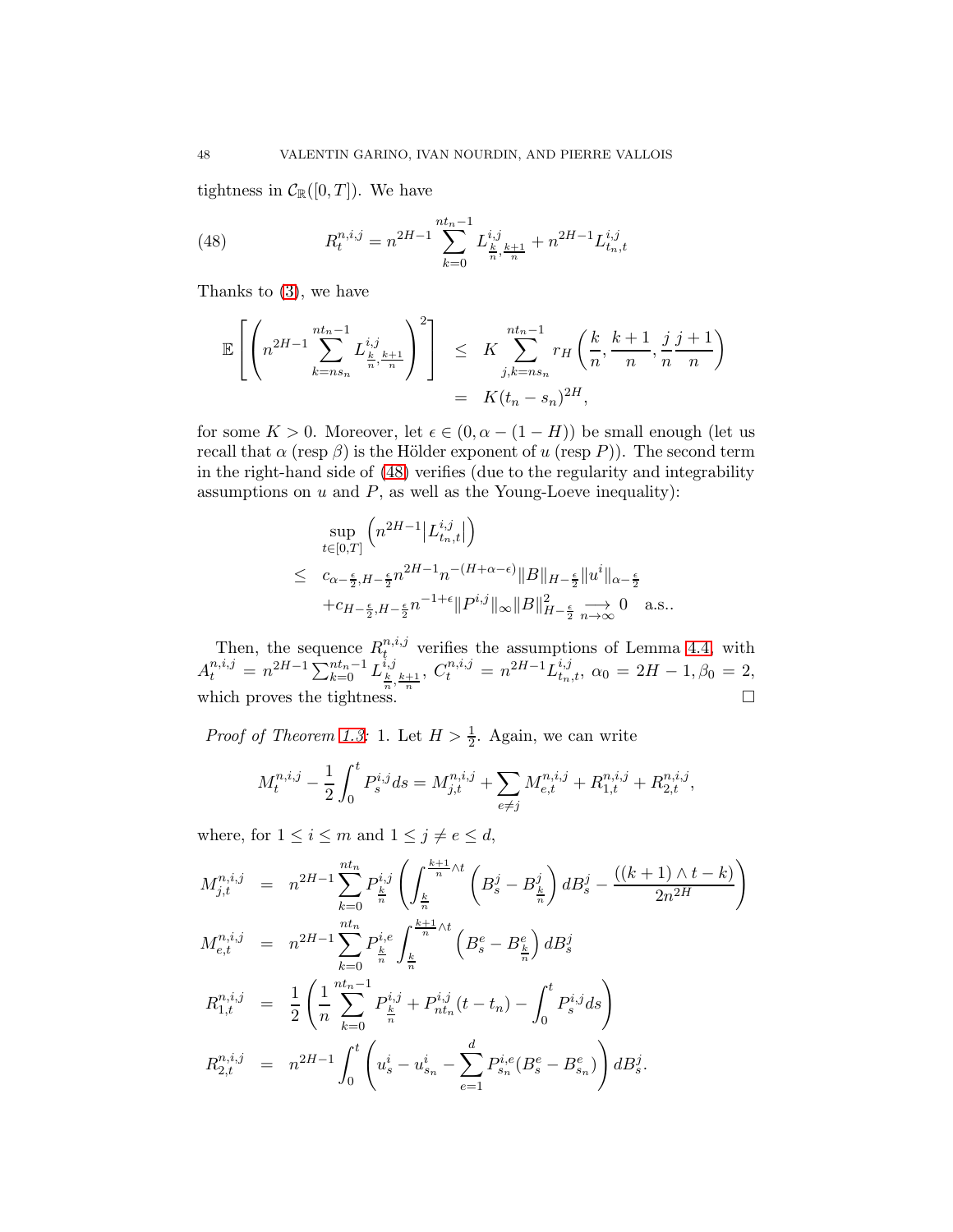Since  $(u, P) \in \mathbb{C}_2$ , we have that  $\nu_H(n) R_{2,t}^{n,i,j}$  $_{2,t}$  $L^2(\Omega)$  $\frac{d^2(z)}{n\to\infty}$  0 by using again the formula [\(3\)](#page-3-4). The tightness of the sequence  $(\nu_H(n)R_{2,t}^{n,i,j})_n$  can be proved by using the same argument as in the previous proof.

On the other hand, since P is  $\beta$ -Hölder continuous for some  $\beta > \frac{1}{2}$  we have that  $\sup_{t\in[0,T]}\left|\nu_H(n)R_{1,t}^{n,i,j}\right|$  $_{1,t}$  $\rightarrow 0$  a.s., which guarantees the convergence of  $\nu_H(n)R_{1,\cdot}^{n,i,j}$ 1,· to 0 in <sup>C</sup>R([0, T]). When H > <sup>3</sup> 4 , since we have the additional hypothesis that  $\sum_{i,j} \mathbb{E}[\Vert P^{i,j} \Vert_{\beta}^{2+\gamma}]$  $\left[\beta \frac{2+\gamma}{\beta}\right] < \infty$  for some  $\gamma > 0$ , we can further prove the  $L^2(\Omega)$  convergence: for each  $t \leq T$ ,  $\nu_H(n)R_{1,t}^{n,i,j}$  $_{1,t}$  $L^2(\Omega)$  $\overrightarrow{n\rightarrow\infty}$  0.

Finally, using Proposition [2.4](#page-9-3) we observe that

$$
\int_{\frac{k}{n}}^{\frac{k+1}{n}\wedge t} \left(B_s^j - B_{\frac{k}{n}}^j\right) dB_s^j - \frac{(nt - nt_n)}{2n^{2H}} = \int_{\frac{k}{n}}^{\frac{k+1}{n}\wedge t} \left(B_s^j - B_{\frac{k}{n}}^j\right) \delta B_s^j
$$

and, if  $e \neq i$ ,

$$
\int_{\frac{k}{n}}^{\frac{k+1}{n}\wedge t} \left(B_s^e - B_{\frac{k}{n}}^e\right) dB_s^j = \int_{\frac{k}{n}}^{\frac{k+1}{n}\wedge t} \left(B_s^e - B_{\frac{k}{n}}^e\right) \delta B_s^j.
$$

Since  $P$  verifies the regularity assumptions of Lemma [4.8,](#page-41-1) we get the stated convergence for all values of  $H > \frac{1}{2}$ :

• If 
$$
\frac{1}{2} < H \le \frac{3}{4}
$$
,  
\n
$$
\left\{\nu_H(n) \left(M^{n,i,j} - \frac{1}{2} \int_0^1 P_s^{i,j} ds\right)\right\}_{i,j} \longrightarrow \left\{\int_0^1 P_s^{i,e} dW_s^{e,j}\right\}_{e,i,j}
$$

where the convergence holds in  $\mathcal{C}_{\mathbb{R}^{d\times m}}([0,t])$ .

• If  $H > \frac{3}{4}$ ,  $\sqrt{ }$  $\nu_H(n)$  $\bigg(\,M^{n,i,j}_\cdot\,-\,$ 1 2  $\int$ 0  $P_s^{i,j}$ ds  $\bigg\}$  $\sum_{i,j} \longrightarrow \left\{ \int_0^1$  $P_s^{i,e}dZ_s^{e,j}$  $\mathcal{L}$  $_{e,i,j}$ 

where the convergence holds UCP (and in  $L^2(\Omega)$  for fixed t).

2. Once the necessary modifications are made, the proof is the same for Brownian motion.

Acknowledgements. I. Nourdin and V. Garino are supported by the FNR OPEN grant APoGEe at Luxembourg University. We heartily thank the editorial board and the two reviewers, whose comments and careful reading led to a drastic change from the original version and significantly improved the readability of the article.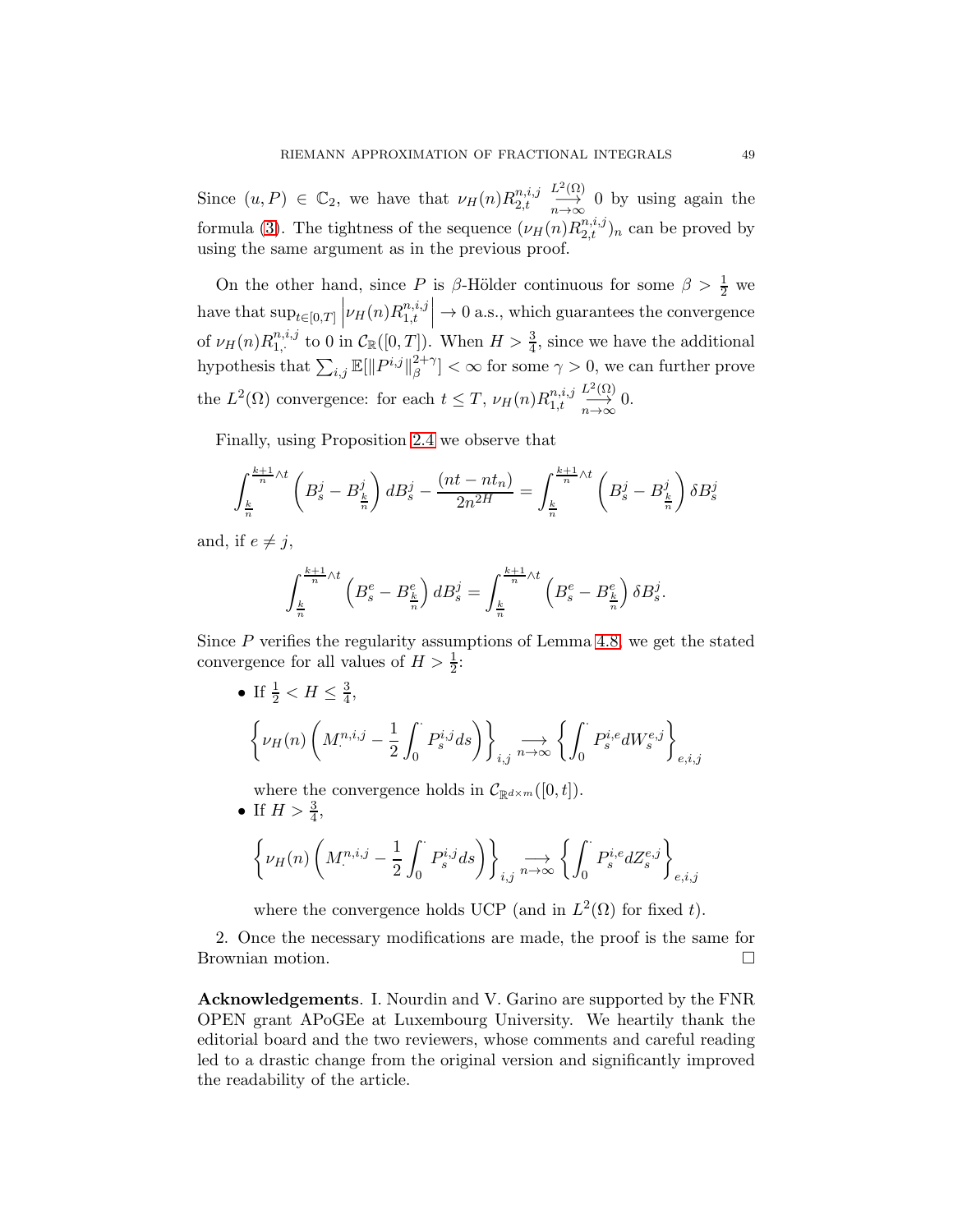#### **REFERENCES**

- <span id="page-49-15"></span><span id="page-49-10"></span>[1] E. Al`os and M. Fukasawa: The asymptotic expansion of the regular discretization error of Itô integrals. *Math. Finance* **31** (2021), pp. 323-365.
- [2] W. Beckner: Geometric inequalities in Fourier analysis. In *Essays on Fourier Analysis in Honor of Elias M. Stein*, Princeton University Press, Princeton, NJ (1995), pp. 36-68.
- <span id="page-49-5"></span>[3] F. Comte and E. Renault. Long memory in continuous-time stochastic volatility models. *Math. Finance* 8 (1998), no. 4, pp. 291-323.
- <span id="page-49-18"></span><span id="page-49-17"></span>[4] J.M Corcuera, D. Nualart and M. Podolskij: Asymptotics of weighted random sums *Communications in Applied and Industrial Mathematics* 6, no. 1 (2014).
- [5] C. D¨obler, M. Kasprzak and G. Peccati: Functional Convergence of U-processes with Size-Dependent Kernels *Ann. Appl. Probab.*, to appear.
- <span id="page-49-16"></span><span id="page-49-7"></span>[6] P. K. Friz and M. Hairer: A course on rough paths Universitext. Springer, Cham, 2014. With an introduction to regularity structures.
- [7] M. Fukasawa: Discretization error of stochastic integrals. *Ann. Appl. Probab.* 21 (2011), no. 4, pp. 1436–1465.
- [8] A. Garsia, E. Rodemich, H. Rumsey and M. Rosenblatt: A real variable lemma and the continuity of paths of some Gaussian processes *Indiana University Mathematics Journal* 20 (1970) no 6, pp. 565–578.
- <span id="page-49-8"></span>[9] E. Gobet and E. Temam: Discrete time hedging errors for options with irregular payoffs. *Finance and Stochastics* 5 (2001), no. 3, pp. 357–367.
- <span id="page-49-14"></span><span id="page-49-11"></span>[10] M. Gubinelli: Controlling rough paths *Journal of Functional Analysis* 216 (2004) no 1, pp. 86–140
- [11] Y. Hu, Y. Liu and D. Nualart: Rate of convergence and asymptotic error distribution of Euler approximation schemes for fractional diffusions. *Ann. Appl. Probab.* 26 (2016), no. 2, pp. 1147–1207.
- <span id="page-49-9"></span>[12] J. Jacod and P. Protter: Asymptotic error distributions for the Euler method for stochastic differential equations. *Ann. Probab.* 26 (1998), no. 1, pp. 267–307.
- <span id="page-49-19"></span>[13] R. Klein and E. Gine: On quadratic variation of processes with Gaussian increments. *Ann. Probab* (1975) pp. 716–721.
- <span id="page-49-0"></span>[14] A.N. Kolmogorov: The Wiener spiral and some other interesting curves in Hilbert space. *Dokl. Akad. Nauk SSSR* 26 (1940), no. 2, pp. 115–118.
- <span id="page-49-3"></span>[15] W.E. Leland, M.S. Taqqu, W. Willinger and D.V. Wilson: On the self-similar nature of ethernet traffic (extended version). *IEEE/ACM Transactions on networking* 2 (1994), no. 1, pp. 1–15.
- <span id="page-49-6"></span>[16] C. Lindberg and H. Rootzen: Error distributions for random grid approximations of multidimensional stochastic integrals. *Ann. Appl. Probab.* 23 (2013), no. 2, pp. 834–857.
- <span id="page-49-13"></span>[17] Y. Liu and S. Tindel: Discrete rough paths and limit theorems. *Ann. Inst. H. Poincaré Probab. Statist.* **56**, no. 3 (2020), pp. 1730–1774.
- <span id="page-49-1"></span>[18] B.B. Mandelbrot and J.W. Van Ness: Fractional Brownian motions, fractional noises and applications. *SIAM Rev.* 10 (1968), pp. 422–437.
- <span id="page-49-4"></span>[19] T. Mikosch, S. Resnick, H. Rootz´en and A. Stegeman. Is network traffic approximated by stable Lévy motion or fractional Brownian motion? *Ann. Appl. Probab.* 12 (2002), no. 1, pp. 23–68.
- <span id="page-49-2"></span>[20] F.J. Molz, H.H. Liu and J. Szulga: Fractional Brownian motion and fractional Gaussian noise in subsurface hydrology: A review, presentation of fundamental properties, and extensions. *Water Resources Research* 33 (1997), no. 10, pp. 2273- 2286.
- <span id="page-49-12"></span>[21] A. Neuenkirch and I. Nourdin: Exact rate of convergence of some approximation schemes associated to SDEs driven by a fractional Brownian motion. *J. Theoret. Probab.* 20 (2007), no. 4, pp. 871–899.